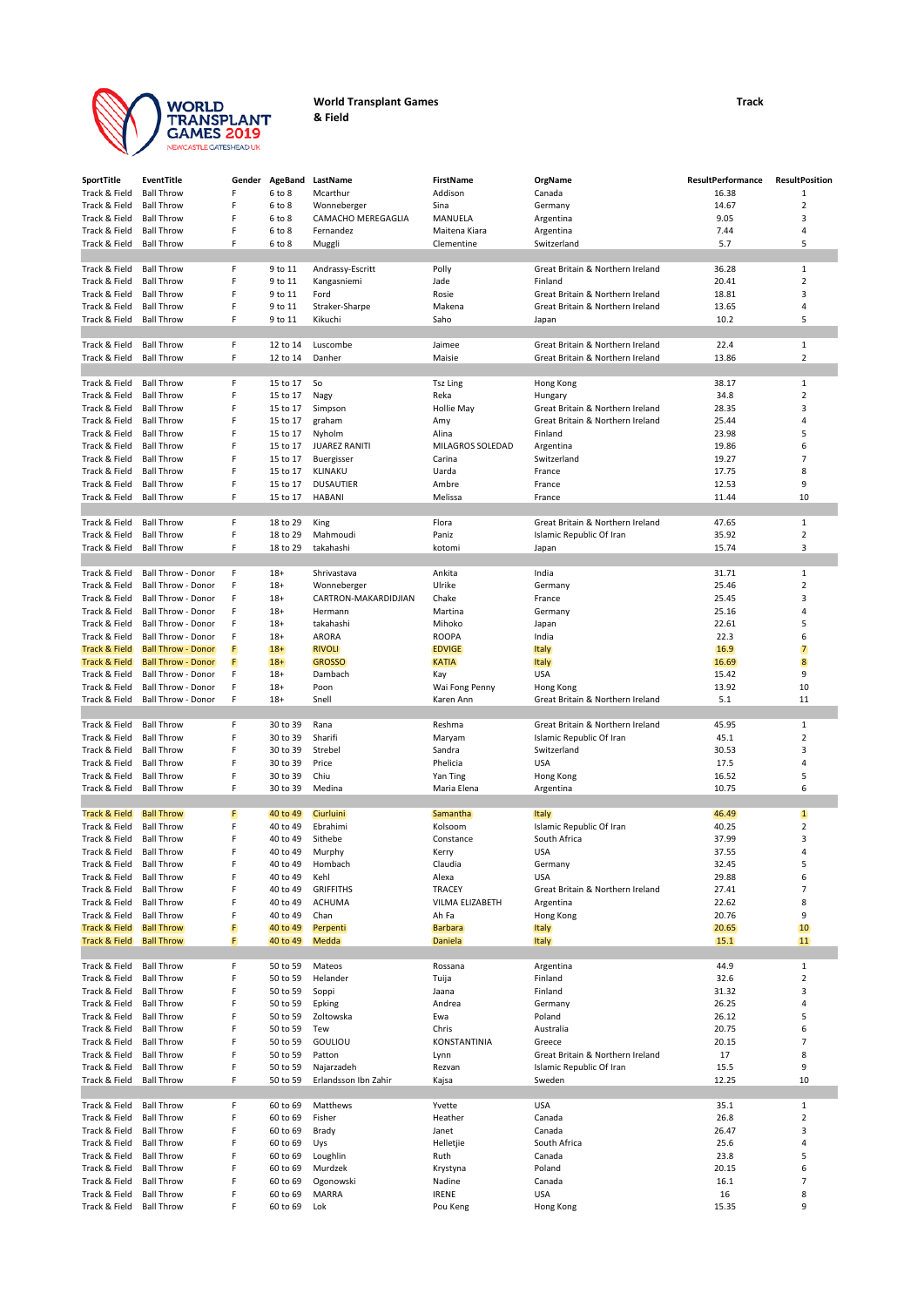| Track & Field                  | <b>Ball Throw</b>                      | F      | 60 to 69             | Burgos                      | Maria Margarita       | Argentina                        | 14.65          | 10                  |
|--------------------------------|----------------------------------------|--------|----------------------|-----------------------------|-----------------------|----------------------------------|----------------|---------------------|
| Track & Field                  | <b>Ball Throw</b>                      | F      | 60 to 69             | Ng                          | Po Chu                | Hong Kong                        | 14.2           | 11                  |
| Track & Field                  | <b>Ball Throw</b>                      | F      | 60 to 69             | Mandall                     | Patricia              | Great Britain & Northern Ireland | 13.95          | 12                  |
| Track & Field                  | <b>Ball Throw</b>                      | F      | 60 to 69             | <b>FABREGAT CLARET</b>      | EVA INMACULADA        | Spain                            | 10.5           | 13                  |
|                                |                                        |        |                      |                             |                       |                                  |                |                     |
| Track & Field                  | <b>Ball Throw</b>                      | F      | 70 to 79             | Breckenridge                | Barbara               | <b>USA</b>                       | 16.51          | 1                   |
| Track & Field                  | <b>Ball Throw</b>                      | F      | 70 to 79             | So                          | Pui Yee               | Hong Kong                        | 6.22           | $\overline{2}$      |
|                                |                                        |        |                      |                             |                       |                                  |                |                     |
| Track & Field                  | <b>Ball Throw</b>                      | F      | $80+$                | Sabhan                      | Jaina Asha            | Hong Kong                        | 13.71          | $\mathbf{1}$        |
|                                |                                        |        |                      |                             |                       |                                  |                |                     |
| Track & Field                  | <b>Ball Throw</b>                      | M      | 9 to 11              | Mott                        | Harry                 | Great Britain & Northern Ireland | 36.26          | $\mathbf{1}$        |
| Track & Field                  | <b>Ball Throw</b>                      | M      | 9 to 11              | Harcourt                    | James                 | Great Britain & Northern Ireland | 24.8           | $\overline{2}$      |
| Track & Field                  | <b>Ball Throw</b>                      | M      | 9 to 11              | McKay                       | Sam                   | Great Britain & Northern Ireland | 23.9           | 3                   |
| Track & Field                  | <b>Ball Throw</b>                      | M      | 9 to 11              | Sinkins                     | Aaron                 | Great Britain & Northern Ireland | 21.3           | 4                   |
|                                |                                        |        |                      |                             |                       |                                  |                |                     |
| Track & Field                  | <b>Ball Throw</b>                      | M      | 12 to 14             | Chessell                    | <b>Brock</b>          | Canada                           | 47.05          | $\mathbf{1}$        |
| Track & Field                  | <b>Ball Throw</b>                      | M      | 12 to 14             | Stiemer                     | Sieb                  | Netherlands                      | 45.63          | $\overline{2}$      |
| Track & Field                  | <b>Ball Throw</b>                      | M      | 12 to 14             | Snell                       | Rian Geoffrey         | Great Britain & Northern Ireland | 43.3           | 3                   |
| Track & Field                  | <b>Ball Throw</b>                      | M      | 12 to 14             | COCARO                      | <b>MATEO EZEQUIEL</b> | Argentina                        | 40.54          | 4                   |
|                                |                                        |        |                      |                             |                       |                                  |                |                     |
| Track & Field                  | <b>Ball Throw</b>                      | M      | 15 to 17             | <b>Boshoff</b>              | Jacobus               | South Africa                     | 75.44          | $\mathbf{1}$        |
| Track & Field                  | <b>Ball Throw</b>                      | M      | 15 to 17             | Lipscomb                    | Gage                  | <b>USA</b>                       | 66.43          | $\overline{2}$      |
| Track & Field                  | <b>Ball Throw</b>                      | M      | 15 to 17             | Smazak                      | Tomas                 | Czech Republic                   | 31.73          | 3                   |
|                                |                                        |        |                      |                             |                       |                                  |                |                     |
| Track & Field                  | <b>Ball Throw</b>                      | M      | 18 to 29             | Kajkowski                   | Dawid                 | Poland                           | 74.89          | $\mathbf{1}$        |
| Track & Field                  | <b>Ball Throw</b>                      | M      | 18 to 29             | Mousavi Noor                | Seyed Ali             | Islamic Republic Of Iran         | 69.57          | $\overline{2}$      |
| Track & Field                  | <b>Ball Throw</b>                      | M      | 18 to 29             | Dobinson                    | Ryan                  | Great Britain & Northern Ireland | 54.99          | 3                   |
| Track & Field                  | <b>Ball Throw</b>                      | M      | 18 to 29             | Mohammadi                   | Sadegh                | Islamic Republic Of Iran         | 48.5           | 4                   |
| Track & Field                  | <b>Ball Throw</b>                      | M      | 18 to 29             | Hemati                      | Meysam                | Islamic Republic Of Iran         | 47.22          | 5                   |
| Track & Field                  | <b>Ball Throw</b>                      | M      | 18 to 29             | Johnstone                   | Daymon                | Great Britain & Northern Ireland | 27.75          | 6                   |
|                                |                                        |        |                      |                             |                       |                                  |                |                     |
| Track & Field                  | Ball Throw - Donor                     | M      | $18+$                | Srivatsa                    | Anil                  | India                            | 54.66          | $\mathbf{1}$        |
| Track & Field                  | Ball Throw - Donor                     | M      | $18+$                | Kangasniemi                 | Kari                  | Finland                          | 53.1           | $\overline{2}$      |
| Track & Field                  | Ball Throw - Donor                     | M      | $18+$                | Rooney                      | Frank                 | Great Britain & Northern Ireland | 46.58          | 3                   |
| Track & Field                  | <b>Ball Throw - Donor</b>              | M      | $18+$                | Winder                      | Philip                | Great Britain & Northern Ireland | 46.48          | 4                   |
| Track & Field                  | Ball Throw - Donor                     | M      | $18+$                | Abercrombie                 | Tim                   | Great Britain & Northern Ireland | 33.99          | 5                   |
| Track & Field                  | Ball Throw - Donor                     | M      | $18+$                | Epking                      | Axel                  | Germany                          | 27.4           | 6                   |
| Track & Field                  | Ball Throw - Donor                     | M      | $18+$                | Barrett                     | Roger                 | Great Britain & Northern Ireland | 25.36          | $\overline{7}$      |
| Track & Field                  | Ball Throw - Donor                     | M      | $18+$                | Maceachen                   | Simon                 | Great Britain & Northern Ireland | 24.99          | 8                   |
| Track & Field                  | Ball Throw - Donor                     | M      | $18+$                | Hobden                      | Leroy                 | Great Britain & Northern Ireland | 22.4           | 9                   |
| Track & Field                  | Ball Throw - Donor                     | M      | $18+$                | Ng                          | Hong                  | Canada                           | 19.68          | 10                  |
|                                |                                        |        |                      |                             |                       |                                  |                |                     |
| Track & Field                  | <b>Ball Throw</b>                      | M      | 30 to 39             | Jafari                      | Ali                   | Islamic Republic Of Iran         | 76.16          | $\mathbf{1}$        |
| Track & Field                  | <b>Ball Throw</b>                      | M      | 30 to 39             | Cave                        | Matt                  | Great Britain & Northern Ireland | 73.53          | $\overline{2}$      |
| Track & Field                  | <b>Ball Throw</b>                      | M      | 30 to 39             | Fathollahi                  | SajJad                | Islamic Republic Of Iran         | 65.55          | 3                   |
| Track & Field                  | <b>Ball Throw</b>                      | M      | 30 to 39             | Yates                       | Joshua                | Australia                        | 52.77          | 4                   |
| Track & Field                  | <b>Ball Throw</b>                      | M      | 30 to 39             | Janka                       | Sandor                | Hungary                          | 52.63          | 5                   |
| Track & Field                  | <b>Ball Throw</b>                      | M      | 30 to 39             | Dao                         | Ben                   | <b>USA</b>                       | 51.08          | 6                   |
| Track & Field                  | <b>Ball Throw</b>                      | M      | 30 to 39             | Cameron                     | James                 | Poland                           | 47.69          | $\overline{7}$      |
| Track & Field                  | <b>Ball Throw</b>                      | M      | 30 to 39             | Preecha                     | Chaiyut               | Thailand                         | 42.38          | 8                   |
| <b>Track &amp; Field</b>       | <b>Ball Throw</b>                      | M      | 30 to 39             | <b>Salton</b>               | Federico              | Italy                            | 38.2           | 9                   |
| Track & Field                  | <b>Ball Throw</b>                      | M      | 30 to 39             | Yee                         | Kong Wah              | Hong Kong                        | 20.62          | 10                  |
|                                |                                        |        |                      |                             |                       |                                  |                |                     |
| Track & Field                  | <b>Ball Throw</b>                      | M      | 40 to 49             | Heidaripoor                 | Ali                   | Islamic Republic Of Iran         | 71.58          | $\mathbf{1}$        |
| Track & Field                  | <b>Ball Throw</b>                      | M      | 40 to 49             | Behzadi                     | Saeid                 | Islamic Republic Of Iran         | 64.55          | $\overline{2}$      |
| Track & Field                  | <b>Ball Throw</b>                      | M      | 40 to 49             | Ziaurriz                    | Sergio                | Argentina                        | 62.25          | 3                   |
| Track & Field                  | <b>Ball Throw</b>                      | M      | 40 to 49             | Valoroso                    | Juanito               | <b>USA</b>                       | 59.79          | 4                   |
| Track & Field                  | <b>Ball Throw</b>                      | M      | 40 to 49             | Molyneux                    | Michael               | Great Britain & Northern Ireland | 58.93          | 5                   |
| Track & Field                  | <b>Ball Throw</b>                      | M      | 40 to 49<br>40 to 49 | De Fina<br>Mihalovits       | Matthew               | <b>USA</b>                       | 49.83          | 6<br>$\overline{7}$ |
| Track & Field<br>Track & Field | <b>Ball Throw</b><br><b>Ball Throw</b> | M      |                      |                             | Tamas<br>Csaba        | Hungary                          | 49.35<br>48.16 | 8                   |
| Track & Field                  | <b>Ball Throw</b>                      | M<br>M | 40 to 49<br>40 to 49 | Zilaj                       | Lionel                | Hungary                          | 40.4           | 9                   |
| Track & Field                  | <b>Ball Throw</b>                      | M      | 40 to 49             | <b>MAURICE</b><br>Sanitthai | Siraphop              | France<br>Thailand               | 36.28          | 10                  |
| Track & Field                  | <b>Ball Throw</b>                      | M      | 40 to 49             | O'Shea                      | Michael               | Ireland                          | 35.69          | 11                  |
| Track & Field                  | <b>Ball Throw</b>                      | M      | 40 to 49             | Naumann                     | Dirk                  | Germany                          | 35.23          | 12                  |
| Track & Field                  | <b>Ball Throw</b>                      | M      | 40 to 49             | Cullen                      | Aodhagan              | Ireland                          | 25.21          | 13                  |
| Track & Field                  | <b>Ball Throw</b>                      | M      | 40 to 49             | <b>RATTAN</b>               | PARVEEN KUMAR         | India                            | 24.41          | 14                  |
|                                |                                        |        |                      |                             |                       |                                  |                |                     |
| Track & Field                  | <b>Ball Throw</b>                      | M      | 50 to 59             | Zitny                       | Petr                  | Czech Republic                   | 65.21          | $\mathbf{1}$        |
| Track & Field                  | <b>Ball Throw</b>                      | M      | 50 to 59             | Krasselt                    | Thorsten              | Germany                          | 57.46          | $\overline{2}$      |
| Track & Field                  | <b>Ball Throw</b>                      | M      | 50 to 59             | Levainen                    | Jarmo                 | Finland                          | 53.94          | 3                   |
| Track & Field                  | <b>Ball Throw</b>                      | M      | 50 to 59             | Adamson                     | Tim                   | Great Britain & Northern Ireland | 53.61          | 4                   |
| Track & Field                  | <b>Ball Throw</b>                      | M      | 50 to 59             | Farley                      | Nick                  | Australia                        | 50.82          | 5                   |
| Track & Field                  | <b>Ball Throw</b>                      | M      | 50 to 59             | Korodi                      | <b>Istvan Sandor</b>  | Hungary                          | 50.18          | 6                   |
| Track & Field                  | <b>Ball Throw</b>                      | M      | 50 to 59             | LEONTOPOULOS                | <b>ILIAS</b>          | Greece                           | 49.98          | $\overline{7}$      |
| Track & Field                  | <b>Ball Throw</b>                      | M      | 50 to 59             | Eronen                      | Hannu                 | Finland                          | 40.5           | 8                   |
| Track & Field                  | <b>Ball Throw</b>                      | M      | 50 to 59             | Shaw                        | Leigh                 | Canada                           | 38.54          | 9                   |
| Track & Field                  | <b>Ball Throw</b>                      | M      | 50 to 59             | Luokkanen                   | Reino                 | Finland                          | 37             | 10                  |
| Track & Field                  | <b>Ball Throw</b>                      | M      | 50 to 59             | Rouillard                   | Luc                   | Canada                           | 36.05          | 11                  |
| Track & Field                  | <b>Ball Throw</b>                      | M      | 50 to 59             | FERNANDEZ                   | JOSE                  | Uruguay                          | 33.85          | 12                  |
| Track & Field                  | <b>Ball Throw</b>                      | M      | 50 to 59             | KONSTANTINOU                | <b>ALKIVIADIS</b>     | Greece                           | 33.26          | 13                  |
| Track & Field                  | <b>Ball Throw</b>                      | M      | 50 to 59             | Marrett                     | Tommy                 | Ireland                          | 28.28          | 14                  |
|                                |                                        |        |                      |                             |                       |                                  |                |                     |
| Track & Field                  | <b>Ball Throw</b>                      | M      | 60 to 69             | Henkeman                    | Stanley               | South Africa                     | 46.62          | $\mathbf{1}$        |
| Track & Field                  | <b>Ball Throw</b>                      | M      | 60 to 69             | MacKay                      | lain                  | Great Britain & Northern Ireland | 41.21          | $\overline{2}$      |
| Track & Field                  | <b>Ball Throw</b>                      | M      | 60 to 69             | Hilli                       | Reijo                 | Finland                          | 40.39          | 3                   |
| Track & Field                  | <b>Ball Throw</b>                      | M      | 60 to 69             | Gorski                      | Krzysztof             | Poland                           | 38.89          | 4                   |
| Track & Field                  | <b>Ball Throw</b>                      | M      | 60 to 69             | Eule                        | Rainer                | Germany                          | 38.53          | 5                   |
| Track & Field                  | <b>Ball Throw</b>                      | M      | 60 to 69             | Molloy                      | Michael               | Great Britain & Northern Ireland | 36.97          | 6                   |
|                                |                                        |        |                      |                             |                       |                                  |                |                     |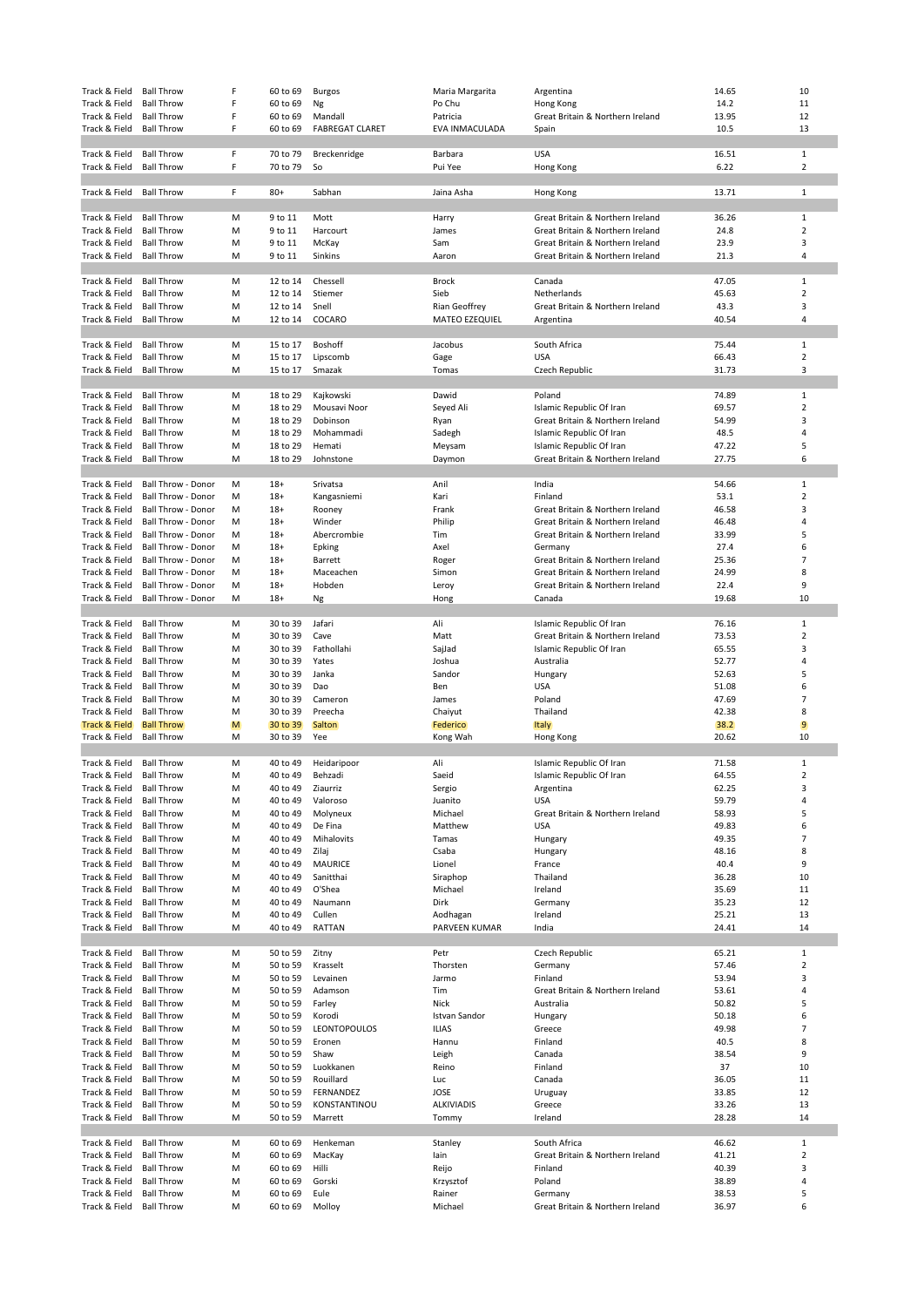| Track & Field                  | <b>Ball Throw</b> | M      | 60 to 69             | Dwyer              | Michael         | Ireland                          | 32.62         | $\overline{7}$ |
|--------------------------------|-------------------|--------|----------------------|--------------------|-----------------|----------------------------------|---------------|----------------|
| Track & Field                  | <b>Ball Throw</b> | М      | 60 to 69             | Pannakapitak       | Wanchai         | Thailand                         | 19.78         | 10             |
| Track & Field                  | <b>Ball Throw</b> | M      | 60 to 69             | Wilkes             | Stephen         | Canada                           | 29.69         | $8=$           |
| Track & Field                  | <b>Ball Throw</b> | М      | 60 to 69             | de Boer            | Bart            | Netherlands                      | 29.69         | $8=$           |
|                                |                   |        |                      |                    |                 |                                  |               |                |
| Track & Field                  | <b>Ball Throw</b> | М      | 70 to 79             | Barnes             | John            | Great Britain & Northern Ireland | 44.42         | $\mathbf 1$    |
| Track & Field                  | <b>Ball Throw</b> | М      | 70 to 79             | McDonald           | Joseph          | <b>USA</b>                       | 37.98         | $\overline{2}$ |
|                                |                   | М      | 70 to 79             | Cortes             | Juan Pascual    |                                  | 27.15         | 3              |
| Track & Field                  | <b>Ball Throw</b> |        |                      |                    |                 | Argentina                        |               |                |
| Track & Field                  | <b>Ball Throw</b> | M      | 70 to 79             | Supplee            | Bob             | <b>USA</b>                       | 25.41         | 4              |
| Track & Field                  | <b>Ball Throw</b> | М      | 70 to 79             | Szycher            | Stuart          | <b>USA</b>                       | 24.98         | 5              |
| Track & Field                  | <b>Ball Throw</b> | M      | 70 to 79             | Ho                 | Kui Wah, Donny  | Hong Kong                        | 22.09         | 6              |
| Track & Field                  | <b>Ball Throw</b> | М      | 70 to 79             | McKinnon           | Bob             | Canada                           | 21.83         | $\overline{7}$ |
| Track & Field                  | <b>Ball Throw</b> | М      | 70 to 79             | Flannery           | Tomas           | Ireland                          | 21.13         | 8              |
| Track & Field                  | <b>Ball Throw</b> | M      | 70 to 79             | Fearon             | Vincent         | Canada                           | 16.25         | 9              |
|                                |                   |        |                      |                    |                 |                                  |               |                |
| Track & Field                  | <b>Ball Throw</b> | М      | $80+$                | Roos               | Johannes        | South Africa                     | 31.9          | $\mathbf{1}$   |
| Track & Field                  | <b>Ball Throw</b> | М      | $80+$                | Johnson            | Derek           | Great Britain & Northern Ireland | 19.93         | $\overline{2}$ |
|                                |                   |        |                      |                    |                 |                                  |               |                |
| Track & Field                  | Discus            | F      | 18 to 29             | Hilton             | Emma            | Great Britain & Northern Ireland | 25.04         | $\mathbf 1$    |
| Track & Field                  | Discus            | F      | 18 to 29             | Mahmoudi           | Paniz           | Islamic Republic Of Iran         | 22.39         | $\overline{2}$ |
|                                |                   |        |                      |                    |                 |                                  |               |                |
| Track & Field                  | Discus            | F      | 30 to 39             | Sharifi            | Maryam          | Islamic Republic Of Iran         | 24.02         | $\mathbf 1$    |
|                                | Discus            | F      | 30 to 39             |                    | Marie-Eve       |                                  | 20.35         | $\overline{2}$ |
| Track & Field                  |                   |        |                      | Chainey            |                 | Canada                           |               |                |
| Track & Field                  | Discus            | F      | 30 to 39             | Chung              | Yuen Yi         | Hong Kong                        | 17.63         | 3              |
| Track & Field                  | Discus            | F      | 30 to 39             | Frackowiak         | Amy             | <b>USA</b>                       | 17.05         | 4              |
|                                |                   |        |                      |                    |                 |                                  |               |                |
| Track & Field                  | Discus            | F      | 40 to 49             | Murphy             | Kerry           | <b>USA</b>                       | 22.69         | $\mathbf 1$    |
| Track & Field                  | Discus            | F      | 40 to 49             | <b>GRIFFITHS</b>   | <b>TRACEY</b>   | Great Britain & Northern Ireland | 22.05         | $\overline{2}$ |
| Track & Field                  | Discus            | F      | 40 to 49             | Leverington        | Heather         | <b>USA</b>                       | 20.84         | 3              |
| Track & Field                  | Discus            | F      | 40 to 49             | ACHUMA             | VILMA ELIZABETH | Argentina                        | 19.33         | 4              |
| Track & Field                  | Discus            | F      | 40 to 49             | Kankaanpaa         | Johanna         | Finland                          | 18.95         | 5              |
| Track & Field                  | Discus            | F      | 40 to 49             | Kimla              | Wioletta        | Poland                           | 17.78         | 6              |
| Track & Field                  | Discus            | F      | 40 to 49             | Sheble             | Barb            | <b>USA</b>                       | 17.65         | $\overline{7}$ |
| Track & Field                  | Discus            | F      | 40 to 49             | claeys             | Ann-Sophie      | Belgium                          | 13.73         | 8              |
|                                |                   |        |                      |                    |                 |                                  |               |                |
| Track & Field                  | Discus            | F      | 50 to 59             | Arambula           | Dinorah         | <b>USA</b>                       | 18.64         | $\mathbf{1}$   |
| Track & Field                  | Discus            | F      | 50 to 59             | Wilson             | Helen           | Great Britain & Northern Ireland | 17.58         | $\overline{2}$ |
|                                |                   |        |                      |                    |                 |                                  |               |                |
| Track & Field                  | Discus            | F      | 50 to 59             | Soppi              | Jaana           | Finland                          | 17.23         | 3              |
| Track & Field                  | Discus            | F      | 50 to 59             | Borraro            | Maria Gabriela  | Argentina                        | 17.2          | 4              |
| Track & Field                  | Discus            | F      | 50 to 59             | Tew                | Chris           | Australia                        | 16.87         | 5              |
| Track & Field                  | Discus            | F      | 50 to 59             | Zoltowska          | Ewa             | Poland                           | 14.25         | 6              |
| Track & Field                  | Discus            | F      | 50 to 59             | de Lange           | Sandra          | Australia                        | 13.01         | $\overline{7}$ |
| Track & Field                  | <b>Discus</b>     | F      | 50 to 59             | Mazzantini         | Margherita      | Italy                            | 12.9          | 8              |
| Track & Field                  | Discus            | F      | 50 to 59             | Patton             | Lynn            | Great Britain & Northern Ireland | 12.78         | 9              |
| Track & Field                  | Discus            | F      | 50 to 59             | Geraards-Slenter   | Phily           | Netherlands                      | 12.01         | 10             |
|                                |                   |        |                      |                    |                 |                                  |               |                |
| Track & Field                  | Discus            | F      | 60 to 69             | Fisher             | Heather         | Canada                           | 17.13         | $\mathbf{1}$   |
| Track & Field                  | Discus            | F      | 60 to 69             | Uys                | Helletjie       | South Africa                     | 16.77         | $\overline{2}$ |
|                                |                   |        | 60 to 69             | Brady              | Janet           | Canada                           | 15.42         | 3              |
|                                |                   |        |                      |                    |                 |                                  |               |                |
| Track & Field                  | Discus            | F      |                      |                    |                 |                                  |               |                |
| Track & Field                  | Discus            | F      | 60 to 69             | Matthews           | Yvette          | <b>USA</b>                       | 13.67         | 4              |
| Track & Field                  | Discus            | F      | 60 to 69             | Honisch            | Renata          | Austria                          | 12.76         | 5              |
| Track & Field                  | Discus            | F      | 60 to 69             | Dennis             | Janet           | <b>USA</b>                       | 12.59         | 6              |
| Track & Field                  | Discus            | F      | 60 to 69             | Murdzek            | Krystyna        | Poland                           | 10.41         | $\overline{7}$ |
|                                |                   |        |                      |                    |                 |                                  |               |                |
| Track & Field                  | Discus            | F      | 70 to 79             | Breckenridge       | Barbara         | <b>USA</b>                       | 11.15         | 1              |
|                                |                   |        |                      |                    |                 |                                  |               |                |
| Track & Field                  | Discus            | М      | 18 to 29             | Still              | Gary            | Great Britain & Northern Ireland | 28.71         | $\mathbf{1}$   |
| Track & Field                  | Discus            | М      | 18 to 29             | Mohammadi          | Sadegh          | Islamic Republic Of Iran         | 25.92         | $\overline{2}$ |
| Track & Field                  | Discus            | М      | 18 to 29             | Jones              | Craig           | Great Britain & Northern Ireland | 22.45         | 3              |
| Track & Field                  | Discus            | М      | 18 to 29             | Clarke             | Samuel          | Great Britain & Northern Ireland | 20.09         | 4              |
| Track & Field                  | Discus            | М      | 18 to 29             | Deem               | Edward          | <b>USA</b>                       | 18.65         | 5              |
|                                |                   |        |                      |                    |                 |                                  |               |                |
| Track & Field                  | Discus            | М      | 30 to 39             | Jafari             | Ali             | Islamic Republic Of Iran         | 32.69         | $\mathbf{1}$   |
| Track & Field                  | Discus            | М      | 30 to 39             | Lewis              | Tyshon          | <b>USA</b>                       | 29.99         | $\overline{2}$ |
| Track & Field                  |                   | М      | 30 to 39             | Broom              |                 |                                  |               | 3              |
|                                | Discus            |        |                      |                    | Ross            | Great Britain & Northern Ireland | 29.96         |                |
| Track & Field                  | Discus            | М      | 30 to 39             | Fathollahi         | SajJad          | Islamic Republic Of Iran         | 29.28         | 4              |
| Track & Field                  | Discus            | M      | 30 to 39             | Lewis              | Garth           | Great Britain & Northern Ireland | 23.22         | 5              |
| Track & Field                  | Discus            | M      | 30 to 39             | Kock               | Mikael          | Finland                          | 21.62         | 6              |
| Track & Field                  | Discus            | M      | 30 to 39             | Wong               | Kin Wai         | Hong Kong                        | 16.7          | $\overline{7}$ |
| Track & Field                  | Discus            | M      | 30 to 39             | Cameron            | James           | Poland                           | 16.41         | 8              |
|                                |                   |        |                      |                    |                 |                                  |               |                |
| Track & Field                  | Discus            | М      | 40 to 49             | Mihalovits         | Tamas           | Hungary                          | 36.6          | $\mathbf{1}$   |
| Track & Field                  | Discus            | М      | 40 to 49             | Clifton            | Jeremy          | Great Britain & Northern Ireland | 30.6          | $\overline{2}$ |
| Track & Field                  | Discus            | M      | 40 to 49             | Heidaripoor        | Ali             | Islamic Republic Of Iran         | 30.25         | 3              |
| Track & Field                  | Discus            | M      | 40 to 49             | Landman            | Lynn            | South Africa                     | 27.17         | 4              |
| Track & Field                  | Discus            | М      | 40 to 49             | VOISE              | Jean-Christophe | France                           | 26.59         | 5              |
| Track & Field                  | Discus            | М      | 40 to 49             | Keohane            | Mike            | Ireland                          | 25.9          | 6              |
| Track & Field                  | Discus            | М      | 40 to 49             | Burda              | Tomas           | Czech Republic                   | 22.54         | $\overline{7}$ |
| Track & Field                  | Discus            | М      | 40 to 49             | Molyneux           | Michael         | Great Britain & Northern Ireland | 20.29         | 8              |
| Track & Field                  | Discus            | M      | 40 to 49             | Ziaurriz           |                 |                                  | 17.75         | 9              |
|                                |                   | М      |                      | Marshdale          | Sergio          | Argentina                        |               | 10             |
| Track & Field                  | Discus            |        | 40 to 49             |                    | Rod             | Australia                        | 17.08         |                |
| Track & Field                  | Discus            | М      | 40 to 49             | Sanitthai          | Siraphop        | Thailand                         | 16.46         | 11             |
| Track & Field                  | Discus            | М      | 40 to 49             | Karkkainen         | Arto            | Finland                          | 15.19         | 12             |
|                                |                   |        |                      |                    |                 |                                  |               |                |
| Track & Field                  | Discus            | М      | 50 to 59             | Nurlu              | Nehar           | Germany                          | 31.38         | $\mathbf{1}$   |
| Track & Field                  | Discus            | М      | 50 to 59             | Agnew              | Mark            | South Africa                     | 28.03         | $\overline{2}$ |
| Track & Field                  | Discus            | M      | 50 to 59             | Stonehouse         | Nicholas        | Great Britain & Northern Ireland | 27.3          | 3              |
| Track & Field<br>Track & Field | Discus<br>Discus  | М<br>М | 50 to 59<br>50 to 59 | Heinis<br>Paalvast | Willem<br>Erik  | Netherlands<br>Netherlands       | 26.95<br>26.7 | 4<br>5         |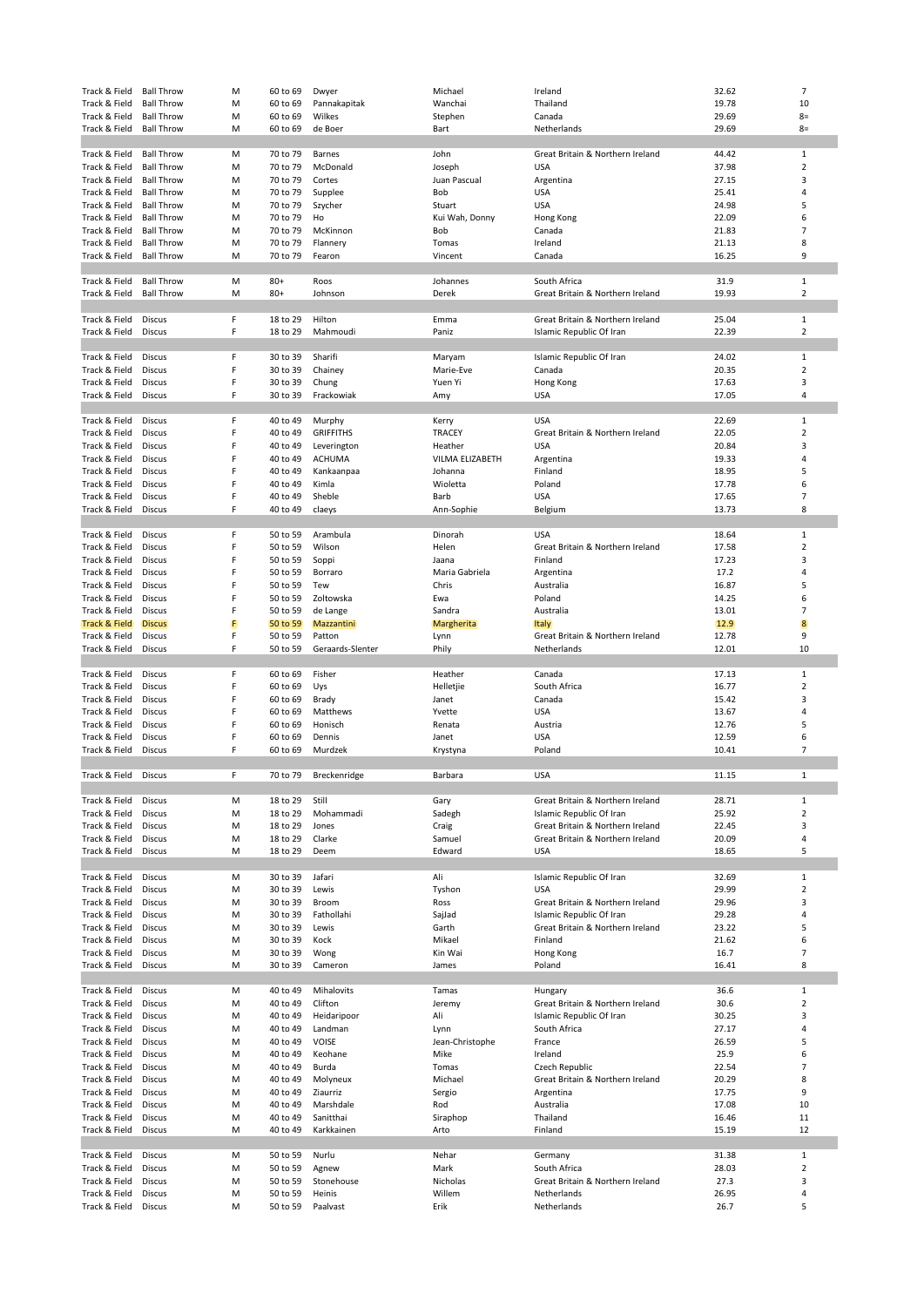| Track & Field                  | Discus             | М      | 50 to 59             | Laing                   | Moray                     | Great Britain & Northern Ireland | 26.69          | 6                       |
|--------------------------------|--------------------|--------|----------------------|-------------------------|---------------------------|----------------------------------|----------------|-------------------------|
| Track & Field                  | Discus             | M      | 50 to 59             | Moedig                  | Paul                      | Netherlands                      | 23.44          | $\overline{7}$          |
|                                |                    |        |                      |                         |                           |                                  |                |                         |
| Track & Field                  | Discus             | M      | 50 to 59             | Korodi                  | Istvan Sandor             | Hungary                          | 23.14          | 8                       |
| Track & Field                  | Discus             | M      | 50 to 59             | Zitny                   | Petr                      | Czech Republic                   | 21.87          | 9                       |
| Track & Field                  | Discus             | М      | 50 to 59             | Luokkanen               | Reino                     | Finland                          | 18.7           | 10                      |
| Track & Field                  | Discus             | M      | 50 to 59             | Mcleod                  | Stuart                    | Australia                        | 17.99          | 11                      |
|                                |                    |        |                      |                         |                           |                                  |                |                         |
| Track & Field                  | Discus             | M      | 50 to 59             | Verweij                 | Ad                        | Netherlands                      | 17.21          | 12                      |
|                                |                    |        |                      |                         |                           |                                  |                |                         |
| Track & Field                  | Discus             | м      | 60 to 69             | Matthee                 | Marius                    | South Africa                     | 27.73          | $\mathbf{1}$            |
| Track & Field                  | Discus             | М      | 60 to 69             | Aarsand                 | Terje                     | Norway                           | 27.25          | $\overline{2}$          |
|                                |                    |        |                      |                         |                           |                                  |                |                         |
| Track & Field                  | Discus             | M      | 60 to 69             | Gorski                  | Krzysztof                 | Poland                           | 25.16          | 3                       |
| Track & Field                  | Discus             | М      | 60 to 69             | Steyn                   | Hermann                   | South Africa                     | 23.98          | 4                       |
| Track & Field                  | Discus             | M      | 60 to 69             | gonzales jr             | gilbert                   | <b>USA</b>                       | 23.09          | 5                       |
|                                |                    |        |                      |                         |                           |                                  |                |                         |
| Track & Field                  | Discus             | M      | 60 to 69             | karlsson                | hans                      | Sweden                           | 22.6           | 6                       |
| Track & Field                  | Discus             | М      | 60 to 69             | Wilkes                  | Stephen                   | Canada                           | 21.95          | 7                       |
| Track & Field                  | Discus             | М      | 60 to 69             | Bryhn                   | Arild                     | Norway                           | 21.36          | 8                       |
|                                |                    |        |                      |                         |                           |                                  |                |                         |
| Track & Field                  | Discus             | M      | 60 to 69             | Hayes                   | Richard                   | Australia                        | 20.47          | 9                       |
| Track & Field                  | Discus             | M      | 60 to 69             | Hobert                  | Hans                      | Netherlands                      | 17.34          | 10                      |
| Track & Field                  | Discus             | М      | 60 to 69             | Rode                    | Peter                     | Germany                          | 17.01          | 11                      |
| Track & Field                  | Discus             | M      | 60 to 69             | Drewett                 | David John                | Australia                        | 16.92          | 12                      |
|                                |                    |        |                      |                         |                           |                                  |                |                         |
|                                |                    |        |                      |                         |                           |                                  |                |                         |
| Track & Field                  | Discus             | М      | 70 to 79             | Supplee                 | Bob                       | <b>USA</b>                       | 29.42          | $\mathbf{1}$            |
| Track & Field                  | Discus             | М      | 70 to 79             | McDonald                | Joseph                    | <b>USA</b>                       | 22.5           | $\overline{2}$          |
| Track & Field                  |                    | М      | 70 to 79             | Barnes                  | John                      | Great Britain & Northern Ireland | 22.09          | 3                       |
|                                | Discus             |        |                      |                         |                           |                                  |                |                         |
| Track & Field                  | Discus             | M      | 70 to 79             | Flannery                | Tomas                     | Ireland                          | 20.36          | 4                       |
| Track & Field                  | Discus             | M      | 70 to 79             | Lombard                 | Brian                     | South Africa                     | 19.84          | 5                       |
| Track & Field                  | Discus             | M      | 70 to 79             | Ames                    | Roy                       | <b>USA</b>                       | 19.36          | 6                       |
|                                |                    |        |                      |                         |                           |                                  |                |                         |
| Track & Field                  | Discus             | M      | 70 to 79             | Cortes                  | Juan Pascual              | Argentina                        | 17.92          | $\overline{7}$          |
|                                |                    |        |                      |                         |                           |                                  |                |                         |
| Track & Field                  | Discus             | М      | $80+$                | Roos                    | Johannes                  | South Africa                     | 20.61          | $\mathbf{1}$            |
|                                |                    |        |                      |                         |                           |                                  |                |                         |
|                                |                    |        |                      |                         |                           | Great Britain & Northern Ireland |                |                         |
| Track & Field                  | High Jump          | F      | 15 to 17             | Simpson                 | <b>Hollie May</b>         |                                  | 1.05           | 1                       |
|                                |                    |        |                      |                         |                           |                                  |                |                         |
| Track & Field                  | High Jump          | F      | 18 to 29             | Funk                    | Alexandra                 | Germany                          | 1.35           | $\,1\,$                 |
| Track & Field                  | High Jump          | F      | 18 to 29             | Molina                  | Brenda                    | Argentina                        | 1.15           | $\overline{2}$          |
|                                |                    |        |                      |                         |                           |                                  |                |                         |
|                                |                    |        |                      |                         |                           |                                  |                |                         |
| Track & Field                  | High Jump          | F      | 30 to 39             | Wiltshire               | Emma                      | Great Britain & Northern Ireland | 1.35           | $\,1\,$                 |
| Track & Field                  | High Jump          | F      | 30 to 39             | Chainey                 | Marie-Eve                 | Canada                           | 1.35           | $\overline{\mathbf{c}}$ |
| Track & Field                  | High Jump          | F      | 30 to 39             | Duran                   | Ashleigh                  | <b>USA</b>                       | 1.25           | 3                       |
|                                |                    |        |                      |                         |                           |                                  |                |                         |
| Track & Field                  | High Jump          | F      | 30 to 39             | Pomerleau               | Rebecca                   | <b>USA</b>                       | 1.2            | 4                       |
| Track & Field                  | High Jump          | F      | 30 to 39             | van Niekerk             | Elizabeth                 | South Africa                     | 1.2            | 5                       |
| Track & Field                  | High Jump          | F      | 30 to 39             | Clarke                  | Rene                      | South Africa                     | 1.15           | 6                       |
|                                |                    | F      |                      |                         |                           |                                  | $\mathbf{1}$   | $\overline{7}$          |
| Track & Field                  | High Jump          |        | 30 to 39             | Dai                     | Yuen Ting TOTO            | Hong Kong                        |                |                         |
|                                |                    |        |                      |                         |                           |                                  |                |                         |
|                                |                    |        |                      |                         |                           |                                  |                |                         |
| Track & Field                  |                    | F      | 40 to 49             | Bjork                   | Jenny                     | Sweden                           | 1.1            | $\mathbf{1}$            |
|                                | High Jump          |        |                      |                         |                           |                                  |                |                         |
| Track & Field                  | High Jump          | F      | 40 to 49             | Medcroft                | Ruth                      | Great Britain & Northern Ireland | $\mathbf{1}$   | $\overline{2}$          |
|                                |                    |        |                      |                         |                           |                                  |                |                         |
| Track & Field                  | High Jump          | F      | 50 to 59             | Helander                | Tuija                     | Finland                          | 1.35           | $\mathbf{1}$            |
|                                |                    |        | 50 to 59             |                         |                           |                                  | $\mathbf{1}$   | $\overline{2}$          |
| Track & Field                  | High Jump          | F      |                      | Pilger                  | Monika                    | Germany                          |                |                         |
|                                |                    |        |                      |                         |                           |                                  |                |                         |
| Track & Field                  | High Jump          | м      | 15 to 17             | Smazak                  | Tomas                     | Czech Republic                   | 1.2            | 1                       |
|                                |                    |        |                      |                         |                           |                                  |                |                         |
|                                |                    | М      | 18 to 29             | Storch                  | Julian                    |                                  |                | $\mathbf{1}$            |
| Track & Field                  | High Jump          |        |                      |                         |                           | Germany                          | 1.55           |                         |
| Track & Field                  | High Jump          | M      | 18 to 29             | Mousavi Noor            | Seyed Ali                 | Islamic Republic Of Iran         | 1.5            | $\overline{2}$          |
| Track & Field                  | High Jump          | М      | 18 to 29             | Zychowicz               | Artur                     | Poland                           | 1.45           | 3                       |
| Track & Field                  | High Jump          | М      |                      |                         |                           | Australia                        | 1.4            | 4                       |
|                                |                    |        | 18 to 29             | Stanley                 | Bradley                   |                                  |                |                         |
|                                |                    |        |                      |                         |                           |                                  |                |                         |
| Track & Field                  | High Jump          | м      | 30 to 39             | Andreas                 | Peter                     | Sweden                           | 1.66           | $\mathbf{1}$            |
| Track & Field                  | High Jump          | м      | 30 to 39             | Meschnig                | Siegfried                 | Austria                          | 1.55           | $\overline{2}$          |
| Track & Field                  | High Jump          | М      | 30 to 39             | Wallen                  | Gustav                    | Sweden                           | $1.5\,$        | 3                       |
|                                |                    |        |                      |                         |                           |                                  |                |                         |
| Track & Field                  | High Jump          | М      | 30 to 39             | Montazer Parchi         | Saeid                     | Islamic Republic Of Iran         | 1.5            | 4                       |
| Track & Field                  | High Jump          | М      | 30 to 39             | Aholainen               | Risto                     | Finland                          | 1.4            | 5                       |
| Track & Field                  | High Jump          | M      | 30 to 39             | Lewis                   | Garth                     | Great Britain & Northern Ireland | 1.35           | 6                       |
|                                |                    |        |                      |                         |                           |                                  |                |                         |
|                                |                    |        |                      |                         |                           |                                  |                |                         |
| Track & Field                  | High Jump          | М      | 40 to 49             | Jarvis                  | stephen                   | Great Britain & Northern Ireland | 1.65           | $\mathbf{1}$            |
| Track & Field                  | High Jump          | м      | 40 to 49             | Clifton                 | Jeremy                    | Great Britain & Northern Ireland | 1.55           | $\overline{\mathbf{c}}$ |
| Track & Field                  | High Jump          | М      | 40 to 49             | Nortje                  | Mark                      | South Africa                     | 1.45           | 3                       |
| Track & Field                  |                    | M      | 40 to 49             | Suetsuna                | Hiroki                    | Japan                            | 1.3            | 4                       |
|                                | High Jump          |        |                      |                         |                           |                                  |                |                         |
|                                |                    |        |                      |                         |                           |                                  |                |                         |
| Track & Field                  | High Jump          | М      | 50 to 59             | Paalvast                | Erik                      | Netherlands                      | 1.35           | $\mathbf{1}$            |
| Track & Field                  | High Jump          | М      | 50 to 59             | Haj                     | Andrzej                   | Poland                           | 1.35           | $\overline{\mathbf{c}}$ |
|                                |                    |        |                      |                         |                           |                                  |                | 3                       |
| Track & Field                  | High Jump          | M      | 50 to 59             | Herbert                 | David                     | Great Britain & Northern Ireland | 1.35           |                         |
| Track & Field                  | High Jump          | М      | 50 to 59             | Westerdaal              | Richard                   | Netherlands                      | 1.25           | 4                       |
|                                |                    |        |                      |                         |                           |                                  |                |                         |
| Track & Field                  | High Jump          | м      | 60 to 69             | Matthee                 | Marius                    | South Africa                     | 1.3            | 1                       |
|                                |                    |        |                      |                         |                           |                                  |                |                         |
| Track & Field                  | High Jump          | М      | 60 to 69             | Lassooij                | Andre                     | Netherlands                      | 1.25           | $\overline{\mathbf{c}}$ |
| Track & Field                  | High Jump          | М      | 60 to 69             | Hilli                   | Reijo                     | Finland                          | $1.2$          | 3                       |
| Track & Field                  | High Jump          | М      | 60 to 69             | gonzales jr             | gilbert                   | <b>USA</b>                       | 0.85           | 4                       |
|                                |                    |        |                      |                         |                           |                                  |                |                         |
|                                |                    | м      |                      |                         | John                      | Great Britain & Northern Ireland | 1.3            | $\mathbf{1}$            |
| Track & Field                  | High Jump          |        | 70 to 79             | Barnes                  |                           |                                  |                |                         |
|                                |                    |        |                      |                         |                           |                                  |                |                         |
| Track & Field                  | Javelin            | F      | 18 to 29             | Funk                    | Alexandra                 | Germany                          | 27.62          | $\mathbf 1$             |
| Track & Field                  | Javelin            | F      | 18 to 29             | Mahmoudi                | Paniz                     | Islamic Republic Of Iran         | 20.89          | $\overline{2}$          |
|                                |                    |        |                      |                         |                           |                                  |                |                         |
|                                |                    |        |                      |                         |                           |                                  |                |                         |
| Track & Field                  | Javelin            | F      | 30 to 39             | Sharifi                 | Maryam                    | Islamic Republic Of Iran         | 24.65          | $\mathbf 1$             |
| Track & Field                  | Javelin            | F      | 30 to 39             | Rana                    | Reshma                    | Great Britain & Northern Ireland | 19.54          | $\overline{2}$          |
| Track & Field                  | Javelin            | F      | 30 to 39             | Chainey                 | Marie-Eve                 | Canada                           | 18.23          | 3                       |
|                                |                    |        |                      |                         |                           |                                  |                |                         |
| Track & Field<br>Track & Field | Javelin<br>Javelin | F<br>F | 30 to 39<br>30 to 39 | Descheneaux<br>Grotmann | Audree<br><b>Brigitte</b> | Canada<br>Germany                | 15.53<br>14.03 | 4<br>5                  |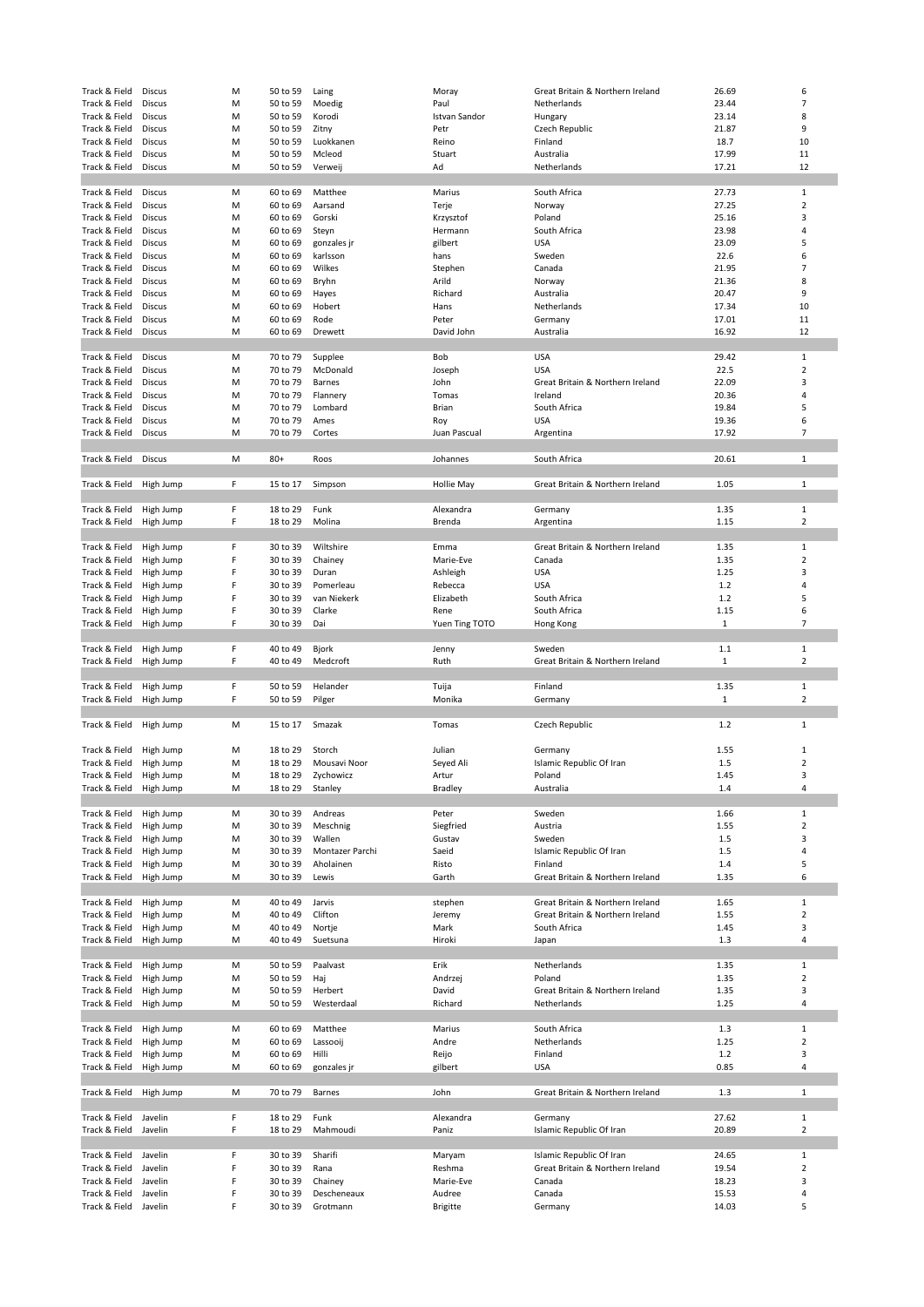| Track & Field                  | Javelin            | F      | 30 to 39             | Medina                     | Maria Elena                   | Argentina                                      | 6.49           | 6                              |
|--------------------------------|--------------------|--------|----------------------|----------------------------|-------------------------------|------------------------------------------------|----------------|--------------------------------|
|                                |                    |        |                      |                            |                               |                                                |                |                                |
| Track & Field                  | Javelin            | F      | 40 to 49             | Hombach                    | Claudia                       | Germany                                        | 21.67          | 1                              |
| Track & Field                  | Javelin            | F      | 40 to 49             | Ciurluini                  | Samantha                      | <b>Italy</b>                                   | 21.54          | $\overline{2}$                 |
| Track & Field                  | Javelin            | F      | 40 to 49             | Ebrahimi                   | Kolsoom                       | Islamic Republic Of Iran                       | 19.8           | 3                              |
| Track & Field                  | Javelin            | F<br>F | 40 to 49<br>40 to 49 | Leverington                | Heather                       | <b>USA</b>                                     | 17.65          | 4<br>5                         |
| Track & Field<br>Track & Field | Javelin<br>Javelin | F      | 40 to 49             | <b>GRIFFITHS</b><br>Sheble | <b>TRACEY</b><br>Barb         | Great Britain & Northern Ireland<br><b>USA</b> | 17.19<br>16.49 | 6                              |
| Track & Field                  | Javelin            | F      | 40 to 49             | <b>ACHUMA</b>              | VILMA ELIZABETH               | Argentina                                      | 13.42          | $\overline{7}$                 |
| Track & Field                  | Javelin            | F      | 40 to 49             | Miyagawa                   | Holly                         | <b>USA</b>                                     | 12.98          | 8                              |
| Track & Field                  | Javelin            | F      | 40 to 49             | claeys                     | Ann-Sophie                    | Belgium                                        | 7.09           | 9                              |
|                                |                    |        |                      |                            |                               |                                                |                |                                |
| Track & Field                  | Javelin            | F      | 50 to 59             | le Roux                    | Emmerentia                    | South Africa                                   | 22.23          | $\mathbf{1}$                   |
| Track & Field                  | Javelin            | F      | 50 to 59             | Borraro                    | Maria Gabriela                | Argentina                                      | 22.16          | $\overline{2}$                 |
| Track & Field                  | Javelin            | F      | 50 to 59             | Arambula                   | Dinorah                       | USA                                            | 19.07          | 3                              |
| Track & Field                  | Javelin            | F      | 50 to 59             | Tew                        | Chris                         | Australia                                      | 14.94          | 4                              |
| Track & Field                  | Javelin            | F      | 50 to 59             | Wilson                     | Helen                         | Great Britain & Northern Ireland               | 13.5           | 5                              |
| Track & Field                  | Javelin            | F      | 50 to 59             | Zoltowska                  | Ewa                           | Poland                                         | 12.25          | 6                              |
| Track & Field                  | Javelin            | F      | 50 to 59             | Patton                     | Lynn                          | Great Britain & Northern Ireland               | 9.59           | $\overline{7}$                 |
| Track & Field                  | Javelin            | F      | 50 to 59             | Mazzantini                 | Margherita                    | Italy                                          | 9.42           | $\boldsymbol{8}$               |
|                                |                    |        |                      |                            |                               |                                                |                |                                |
| Track & Field                  | Javelin            | F      | 60 to 69             | Brady                      | Janet                         | Canada                                         | 17.37          | $\mathbf{1}$                   |
| Track & Field                  | Javelin            | F      | 60 to 69             | Uys                        | Helletjie                     | South Africa                                   | 14.27          | $\overline{2}$                 |
| Track & Field                  | Javelin            | F<br>F | 60 to 69             | Fisher                     | Heather                       | Canada                                         | 11.97          | 3<br>$\overline{4}$            |
| Track & Field<br>Track & Field | Javelin<br>Javelin | F      | 60 to 69<br>60 to 69 | Matthews<br>Murdzek        | Yvette<br>Krystyna            | <b>USA</b><br>Poland                           | 11.2<br>11.13  | 5                              |
| Track & Field                  | Javelin            | F      | 60 to 69             | Ogonowski                  | Nadine                        | Canada                                         | 11.13          | 6                              |
| Track & Field                  | Javelin            | F      | 60 to 69             | Dennis                     | Janet                         | <b>USA</b>                                     | 9.4            | $\overline{7}$                 |
|                                |                    |        |                      |                            |                               |                                                |                |                                |
| Track & Field                  | Javelin            | F      | 70 to 79             | Moss                       | Monica                        | Great Britain & Northern Ireland               | 14.1           | $\mathbf{1}$                   |
|                                |                    |        |                      |                            |                               |                                                |                |                                |
| Track & Field                  | Javelin            | M      | 18 to 29             | Dobinson                   | Ryan                          | Great Britain & Northern Ireland               | 37.68          | $\mathbf{1}$                   |
| Track & Field                  | Javelin            | M      | 18 to 29             | Kajkowski                  | Dawid                         | Poland                                         | 31.9           | $\overline{2}$                 |
| Track & Field                  | Javelin            | M      | 18 to 29             | Zychowicz                  | Artur                         | Poland                                         | 30.53          | 3                              |
| Track & Field                  | Javelin            | M      | 18 to 29             | Mohammadi                  | Sadegh                        | Islamic Republic Of Iran                       | 21.42          | 4                              |
|                                |                    |        |                      |                            |                               |                                                |                |                                |
| Track & Field                  | Javelin            | M      | 30 to 39             | Cave                       | Matt                          | Great Britain & Northern Ireland               | 42.05          | 1                              |
| Track & Field                  | Javelin            | M      | 30 to 39             | Jafari                     | Ali                           | Islamic Republic Of Iran                       | 41.63          | $\overline{2}$                 |
| Track & Field                  | Javelin            | M      | 30 to 39             | Palovaara                  | Tomi                          | Finland                                        | 33.58          | 3                              |
| Track & Field                  | Javelin            | M      | 30 to 39             | Fathollahi                 | SajJad                        | Islamic Republic Of Iran                       | 32.21          | 4                              |
| Track & Field                  | Javelin            | M      | 30 to 39             | Kock                       | Mikael                        | Finland                                        | 27.17          | 5                              |
| Track & Field<br>Track & Field | Javelin<br>Javelin | M<br>M | 30 to 39<br>30 to 39 | Broom<br>Lewis             | Ross                          | Great Britain & Northern Ireland<br><b>USA</b> | 26.72<br>18.95 | 6<br>$\overline{7}$            |
|                                |                    |        |                      |                            | Tyshon                        |                                                |                |                                |
| Track & Field                  | Javelin            | М      | 40 to 49             | Clifton                    | Jeremy                        | Great Britain & Northern Ireland               | 35.58          | $\mathbf{1}$                   |
| Track & Field                  | Javelin            | M      | 40 to 49             | Heidaripoor                | Ali                           | Islamic Republic Of Iran                       | 33.83          | $\overline{2}$                 |
| Track & Field                  | Javelin            | M      | 40 to 49             | Mihalovits                 | Tamas                         | Hungary                                        | 31.15          | 3                              |
| Track & Field                  | Javelin            | M      | 40 to 49             | Behzadi                    | Saeid                         | Islamic Republic Of Iran                       | 30.97          | 4                              |
| Track & Field                  | Javelin            | M      | 40 to 49             | van den Berg               | Dawid                         | South Africa                                   | 29.1           | 5                              |
| Track & Field                  | Javelin            | M      | 40 to 49             | Naumann                    | Dirk                          | Germany                                        | 28.79          | 6                              |
| Track & Field                  | Javelin            | M      | 40 to 49             | Ziaurriz                   | Sergio                        | Argentina                                      | 27.74          | $\overline{7}$                 |
| Track & Field                  | Javelin            | M      | 40 to 49             | <b>VOISE</b>               | Jean-Christophe               | France                                         | 25.42          | 8                              |
| Track & Field                  | Javelin            | M      | 40 to 49             | Landman                    | Lynn                          | South Africa                                   | 24.7           | 9                              |
| Track & Field                  | Javelin            | M      | 40 to 49             | De Fina                    | Matthew                       | <b>USA</b>                                     | 23.4           | 10                             |
| Track & Field                  | Javelin            | M      | 40 to 49             | Pinner                     | Scott                         | <b>USA</b>                                     | 19.15          | 11                             |
| Track & Field                  | Javelin            | M      | 40 to 49             | Sanitthai                  | Siraphop                      | Thailand                                       | 18.23          | 12                             |
| Track & Field                  | Javelin            | M      | 40 to 49             | Dube                       | Velile                        | South Africa                                   | 17.15          | 13                             |
|                                |                    |        |                      |                            |                               |                                                |                |                                |
| Track & Field                  | Javelin            | М      | 50 to 59             | Zitny                      | Petr                          | Czech Republic<br>Finland                      | 35.3           | $\mathbf{1}$<br>$\overline{2}$ |
| Track & Field                  | Javelin            | M      | 50 to 59             | Levainen                   | Jarmo                         |                                                | 32.83          |                                |
| Track & Field<br>Track & Field | Javelin<br>Javelin | M<br>M | 50 to 59<br>50 to 59 | Laing<br>Korodi            | Moray<br><b>Istvan Sandor</b> | Great Britain & Northern Ireland<br>Hungary    | 31.25<br>30.54 | 3<br>$\overline{4}$            |
| Track & Field                  | Javelin            | M      | 50 to 59             | Silva                      | Marcelo Roberto               | Argentina                                      | 26.42          | 5                              |
| Track & Field                  | Javelin            | M      | 50 to 59             | Paalvast                   | Erik                          | Netherlands                                    | 26.29          | 6                              |
| Track & Field                  | Javelin            | M      | 50 to 59             | Eronen                     | Hannu                         | Finland                                        | 26.26          | $\overline{7}$                 |
| Track & Field                  | Javelin            | M      | 50 to 59             | Moedig                     | Paul                          | Netherlands                                    | 22.43          | 8                              |
| Track & Field                  | Javelin            | M      | 50 to 59             | Stonehouse                 | Nicholas                      | Great Britain & Northern Ireland               | 21.66          | 9                              |
| Track & Field                  | Javelin            | M      | 50 to 59             | Heinis                     | Willem                        | Netherlands                                    | 19.57          | 10                             |
| Track & Field                  | Javelin            | M      | 50 to 59             | Verweij                    | Ad                            | Netherlands                                    | 18.73          | 11                             |
| Track & Field                  | Javelin            | M      | 50 to 59             | FERNANDEZ                  | JOSE                          | Uruguay                                        | 17.14          | 12                             |
| Track & Field                  | Javelin            | M      | 50 to 59             | Butler                     | Mike                          | <b>USA</b>                                     | 16.82          | 13                             |
|                                |                    |        |                      |                            |                               |                                                |                |                                |
| Track & Field                  | Javelin            | M      | 60 to 69             | MacKay                     | lain                          | Great Britain & Northern Ireland               | 27.18          | $\mathbf{1}$                   |
| Track & Field                  | Javelin            | M      | 60 to 69             | Eule                       | Rainer                        | Germany                                        | 25.99          | $\overline{2}$                 |
| Track & Field                  | Javelin            | M      | 60 to 69             | Gorski                     | Krzysztof                     | Poland                                         | 25.53          | 3                              |
| Track & Field                  | Javelin            | M      | 60 to 69             | Molloy                     | Michael                       | Great Britain & Northern Ireland               | 20.91          | $\overline{4}$                 |
| Track & Field                  | Javelin            | M      | 60 to 69             | Kasemthammanun             | Bunjong                       | Thailand                                       | 18.11          | 5<br>6                         |
| Track & Field                  | Javelin            | M      | 60 to 69             | Bruno                      | Cuperly                       | Switzerland                                    | 17.41          |                                |
| Track & Field                  | Javelin            | М      | 60 to 69             | karlsson                   | hans                          | Sweden                                         | 17.03          | $\overline{7}$                 |
| Track & Field                  | Javelin            | М      | 70 to 79             | Supplee                    | Bob                           | <b>USA</b>                                     | 22.02          | 1                              |
| Track & Field                  | Javelin            | M      | 70 to 79             | Flannery                   | Tomas                         | Ireland                                        | 18.98          | $\overline{2}$                 |
| Track & Field                  | Javelin            | M      | 70 to 79             | Kruger                     | Diederick                     | South Africa                                   | 17.94          | 3                              |
| Track & Field                  | Javelin            | M      | 70 to 79             | Cortes                     | Juan Pascual                  | Argentina                                      | 16.97          | 4                              |
| Track & Field                  | Javelin            | M      | 70 to 79             | McDonald                   | Joseph                        | <b>USA</b>                                     | 16.17          | 5                              |
| Track & Field                  | Javelin            | M      | 70 to 79             | Scott                      | Tony                          | Great Britain & Northern Ireland               | 12.68          | 6                              |
|                                |                    |        |                      |                            |                               |                                                |                |                                |
| Track & Field                  | Javelin            | М      | $80+$                | Roos                       | Johannes                      | South Africa                                   | 22.05          | $\mathbf 1$                    |
| Track & Field                  | Javelin            | M      | $80+$                | Johnson                    | Derek                         | Great Britain & Northern Ireland               | 8.46           | $\overline{2}$                 |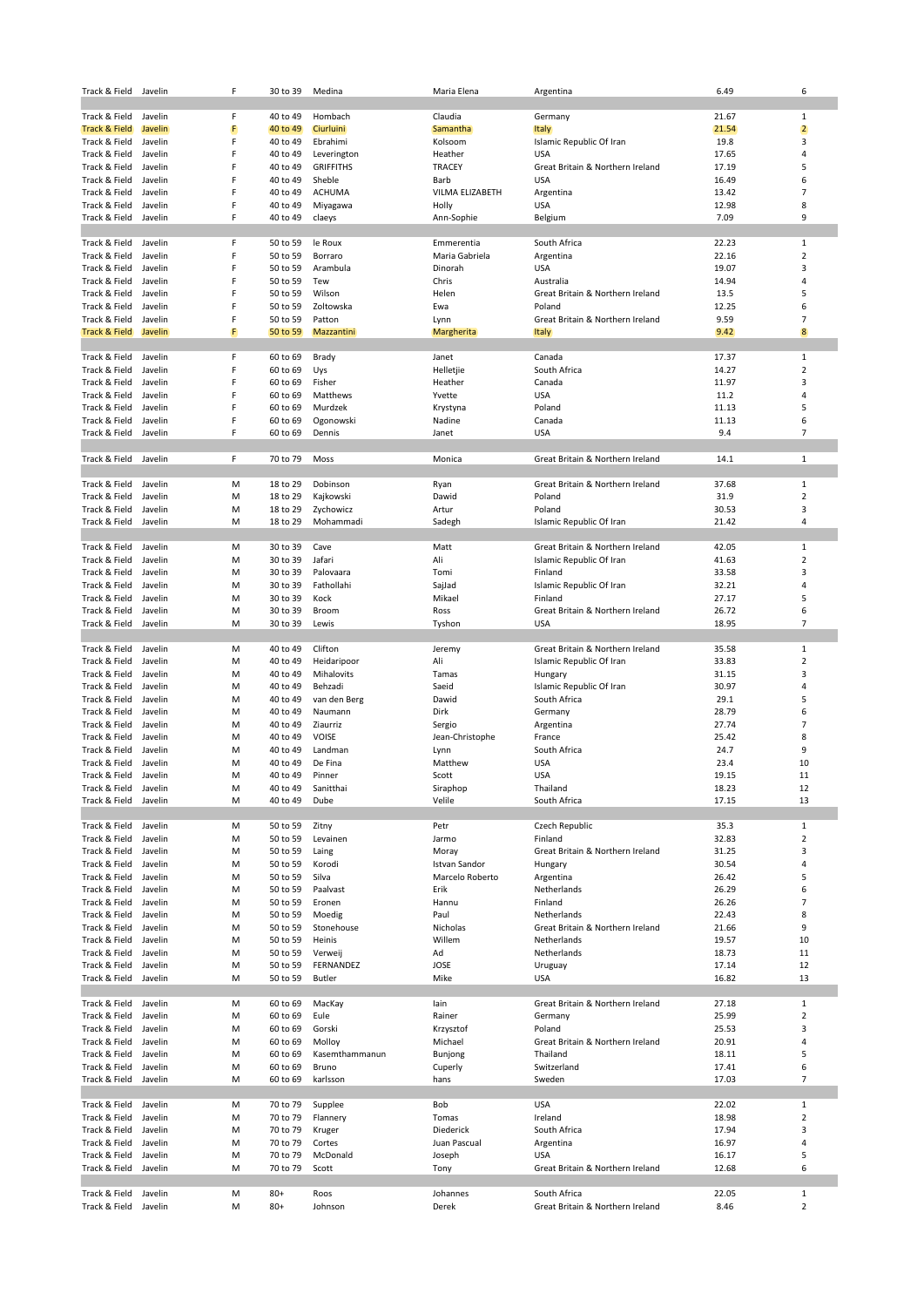| Track & Field | Long Jump         | F | 6 to 8   | Wonneberger          | Sina               | Germany                          | 2.5  | 1                       |
|---------------|-------------------|---|----------|----------------------|--------------------|----------------------------------|------|-------------------------|
| Track & Field | Long Jump         | F | 6 to 8   | Mcarthur             | Addison            | Canada                           | 2.29 | $\overline{2}$          |
| Track & Field | Long Jump         | F | 6 to 8   | CAMACHO MEREGAGLIA   | MANUELA            | Argentina                        | 2.18 | 3                       |
| Track & Field | Long Jump         | F | 6 to 8   | Fernandez            | Maitena Kiara      | Argentina                        | 1.57 | 4                       |
| Track & Field | Long Jump         | F | 6 to 8   | Muggli               | Clementine         | Switzerland                      | 1.44 | 5                       |
|               |                   |   |          |                      |                    |                                  |      |                         |
|               |                   |   |          |                      |                    |                                  |      |                         |
| Track & Field | Long Jump         | F | 9 to 11  | Green                | Amelia             | Great Britain & Northern Ireland | 3.43 | $1\,$                   |
| Track & Field | Long Jump         | F | 9 to 11  | Andrassy-Escritt     | Polly              | Great Britain & Northern Ireland | 3.37 | $\overline{2}$          |
| Track & Field | Long Jump         | F | 9 to 11  | WILSON               | <b>ISLA</b>        | Great Britain & Northern Ireland | 2.61 | 3                       |
| Track & Field | Long Jump         | F | 9 to 11  | Straker-Sharpe       | Makena             | Great Britain & Northern Ireland | 2.5  | 4                       |
| Track & Field | Long Jump         | F | 9 to 11  | Kikuchi              | Saho               | Japan                            | 1.74 | 5                       |
|               |                   |   |          |                      |                    |                                  |      |                         |
| Track & Field | Long Jump         | F | 12 to 14 | Luscombe             | Jaimee             | Great Britain & Northern Ireland | 3.49 | $\mathbf{1}$            |
|               |                   |   |          |                      |                    |                                  |      |                         |
| Track & Field |                   | F | 15 to 17 | Henry                | Kristen            | South Africa                     | 3.76 | $\mathbf{1}$            |
|               | Long Jump         |   |          |                      |                    |                                  |      | $\overline{2}$          |
| Track & Field | Long Jump         | F | 15 to 17 | Nagy                 | Reka               | Hungary                          | 3.63 |                         |
| Track & Field | Long Jump         | F | 15 to 17 | Simpson              | Hollie May         | Great Britain & Northern Ireland | 3.43 | 3                       |
| Track & Field | Long Jump         | F | 15 to 17 | Nyholm               | Alina              | Finland                          | 3.39 | 4                       |
| Track & Field | Long Jump         | F | 15 to 17 | graham               | Amy                | Great Britain & Northern Ireland | 3.2  | 5                       |
| Track & Field | Long Jump         | F | 15 to 17 | <b>JUAREZ RANITI</b> | MILAGROS SOLEDAD   | Argentina                        | 2.8  | 6                       |
|               |                   |   |          |                      |                    |                                  |      |                         |
| Track & Field | Long Jump         | F | 18 to 29 | Chadwick             | Kelly              | Great Britain & Northern Ireland | 4.96 | $\mathbf{1}$            |
| Track & Field | Long Jump         | F | 18 to 29 | Funk                 | Alexandra          | Germany                          | 4.71 | $\overline{2}$          |
| Track & Field | Long Jump         | F | 18 to 29 | Reuvers              | Claudia            | Netherlands                      | 4.49 | 3                       |
|               |                   | F | 18 to 29 |                      | Katharina          | Germany                          |      | 4                       |
| Track & Field | Long Jump         |   |          | Bartsch              |                    |                                  | 4.41 |                         |
| Track & Field | Long Jump         | F | 18 to 29 | Molina               | Brenda             | Argentina                        | 3.55 | 5                       |
| Track & Field | Long Jump         | F | 18 to 29 | <b>Stobie Platts</b> | Millie             | Great Britain & Northern Ireland | 3.3  | 6                       |
| Track & Field | Long Jump         | F | 18 to 29 | takahashi            | kotomi             | Japan                            | 2.82 | $\overline{7}$          |
|               |                   |   |          |                      |                    |                                  |      |                         |
| Track & Field | Long Jump - Donor | F | $18+$    | Shrivastava          | Ankita             | India                            | 3.61 | $\mathbf{1}$            |
| Track & Field | Long Jump - Donor | F | $18+$    | Keery                | Jenny              | Great Britain & Northern Ireland | 3.31 | $\overline{\mathbf{c}}$ |
| Track & Field | Long Jump - Donor | F | $18+$    | Hermann              | Martina            | Germany                          | 2.95 | 3                       |
| Track & Field | Long Jump - Donor | F | $18+$    | Childs               | Gill               | Great Britain & Northern Ireland | 2.94 | 4                       |
| Track & Field |                   | F | $18+$    | Dambach              | Kay                | <b>USA</b>                       | 1.78 | 5                       |
|               | Long Jump - Donor |   |          |                      |                    |                                  |      |                         |
|               |                   |   |          |                      |                    |                                  |      |                         |
| Track & Field | Long Jump         | F | 30 to 39 | Pomerleau            | Rebecca            | <b>USA</b>                       | 3.83 | $\mathbf 1$             |
| Track & Field | Long Jump         | F | 30 to 39 | Clarke               | Rene               | South Africa                     | 3.77 | $\overline{2}$          |
| Track & Field | Long Jump         | F | 30 to 39 | Duran                | Ashleigh           | <b>USA</b>                       | 3.74 | 3                       |
| Track & Field | Long Jump         | F | 30 to 39 | Strebel              | Sandra             | Switzerland                      | 3.18 | 4                       |
| Track & Field | Long Jump         | F | 30 to 39 | Pettis               | Amber              | <b>USA</b>                       | 2.28 | 5                       |
|               |                   |   |          |                      |                    |                                  |      |                         |
| Track & Field | Long Jump         | F | 40 to 49 | Kankaanpaa           | Johanna            | Finland                          | 3.74 | $\mathbf{1}$            |
| Track & Field | Long Jump         | F | 40 to 49 | keery                | Karen              | Great Britain & Northern Ireland | 3.64 | $\overline{2}$          |
|               |                   | F |          | <b>GAUTERIO</b>      |                    | <b>Brazil</b>                    | 3.04 | 3                       |
| Track & Field | Long Jump         |   | 40 to 49 |                      | LIEGE              |                                  |      |                         |
| Track & Field | Long Jump         | F | 40 to 49 | Bjork                | Jenny              | Sweden                           | 2.89 | 4                       |
| Track & Field | Long Jump         | F | 40 to 49 | Miyagawa             | Holly              | <b>USA</b>                       | 2.84 | 5                       |
| Track & Field | Long Jump         | F | 40 to 49 | Ha                   | Kim Mui            | Hong Kong                        | 2.37 | 6                       |
| Track & Field | Long Jump         | F | 40 to 49 | Brady                | Deanna             | Canada                           | 2.32 | $\overline{7}$          |
| Track & Field | Long Jump         | F | 40 to 49 | Lai                  | Fai Yin            | Hong Kong                        | 1.79 | 8                       |
|               |                   |   |          |                      |                    |                                  |      |                         |
| Track & Field | Long Jump         | F | 50 to 59 | Arambula             | Dinorah            | <b>USA</b>                       | 3.18 | $\mathbf{1}$            |
| Track & Field | Long Jump         | F | 50 to 59 | le Roux              | Emmerentia         | South Africa                     | 3.04 | $\overline{2}$          |
|               |                   | F | 50 to 59 | O'Connor             | Marie              | Ireland                          | 2.43 | 3                       |
| Track & Field | Long Jump         |   |          |                      |                    |                                  |      |                         |
| Track & Field | Long Jump         | F | 50 to 59 | Lai                  | Ying Mui           | Hong Kong                        | 1.9  | 4                       |
|               |                   |   |          |                      |                    |                                  |      |                         |
| Track & Field | Long Jump         | F | 60 to 69 | Matthews             | Yvette             | <b>USA</b>                       | 2.73 | $\,1$                   |
| Track & Field | Long Jump         | F | 60 to 69 | Sundstrom            | Armi               | Finland                          | 1.85 | $\overline{2}$          |
| Track & Field | Long Jump         | F | 60 to 69 | Anthamatten          | Genevieve          | Switzerland                      | 1.78 | 3                       |
| Track & Field | Long Jump         | F | 60 to 69 | Dennis               | Janet              | <b>USA</b>                       | 1.25 | 4                       |
| Track & Field | Long Jump         | F | 70 to 79 | Breckenridge         | Barbara            | <b>USA</b>                       | 1.02 | $\mathbf{1}$            |
|               |                   |   |          |                      |                    |                                  |      |                         |
| Track & Field | Long Jump         | M | 9 to 11  | Harcourt             | James              | Great Britain & Northern Ireland | 3.19 | $\mathbf{1}$            |
| Track & Field | Long Jump         | M | 9 to 11  | Sinkins              | Aaron              | Great Britain & Northern Ireland | 3.19 | 2                       |
| Track & Field | Long Jump         | M | 9 to 11  | Mott                 | Harry              | Great Britain & Northern Ireland | 2.85 | 3                       |
|               |                   |   |          |                      |                    |                                  |      |                         |
| Track & Field | Long Jump         | M | 9 to 11  | McKay                | Sam                | Great Britain & Northern Ireland | 2.83 | 4                       |
|               |                   |   |          |                      |                    |                                  |      |                         |
| Track & Field | Long Jump         | M | 12 to 14 | Shah-Ackroyd         | Kian               | <b>USA</b>                       | 4.48 | $\mathbf{1}$            |
| Track & Field | Long Jump         | M | 12 to 14 | Snell                | Rian Geoffrey      | Great Britain & Northern Ireland | 4.01 | $\overline{2}$          |
| Track & Field | Long Jump         | M | 12 to 14 | Stiemer              | Sieb               | Netherlands                      | 3.99 | 3                       |
| Track & Field | Long Jump         | M | 12 to 14 | Chessell             | Brock              | Canada                           | 3.56 | 4                       |
| Track & Field | Long Jump         | M | 12 to 14 | Whitson              | Blair              | Great Britain & Northern Ireland | 3.56 | 5                       |
| Track & Field | Long Jump         | M | 12 to 14 | Biagetti             | Luca               | Great Britain & Northern Ireland | 3.44 | 6                       |
|               |                   |   |          |                      |                    |                                  |      |                         |
| Track & Field | Long Jump         | M | 15 to 17 | Bartlett             | James              | Great Britain & Northern Ireland | 4.98 | $\mathbf{1}$            |
|               |                   | M |          |                      |                    | <b>USA</b>                       |      | $\overline{2}$          |
| Track & Field | Long Jump         |   | 15 to 17 | Lipscomb             | Gage               |                                  | 4.86 |                         |
| Track & Field | Long Jump         | M | 15 to 17 | O'Brien              | Jack               | Ireland                          | 4.84 | 3                       |
| Track & Field | Long Jump         | M | 15 to 17 | Boshoff              | Jacobus            | South Africa                     | 4.57 | 4                       |
| Track & Field | Long Jump         | M | 15 to 17 | Lium                 | Kurt Jin Teng Lium | Singapore                        | 4.43 | 5                       |
| Track & Field | Long Jump         | M | 15 to 17 | Smazak               | Tomas              | Czech Republic                   | 3.25 | 6                       |
|               |                   |   |          |                      |                    |                                  |      |                         |
| Track & Field | Long Jump         | M | 18 to 29 | Harasimowicz         | Konrad             | Poland                           | 5.65 | $\mathbf{1}$            |
| Track & Field | Long Jump         | M | 18 to 29 | Pooley               | Samuel             | Great Britain & Northern Ireland | 5.36 | $\overline{2}$          |
| Track & Field | Long Jump         | M | 18 to 29 | Mousavi Noor         | Seyed Ali          | Islamic Republic Of Iran         | 5.34 | 3                       |
|               |                   |   |          | Cullen               |                    |                                  |      | 4                       |
| Track & Field | Long Jump         | M | 18 to 29 |                      | Jose Maria         | Argentina                        | 4.76 |                         |
| Track & Field | Long Jump         | M | 18 to 29 | Campos               | Joao Pedro         | Brazil                           | 4.36 | 5                       |
| Track & Field | Long Jump         | M | 18 to 29 | Nkadimeng            | Titrek             | South Africa                     | 4.3  | 6                       |
| Track & Field | Long Jump         | M | 18 to 29 | Still                | Gary               | Great Britain & Northern Ireland | 2.48 | $\overline{7}$          |
|               |                   |   |          |                      |                    |                                  |      |                         |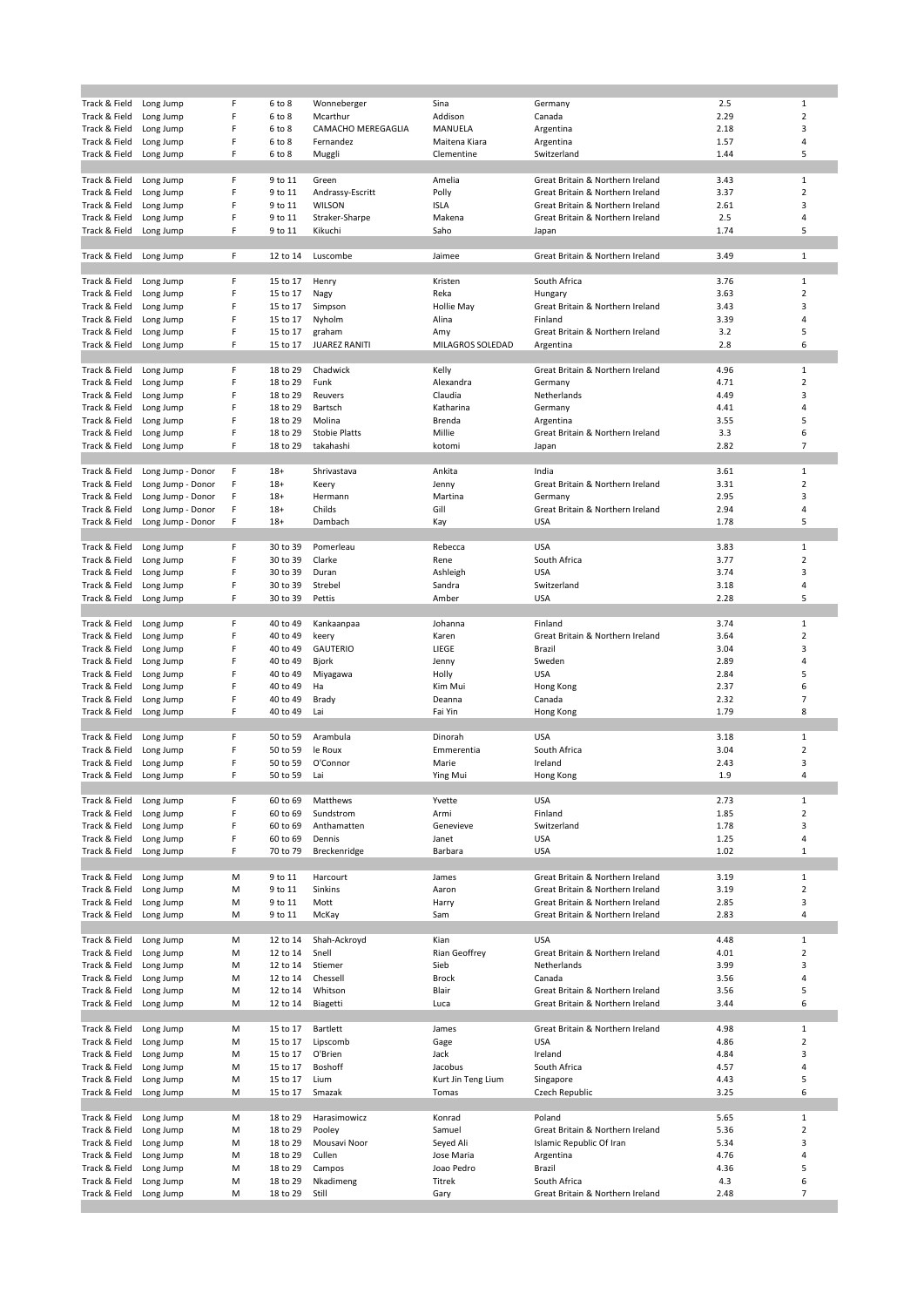| Track & Field                  | Long Jump - Donor                | M      | $18+$                | Halevi                              | Gal                    | Israel                                        | 5.06               | 1              |
|--------------------------------|----------------------------------|--------|----------------------|-------------------------------------|------------------------|-----------------------------------------------|--------------------|----------------|
| Track & Field                  | Long Jump - Donor                | М      | $18+$                | Rooney                              | Frank                  | Great Britain & Northern Ireland              | 4.45               | $\overline{2}$ |
| <b>Track &amp; Field</b>       | Long Jump - Donor                | M      | $18+$                | Rao                                 | Riccardo               | <b>Italy</b>                                  | 4.17               | 3              |
| Track & Field                  | Long Jump - Donor                | м      | $18+$                | Maceachen                           | Simon                  | Great Britain & Northern Ireland              | 3.87               | $\overline{4}$ |
| Track & Field                  | Long Jump - Donor                | М      | $18+$                | Gay                                 | Phillip                | Great Britain & Northern Ireland              | 3.76               | 5              |
| Track & Field                  | Long Jump - Donor                | М      | $18+$                | Abercrombie                         | Tim                    | Great Britain & Northern Ireland              | 3.47               | 6              |
| Track & Field                  | Long Jump - Donor                | М      | $18+$                | Hobden                              | Leroy                  | Great Britain & Northern Ireland              | 1.6                | $\overline{7}$ |
|                                |                                  |        |                      |                                     |                        |                                               |                    |                |
| Track & Field                  | Long Jump                        | М      | 30 to 39             | Andreas                             | Peter                  | Sweden                                        | 5.45               | $\mathbf{1}$   |
| Track & Field                  | Long Jump                        | М      | 30 to 39             | Yamoah                              | Edwin                  | Great Britain & Northern Ireland              | 5.41               | $\overline{2}$ |
| Track & Field                  | Long Jump                        | M      | 30 to 39             | Montazer Parchi                     | Saeid                  | Islamic Republic Of Iran                      | 5.22               | 3              |
| Track & Field                  | Long Jump                        | М      | 30 to 39             | Khalifeh                            | Mousa                  | Islamic Republic Of Iran                      | 4.74               | 4              |
| Track & Field                  | Long Jump                        | М      | 30 to 39             | Janka                               | Sandor                 | Hungary                                       | 4.57               | 5              |
| Track & Field                  | Long Jump                        | М      | 30 to 39             | Lewis                               | Garth                  | Great Britain & Northern Ireland              | 4.54               | 6              |
| Track & Field                  | Long Jump                        | м      | 30 to 39             | Moabeng                             | Lebohang               | South Africa                                  | 4.09               | $\overline{7}$ |
| Track & Field                  | Long Jump                        | М      | 30 to 39             | Aholainen                           | Risto                  | Finland                                       | 4                  | 8              |
| Track & Field                  | Long Jump                        | М      | 30 to 39             | Kimura                              | Yudai                  | Japan                                         | 3.58               | 9              |
|                                |                                  |        |                      |                                     |                        |                                               |                    |                |
| Track & Field                  | Long Jump                        | M      | 40 to 49             | Nortje                              | Mark                   | South Africa                                  | 5.38               | $\mathbf{1}$   |
| Track & Field                  | Long Jump                        | М      | 40 to 49             | Jarvis                              | stephen                | Great Britain & Northern Ireland              | 5.19               | $\overline{2}$ |
| Track & Field                  | Long Jump                        | М      | 40 to 49             | Rahbar                              | Anaam                  | Islamic Republic Of Iran                      | 5                  | 3              |
| Track & Field                  | Long Jump                        | М      | 40 to 49             | Suetsuna                            | Hiroki                 | Japan                                         | 4.67               | 4              |
| Track & Field                  | Long Jump                        | M      | 40 to 49             | Gelencser                           | Robert Laszlo          | Hungary                                       | 4.55               | 5              |
|                                |                                  |        |                      |                                     |                        |                                               |                    |                |
| Track & Field                  | Long Jump                        | М      | 50 to 59             | Hellriegel                          | Peter                  | Germany                                       | 4.88               | $\mathbf{1}$   |
| Track & Field                  | Long Jump                        | М      | 50 to 59             | O'Sullivan                          | Pat                    | Ireland                                       | 4.72               | $\overline{2}$ |
| Track & Field                  | Long Jump                        | М      | 50 to 59             | Haj                                 | Andrzej                | Poland                                        | 4.67               | 3              |
| Track & Field                  | Long Jump                        | М      | 50 to 59             | Taylor                              | Vincent                | Great Britain & Northern Ireland              | 4.5                | $\overline{4}$ |
| Track & Field                  | Long Jump                        | м      | 50 to 59             | Erdogan                             | Teoman                 | Turkey                                        | 4.22               | 5              |
| Track & Field                  | Long Jump                        | М      | 50 to 59             | Weller                              | Andrew                 | Great Britain & Northern Ireland              | 4.01               | 6              |
| Track & Field                  | Long Jump                        | М      | 50 to 59             | Saarinen                            | Jukka                  | Finland                                       | 3.96               | $\overline{7}$ |
|                                |                                  |        |                      |                                     |                        |                                               |                    |                |
| Track & Field                  | Long Jump                        | М      | 60 to 69             | Lassooij                            | Andre                  | Netherlands                                   | 3.97               | $\mathbf{1}$   |
| <b>Track &amp; Field</b>       | Long Jump                        | M      | 60 to 69             | Giorgi                              | Arduino                | <b>Italy</b>                                  | 3.76               | $\overline{2}$ |
| Track & Field                  | Long Jump                        | М      | 60 to 69             | Bamrung                             | Suwan                  | Thailand                                      | 3.56               | 3              |
| Track & Field                  | Long Jump                        | M      | 60 to 69             | Maluleke                            | Frans                  | South Africa                                  | 3.11               | 4              |
| Track & Field                  |                                  | M      | 60 to 69             | Ladsuwan                            | Pramote                | Thailand                                      | 3.09               | 5              |
|                                | Long Jump                        | M      |                      | Hilli                               |                        | Finland                                       | 2.84               | 6              |
| Track & Field                  | Long Jump                        |        | 60 to 69             |                                     | Reijo                  |                                               |                    |                |
|                                |                                  |        | 70 to 79             | <b>CANTONI</b>                      |                        |                                               |                    | $\mathbf{1}$   |
| <b>Track &amp; Field</b>       | Long Jump                        | M      |                      |                                     | <b>ROBERTO</b>         | Italy                                         | 2.48               |                |
|                                |                                  |        |                      |                                     |                        |                                               |                    |                |
| Track & Field                  | Racewalk 3000m                   | F      | 18 to 29             | takahashi                           | kotomi                 | Japan                                         | 19:38.0            | $\mathbf{1}$   |
| Track & Field                  | Racewalk 3000m                   | F      | 18 to 29             | Fischer                             | Bigna Ladina           | Switzerland                                   | 22:38.6            | $\overline{2}$ |
| Track & Field                  | Racewalk 3000m                   | F      | 18 to 29             | CHARPENTIER                         | Domitille              | France                                        | 24:48.6            | 3              |
|                                |                                  |        |                      |                                     |                        |                                               |                    |                |
|                                |                                  |        |                      |                                     |                        |                                               |                    |                |
| Track & Field                  | Racewalk 3000m                   | F.     | 30 to 39             | Stock                               | Nadia                  | Great Britain & Northern Ireland              | 19:23.7            | $\mathbf{1}$   |
| Track & Field                  | Racewalk 3000m                   | F      | 30 to 39             | van Niekerk                         | Elizabeth              | South Africa                                  | 21:09.4            | $\overline{2}$ |
| Track & Field                  | Racewalk 3000m                   | F      | 30 to 39             | Pilkington                          | Catherine              | Great Britain & Northern Ireland              | 21:24.7            | 3              |
| Track & Field                  | Racewalk 3000m                   | F      | 30 to 39             | Descheneaux                         | Audree                 | Canada                                        | 21:27.1            | 4              |
| Track & Field                  | Racewalk 3000m                   | F      | 30 to 39             | RezaEifard                          | Raha                   | Islamic Republic Of Iran                      | 24:48.3            | 5              |
| Track & Field                  | Racewalk 3000m                   | F      | 30 to 39             | Medina                              | Maria Elena            | Argentina                                     | 25:08.8            | 6              |
| Track & Field                  | Racewalk 3000m                   | F      | 30 to 39             | Gignac                              | Jesse                  | Canada                                        | 26:02.9            | $\overline{7}$ |
|                                |                                  |        |                      |                                     |                        |                                               |                    |                |
| Track & Field                  | Racewalk 3000m                   | F      | 40 to 49             | beltran garcia                      | Leidy yaneth           | Colombia                                      | 20:57.9            | $\mathbf{1}$   |
| Track & Field                  | Racewalk 3000m                   | F      | 40 to 49             | Sithebe                             | Constance              | South Africa                                  | 20:58.7            | $\overline{2}$ |
| Track & Field                  | Racewalk 3000m                   | F      | 40 to 49             | Medcroft                            | Ruth                   | Great Britain & Northern Ireland              | 21:04.8            | 3              |
| Track & Field                  | Racewalk 3000m                   | F      | 40 to 49             | DANG                                | <b>BEE ENG</b>         | Singapore                                     | 21:27.7            | 4              |
| Track & Field                  | Racewalk 3000m                   | F      | 40 to 49             | Zheng                               | Lan                    | China                                         | 21:50.6            | 5              |
| Track & Field                  | Racewalk 3000m                   | F      | 40 to 49             | Moradi                              | Ashraf                 | Islamic Republic Of Iran                      | 23:55.2            | 6              |
| Track & Field                  | Racewalk 3000m                   | F      | 40 to 49             | Ha                                  | Kim Mui                | Hong Kong                                     | 24:09.9            | $\overline{7}$ |
| Track & Field                  | Racewalk 3000m                   | F      | 40 to 49             | Perra                               | Tisa                   | Canada                                        | 24:22.2            | 8              |
| Track & Field                  | Racewalk 3000m                   | F      | 40 to 49             | Mitzafon                            | Ayelet                 | Israel                                        | 25:11.5            | 9              |
| <b>Track &amp; Field</b>       | Racewalk 3000m                   | F      | 40 to 49             | Perpenti                            | <b>Barbara</b>         | Italy                                         | 26:19.6            | 10             |
| Track & Field                  | Racewalk 3000m                   | F      | 40 to 49             | Brady                               | Deanna                 | Canada                                        | 26:55.4            | 11             |
| Track & Field                  | Racewalk 3000m                   | F      | 40 to 49             | hogan                               | orla                   | Ireland                                       | 31:09.9            | 12             |
|                                |                                  |        |                      |                                     |                        |                                               |                    |                |
| Track & Field                  | Racewalk 3000m                   | F      | 50 to 59             | Burri                               | Susanna                | South Africa                                  | 21:10,85           | $\mathbf 1$    |
| Track & Field                  | Racewalk 3000m                   | F      | 50 to 59             | Lagree                              | Sandrine               | France                                        | 21:23.9            | $\overline{2}$ |
| Track & Field                  | Racewalk 3000m                   | F      | 50 to 59             | Saraiva                             | Dora                   | Portugal                                      | 21:32.8            | 3              |
| Track & Field                  | Racewalk 3000m                   | F      | 50 to 59             | Zoltowska                           | Ewa                    | Poland                                        | 21:40.3            | 4              |
|                                | Racewalk 3000m                   | F      |                      | Carnan                              |                        |                                               |                    |                |
| Track & Field<br>Track & Field | Racewalk 3000m                   | F      | 50 to 59<br>50 to 59 | Lepore                              | Fiona<br>Lynette       | Great Britain & Northern Ireland<br>Australia | 22:06.1<br>23:54.5 | 5<br>6         |
| Track & Field                  | Racewalk 3000m                   | F      | 50 to 59             |                                     | Andrea                 | Germany                                       |                    | $\overline{7}$ |
| Track & Field                  | Racewalk 3000m                   | F      | 50 to 59             | Epking<br>Najarzadeh                | Rezvan                 | Islamic Republic Of Iran                      | 23:59.3            | 8              |
| Track & Field                  | Racewalk 3000m                   | F      | 50 to 59             | GOULIOU                             | KONSTANTINIA           | Greece                                        | 24:40.1<br>25:18.6 | 9              |
|                                |                                  |        |                      |                                     |                        |                                               |                    |                |
| Track & Field                  | Racewalk 3000m                   | F<br>F | 50 to 59             | de Lange                            | Sandra                 | Australia<br>Israel                           | 28:58.6            | 10<br>11       |
| Track & Field                  | Racewalk 3000m                   |        | 50 to 59             | <b>CHEN BREIER</b>                  | ETI ESTER              |                                               | 35:48.4            |                |
|                                |                                  |        |                      |                                     |                        |                                               |                    |                |
| Track & Field                  | Racewalk 3000m                   | F      | 60 to 69             | Cross                               | Kathy                  | Great Britain & Northern Ireland              | 21:47.6            | $\mathbf{1}$   |
| Track & Field                  | Racewalk 3000m                   | F      | 60 to 69             | Loughlin                            | Ruth                   | Canada                                        | 23:35.3            | $\overline{2}$ |
| Track & Field                  | Racewalk 3000m                   | F      | 60 to 69             | Valdivielso                         | Maria Asuncion         | Spain                                         | 23:45.4            | 3              |
| Track & Field                  | Racewalk 3000m                   | F      | 60 to 69             | Honisch                             | Renata                 | Austria                                       | 24:14.3            | 4              |
| Track & Field                  | Racewalk 3000m                   | F      | 60 to 69             | Gracindo                            | Donia                  | Israel                                        | 24:22.3            | 5              |
| Track & Field                  | Racewalk 3000m                   | F      | 60 to 69             | Brady                               | Janet                  | Canada                                        | 24:40.3            | 6              |
| <b>Track &amp; Field</b>       | Racewalk 3000m                   | F      | 60 to 69             | Castellani                          | Liliana                | Italy                                         | 25:00.8            | $\overline{7}$ |
| <b>Track &amp; Field</b>       | Racewalk 3000m                   | F      | 60 to 69             | Panico                              | Carolina               | Italy                                         | 27:02.9            | $8\phantom{1}$ |
| Track & Field                  | Racewalk 3000m                   | F      | 60 to 69             | O'Neill                             | Julie                  | Ireland                                       | 27:10.2            | 9              |
| Track & Field<br>Track & Field | Racewalk 3000m<br>Racewalk 3000m | F<br>F | 60 to 69<br>60 to 69 | Sundstrom<br><b>FABREGAT CLARET</b> | Armi<br>EVA INMACULADA | Finland<br>Spain                              | 28:02.1<br>28:04.6 | 10<br>11       |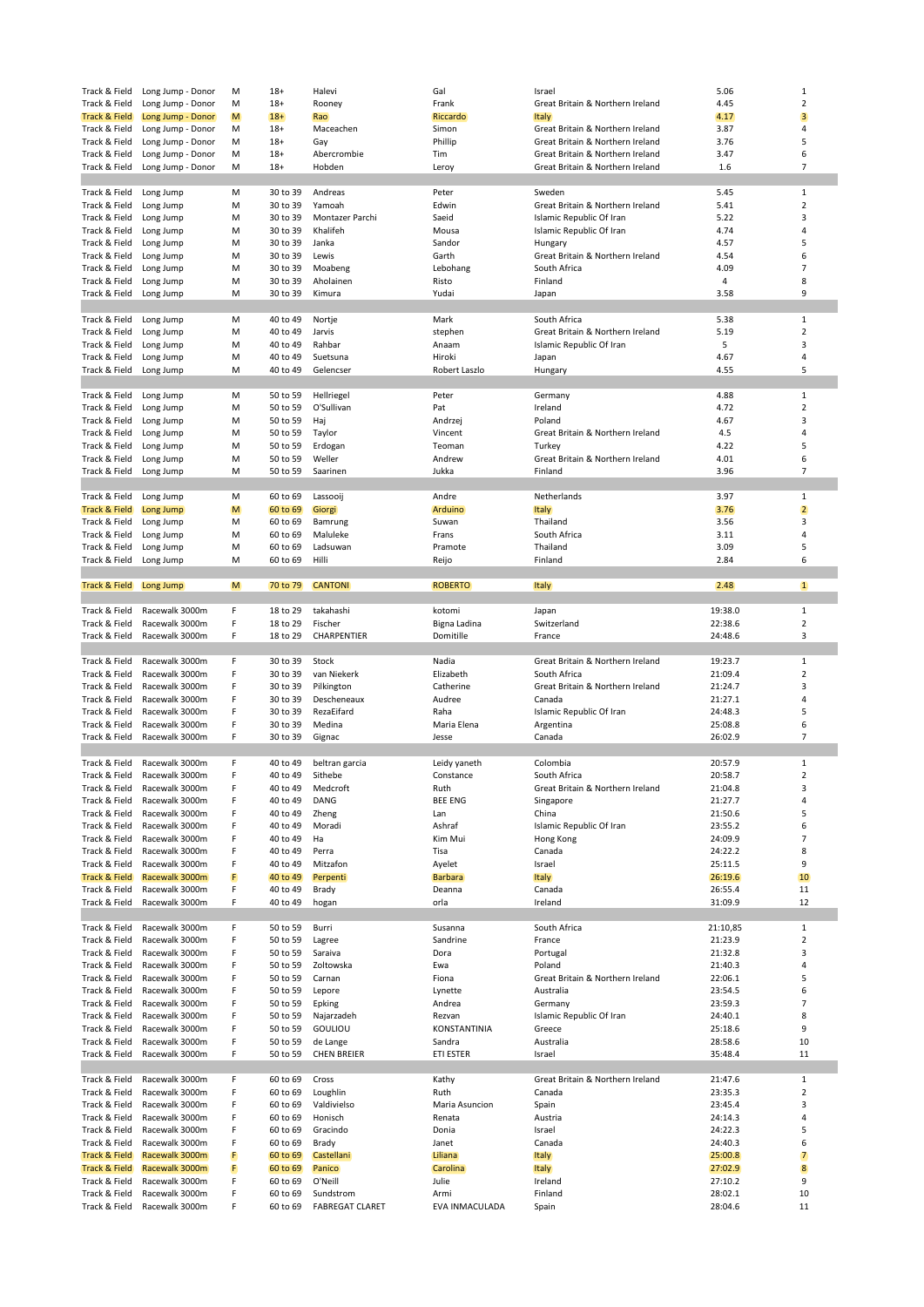| Track & Field                  | Racewalk 3000m                   | F      | 60 to 69             | Leung                    | Ka Yee              | Hong Kong                                                    | 31:02.6              | 12                      |
|--------------------------------|----------------------------------|--------|----------------------|--------------------------|---------------------|--------------------------------------------------------------|----------------------|-------------------------|
|                                |                                  |        |                      |                          |                     |                                                              |                      |                         |
| Track & Field                  | Racewalk 3000m                   | F      | 70 to 79             | Ceppi                    | Gisele              | Switzerland                                                  | 26:12.5              | 1                       |
| Track & Field                  | Racewalk 3000m                   | F<br>F | 70 to 79             | Scott                    | Esther              | Australia                                                    | 26:54.1              | $\overline{2}$<br>3     |
| Track & Field<br>Track & Field | Racewalk 3000m<br>Racewalk 3000m | F      | 70 to 79<br>70 to 79 | Lynch<br>galler          | Janette<br>ruth     | Great Britain & Northern Ireland<br>Israel                   | 27:04.0<br>32:15.2   | 4                       |
|                                |                                  |        |                      |                          |                     |                                                              |                      |                         |
| Track & Field                  | Racewalk 5000m                   | М      | 18 to 29             | Fanaei                   | Morteza             | Islamic Republic Of Iran                                     | 31.42.85             | $\mathbf{1}$            |
| Track & Field                  | Racewalk 5000m                   | М      | 18 to 29             | Hemati                   | Meysam              | Islamic Republic Of Iran                                     | 32.36.09             | $\overline{2}$          |
| Track & Field                  | Racewalk 5000m                   | М      | 18 to 29             | Colman                   | David               | Australia                                                    | 33.19.11             | 3                       |
| Track & Field                  | Racewalk 5000m                   | М      | 18 to 29             | Cullen                   | Jose Maria          | Argentina                                                    | 39.14.72             | 4                       |
|                                |                                  | M      |                      |                          |                     |                                                              |                      |                         |
| Track & Field<br>Track & Field | Racewalk 5000m<br>Racewalk 5000m | М      | 30 to 39<br>30 to 39 | <b>Brett</b><br>Khalifeh | Ryan<br>Mousa       | Great Britain & Northern Ireland<br>Islamic Republic Of Iran | 32.40.93<br>33.35.17 | 1<br>$\overline{2}$     |
| Track & Field                  | Racewalk 5000m                   | M      | 30 to 39             | Moabeng                  | Lebohang            | South Africa                                                 | 35.44.72             | 3                       |
| Track & Field                  | Racewalk 5000m                   | M      | 30 to 39             | <b>NAIR</b>              | VISHNU S            | India                                                        | 40.05.67             | 4                       |
| Track & Field                  | Racewalk 5000m                   | М      | 30 to 39             | Kreutzer                 | Fabian              | Germany                                                      | 40.13.52             | 5                       |
| Track & Field                  | Racewalk 5000m                   | М      | 30 to 39             | <b>NG</b>                | Kin Pun             | Hong Kong                                                    | 56.18.9              | 6                       |
|                                |                                  |        |                      |                          |                     |                                                              |                      |                         |
| Track & Field                  | Racewalk 5000m                   | М      | 40 to 49             | Venyercsan               | Laszlo              | Hungary                                                      | 25.43.34             | $\mathbf{1}$            |
| Track & Field                  | Racewalk 5000m                   | М      | 40 to 49             | Keohane                  | Mike                | Ireland                                                      | 29.42.30             | $\overline{2}$          |
| Track & Field                  | Racewalk 5000m                   | M      | 40 to 49             | Howard                   | David               | Australia                                                    | 31.36.79             | 3                       |
| Track & Field<br>Track & Field | Racewalk 5000m<br>Racewalk 5000m | М<br>M | 40 to 49<br>40 to 49 | <b>BEL</b><br>Gasperin   | Ludovic<br>Miha     | France<br>Slovenia                                           | 34.07.02<br>28.14.72 | 4<br>5                  |
| Track & Field                  | Racewalk 5000m                   | М      | 40 to 49             | Lang                     | Maximilian          | Austria                                                      | 40.07.09             | 6                       |
| Track & Field                  | Racewalk 5000m                   | М      | 40 to 49             | RATTAN                   | PARVEEN KUMAR       | India                                                        | 40.09.81             | $\overline{7}$          |
| Track & Field                  | Racewalk 5000m                   | М      | 40 to 49             | Ramiro Carmona           | Fernando            | Mexico                                                       | 42.21.74             | 8                       |
|                                |                                  |        |                      |                          |                     |                                                              |                      |                         |
| <b>Track &amp; Field</b>       | Racewalk 5000m                   | M      | 50 to 59             | <b>PANIO</b>             | <b>ANGELO</b>       | Italy                                                        | 35.01.39             | $\mathbf{1}$            |
| Track & Field                  | Racewalk 5000m                   | М      | 50 to 59             | Struckhof                | Ralf                | Germany                                                      | 35.29.52             | $\overline{\mathbf{c}}$ |
| Track & Field                  | Racewalk 5000m                   | М      | 50 to 59             | Whelan                   | Steve               | Great Britain & Northern Ireland                             | 37.57.97             | 3                       |
| Track & Field                  | Racewalk 5000m                   | М      | 50 to 59             | Nakostenko               | Alexey              | Russia                                                       | 38.07.48             | 4                       |
| Track & Field<br>Track & Field | Racewalk 5000m<br>Racewalk 5000m | M<br>М | 50 to 59<br>50 to 59 | Luokkanen                | Reino<br>Yim Wah    | Finland                                                      | 42.00.64<br>43.50.14 | 5<br>6                  |
| Track & Field                  | Racewalk 5000m                   | М      | 50 to 59             | Wong<br>KONSTANTINOU     | <b>ALKIVIADIS</b>   | Hong Kong<br>Greece                                          | 43.54.39             | $\overline{7}$          |
| Track & Field                  | Racewalk 5000m                   | М      | 50 to 59             | Turner                   | Paul                | Australia                                                    | 44.27.63             | 8                       |
| Track & Field                  | Racewalk 5000m                   | М      | 50 to 59             | <b>RIZOULIS</b>          | <b>DIMITRIOS</b>    | Greece                                                       | DQ                   | 9                       |
| Track & Field                  | Racewalk 5000m                   | M      | 50 to 59             | LEONTOPOULOS             | <b>ILIAS</b>        | Greece                                                       | DQ                   | 10                      |
|                                |                                  |        |                      |                          |                     |                                                              |                      |                         |
| Track & Field                  | Racewalk 5000m                   | M      | 60 to 69             | Giorgi                   | Arduino             | <b>Italy</b>                                                 | 34.59.15             | $\mathbf{1}$            |
| Track & Field                  | Racewalk 5000m                   | М      | 60 to 69             | Maluleke                 | Frans               | South Africa                                                 | 35.09.03#            | $\overline{2}$          |
| Track & Field                  | Racewalk 5000m                   | М      | 60 to 69             | Mould                    | John                | Great Britain & Northern Ireland                             | 35.10.74             | 3                       |
| Track & Field                  | Racewalk 5000m                   | М      | 60 to 69             | CAPPONI                  | PEDRO               | Argentina                                                    | 35.31.92             | 4<br>5                  |
| Track & Field<br>Track & Field | Racewalk 5000m<br>Racewalk 5000m | М<br>М | 60 to 69<br>60 to 69 | Laszlo<br>Cuenca         | Antal<br>Daniel     | Canada<br>Argentina                                          | 36.55.67<br>38.15.64 | 6                       |
| Track & Field                  | Racewalk 5000m                   | М      | 60 to 69             | Miranda                  | sergio              | Uruguay                                                      | 38.40.06             | $\overline{7}$          |
| Track & Field                  | Racewalk 5000m                   | М      | 60 to 69             | Marciniak                | Andrzej             | Poland                                                       | 39.48.99             | 8                       |
| Track & Field                  | Racewalk 5000m                   | М      | 60 to 69             | granados-cabezas         | vicente             | Spain                                                        | 39.57.97             | 9                       |
| Track & Field                  | Racewalk 5000m                   | M      | 60 to 69             | Grall                    | Franz               | Austria                                                      | 41.36.73             | 10                      |
| Track & Field                  | Racewalk 5000m                   | М      | 60 to 69             | Provencher               | Yvan                | Canada                                                       | 41.59.86             | 11                      |
| Track & Field                  | Racewalk 5000m                   | М      | 60 to 69             | Rosenbaum                | Gary                | <b>USA</b>                                                   | 44.14.58             | 12                      |
| Track & Field                  | Racewalk 5000m                   | М      | 60 to 69             | De Dianous               | Serge               | France                                                       | 46.10.84             | 13                      |
| Track & Field                  | Racewalk 5000m                   | М      | 60 to 69             | <b>SVARNAS</b>           | <b>CHRISTOS</b>     | Greece                                                       | 46.17.44             | 14                      |
| Track & Field                  | Racewalk 5000m                   | М      | 60 to 69             | PEREZ                    | <b>JUAN JOSE</b>    | Spain                                                        | <b>DNF</b>           | 15                      |
| Track & Field                  | Racewalk 5000m                   | M      | 60 to 69             | Lau                      | Siu Hing            | Hong Kong                                                    | DQ                   | 16                      |
| Track & Field                  | Racewalk 5000m                   | М      | 70 to 79             | Sohlo                    | Esko                | Finland                                                      | 41.06.64             | 1                       |
| Track & Field                  | Racewalk 5000m                   | M      | 70 to 79             | <b>Brien</b>             | Jim                 | <b>USA</b>                                                   | 42.49.00             | $\overline{2}$          |
| Track & Field                  | Racewalk 5000m                   | M      | 70 to 79             | Wright                   | Terry               | Great Britain & Northern Ireland                             | 43.49.52             | 3                       |
| Track & Field                  | Racewalk 5000m                   | M      | 70 to 79             | Retallack                | Richard             | <b>USA</b>                                                   | 45.00.08             | 4                       |
|                                |                                  |        |                      |                          |                     |                                                              |                      |                         |
| Track & Field                  | Shot Putt                        | F      | 15 to 17             | Nagy                     | Reka                | Hungary                                                      | 7.21                 | 1                       |
| Track & Field<br>Track & Field | Shot Putt<br>Shot Putt           | F<br>F | 15 to 17<br>15 to 17 | Wooden<br>Buergisser     | Wendy<br>Carina     | <b>USA</b><br>Switzerland                                    | 6.52<br>4.28         | 2<br>3                  |
|                                |                                  |        |                      |                          |                     |                                                              |                      |                         |
| Track & Field                  | Shot Putt                        | F      | 18 to 29             | Mahmoudi                 | Paniz               | Islamic Republic Of Iran                                     | 7.99                 | $\mathbf{1}$            |
| Track & Field                  | Shot Putt                        | F      | 18 to 29             | Funk                     | Alexandra           | Germany                                                      | 7.45                 | $\overline{2}$          |
| Track & Field                  | Shot Putt                        | F      | 18 to 29             | Bartsch                  | Katharina           | Germany                                                      | 7.11                 | 3                       |
| Track & Field                  | Shot Putt                        | F      | 18 to 29             | Hilton                   | Emma                | Great Britain & Northern Ireland                             | 6.54                 | 4                       |
| Track & Field                  | Shot Putt                        | F      | 18 to 29             | Shilubane                | Kuhlula             | South Africa                                                 | 6.34                 | 5                       |
| Track & Field                  | Shot Putt                        | F      | 18 to 29             | Lombaard                 | Nora                | South Africa                                                 | 6.23                 | 6                       |
| Track & Field                  | Shot Putt                        | F      | 30 to 39             | Descheneaux              | Audree              | Canada                                                       | 7.28                 | 1                       |
| Track & Field                  | Shot Putt                        | F      | 30 to 39             | Grotmann                 | <b>Brigitte</b>     | Germany                                                      | 6.26                 | 2                       |
| Track & Field                  | Shot Putt                        | F      | 30 to 39             | Rana                     | Reshma              | Great Britain & Northern Ireland                             | 5.57                 | 3                       |
|                                |                                  |        |                      |                          |                     |                                                              |                      |                         |
| <b>Track &amp; Field</b>       | <b>Shot Putt</b>                 | F      | 40 to 49             | Ciurluini                | Samantha            | <b>Italy</b>                                                 | 7.94                 | $\mathbf{1}$            |
| Track & Field                  | Shot Putt                        | F      | 40 to 49             | Leverington              | Heather             | <b>USA</b>                                                   | 7.93                 | $\overline{2}$          |
| Track & Field                  | Shot Putt                        | F      | 40 to 49             | Ebrahimi                 | Kolsoom             | Islamic Republic Of Iran                                     | 7.92                 | 3                       |
| Track & Field<br>Track & Field | Shot Putt<br>Shot Putt           | F<br>F | 40 to 49<br>40 to 49 | Kimla                    | Wioletta<br>Johanna | Poland<br>Finland                                            | 7.36<br>7.35         | 4<br>5                  |
| Track & Field                  | Shot Putt                        | F      | 40 to 49             | Kankaanpaa<br>Hombach    | Claudia             | Germany                                                      | 7.3                  | 6                       |
| Track & Field                  | Shot Putt                        | F      | 40 to 49             | <b>GRIFFITHS</b>         | <b>TRACEY</b>       | Great Britain & Northern Ireland                             | 7.17                 | 7                       |
| Track & Field                  | Shot Putt                        | F      | 40 to 49             | Horan                    | Victoria            | Great Britain & Northern Ireland                             | 6.42                 | 8                       |
| Track & Field                  | Shot Putt                        | F      | 40 to 49             | Sheble                   | Barb                | <b>USA</b>                                                   | 6.29                 | 9                       |
| Track & Field                  | Shot Putt                        | F      | 40 to 49             | Murphy                   | Kerry               | <b>USA</b>                                                   | 6.26                 | 10                      |
| Track & Field                  | Shot Putt                        | F      | 40 to 49             | ACHUMA                   | VILMA ELIZABETH     | Argentina                                                    | 6.03                 | 11                      |
| Track & Field                  | Shot Putt                        | F      | 40 to 49             | claeys                   | Ann-Sophie          | Belgium                                                      | 5.05                 | 12                      |
|                                |                                  |        |                      |                          |                     |                                                              |                      |                         |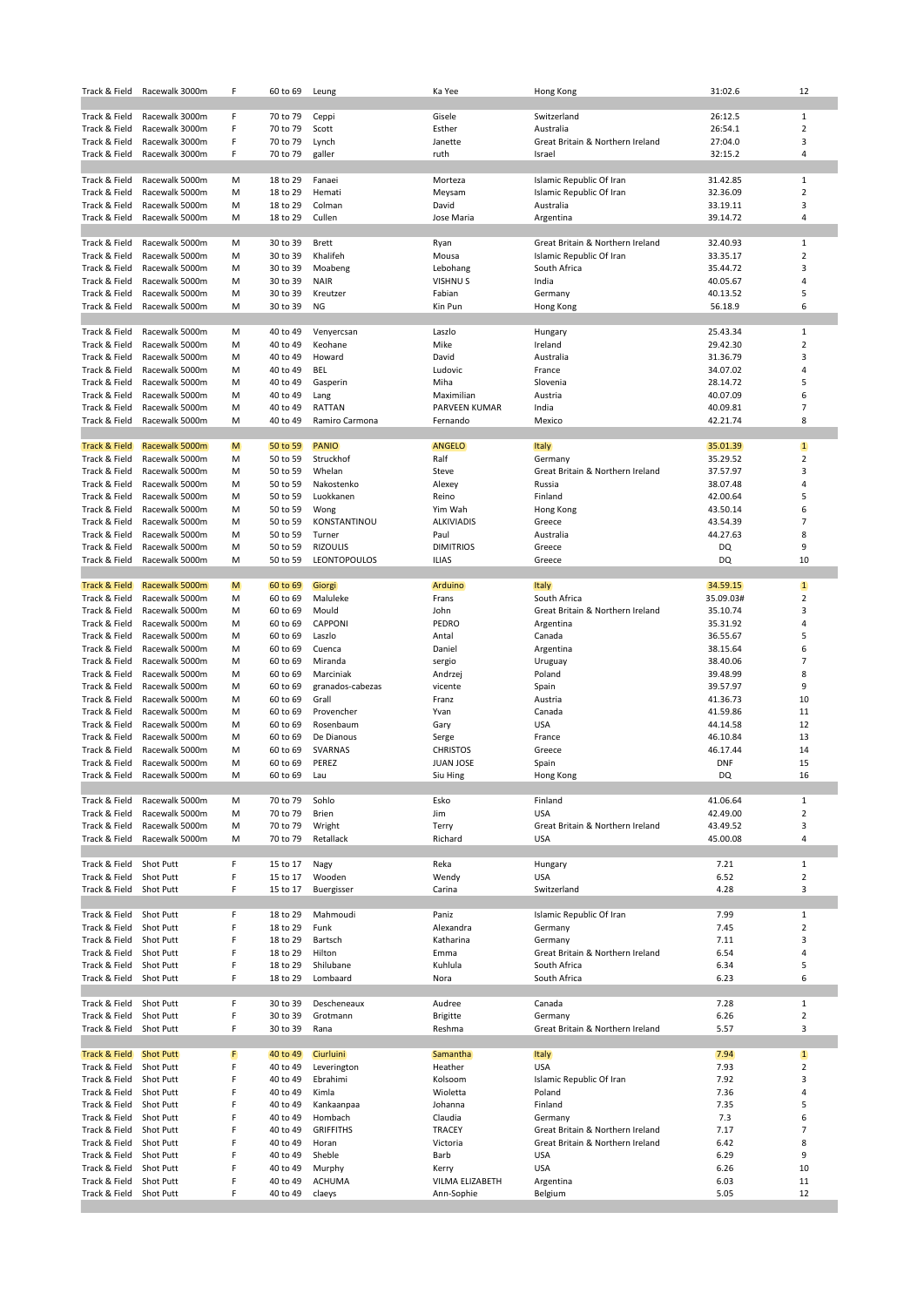| Track & Field                  | Shot Putt              | F      | 50 to 59             | Arambula            | Dinorah         | <b>USA</b>                       | 7.79         | 1              |
|--------------------------------|------------------------|--------|----------------------|---------------------|-----------------|----------------------------------|--------------|----------------|
| Track & Field                  | Shot Putt              | F      | 50 to 59             | Borraro             | Maria Gabriela  |                                  | 7.5          | $\overline{2}$ |
|                                |                        |        |                      |                     |                 | Argentina                        |              |                |
| Track & Field                  | Shot Putt              | F      | 50 to 59             | Wilson              | Helen           | Great Britain & Northern Ireland | 7.05         | 3              |
| Track & Field                  | Shot Putt              | F      | 50 to 59             | Soppi               | Jaana           | Finland                          | 6.99         | 4              |
| Track & Field                  | Shot Putt              | F      | 50 to 59             | Geraards-Slenter    | Phily           | Netherlands                      | 6.79         | 5              |
| Track & Field                  | Shot Putt              | F      | 50 to 59             | Tew                 | Chris           | Australia                        | 6.69         | 6              |
| Track & Field                  | Shot Putt              | F      | 50 to 59             | Kepley              | Elisabeth       | <b>USA</b>                       | 5.5          | $\overline{7}$ |
| Track & Field                  | Shot Putt              | F      | 50 to 59             | Hockley             | Heather         | Canada                           | 5.08         | 8              |
| Track & Field                  | Shot Putt              | F      | 50 to 59             | De Witte            | Maria           |                                  | 5.03         | 9              |
|                                |                        |        |                      |                     |                 | Belgium                          |              |                |
| <b>Track &amp; Field</b>       | <b>Shot Putt</b>       | F      | 50 to 59             | Mazzantini          | Margherita      | Italy                            | 4.8          | 10             |
| Track & Field                  | Shot Putt              | F      | 50 to 59             | Najarzadeh          | Rezvan          | Islamic Republic Of Iran         | 4.72         | 11             |
|                                |                        |        |                      |                     |                 |                                  |              |                |
| Track & Field                  | Shot Putt              | F      | 60 to 69             | Fisher              | Heather         | Canada                           | 6.97         | $\mathbf{1}$   |
| Track & Field                  | Shot Putt              | F      | 60 to 69             | Brady               | Janet           | Canada                           | 6.71         | 2              |
| Track & Field                  | Shot Putt              | F      | 60 to 69             | Matthews            | Yvette          | USA                              | 6.06         | 3              |
|                                | Shot Putt              | F      |                      |                     |                 |                                  |              | 4              |
| Track & Field                  |                        |        | 60 to 69             | Uys                 | Helletjie       | South Africa                     | 6.05         |                |
| Track & Field                  | Shot Putt              | F      | 60 to 69             | Loughlin            | Ruth            | Canada                           | 5.51         | 5              |
| Track & Field                  | Shot Putt              | F      | 60 to 69             | Dennis              | Janet           | <b>USA</b>                       | 5.18         | 6              |
| Track & Field                  | Shot Putt              | F      | 60 to 69             | Honisch             | Renata          | Austria                          | 5.07         | 7              |
| Track & Field                  | Shot Putt              | F      | 60 to 69             | Ogonowski           | Nadine          | Canada                           | 4.97         | 8              |
| Track & Field                  | Shot Putt              | F      | 60 to 69             | Sundstrom           | Armi            | Finland                          | 4.43         | 9              |
|                                |                        |        |                      |                     |                 |                                  |              |                |
|                                |                        |        |                      |                     |                 |                                  |              |                |
| Track & Field                  | Shot Putt              | F      | 70 to 79             | Moss                | Monica          | Great Britain & Northern Ireland | 5.92         | $\mathbf{1}$   |
| Track & Field                  | Shot Putt              | F      | 70 to 79             | Breckenridge        | Barbara         | <b>USA</b>                       | 4.34         | $\overline{2}$ |
|                                |                        |        |                      |                     |                 |                                  |              |                |
| Track & Field                  | <b>Shot Putt</b>       | М      | 18 to 29             | Still               | Gary            | Great Britain & Northern Ireland | 10.33        | $\mathbf{1}$   |
| Track & Field                  | Shot Putt              | М      | 18 to 29             | Kajkowski           | Dawid           | Poland                           | 9.15         | 2              |
| Track & Field                  | <b>Shot Putt</b>       | M      | 18 to 29             | Mohammadi           | Sadegh          | Islamic Republic Of Iran         | 8.54         | 3              |
|                                |                        |        |                      |                     |                 |                                  |              |                |
| Track & Field                  | Shot Putt              | M      | 18 to 29             | Jones               | Craig           | Great Britain & Northern Ireland | 7.87         | 4              |
| Track & Field                  | Shot Putt              | M      | 18 to 29             | Dobinson            | Ryan            | Great Britain & Northern Ireland | 7.83         | 5              |
| Track & Field                  | Shot Putt              | M      | 18 to 29             | Deem                | Edward          | <b>USA</b>                       | 6.23         | 6              |
|                                |                        |        |                      |                     |                 |                                  |              |                |
| Track & Field                  | Shot Putt              | М      | 30 to 39             | Jafari              | Ali             | Islamic Republic Of Iran         | 10.93        | 1              |
| Track & Field                  | Shot Putt              | M      | 30 to 39             | Broom               | Ross            | Great Britain & Northern Ireland | 10.48        | $\overline{2}$ |
|                                |                        |        |                      |                     |                 |                                  |              |                |
| Track & Field                  | Shot Putt              | M      | 30 to 39             | Fathollahi          | SajJad          | Islamic Republic Of Iran         | 10.22        | 3              |
| Track & Field                  | Shot Putt              | M      | 30 to 39             | Kock                | Mikael          | Finland                          | 8.96         | 4              |
| Track & Field                  | Shot Putt              | M      | 30 to 39             | Andreas             | Peter           | Sweden                           | 8.53         | 5              |
| Track & Field                  | Shot Putt              | М      | 30 to 39             | Lewis               | Tyshon          | USA                              | 8.28         | 6              |
| Track & Field                  | Shot Putt              | M      | 30 to 39             | Gujral              | Digvijay        | India                            | 7.43         | $\overline{7}$ |
| Track & Field                  | Shot Putt              | M      | 30 to 39             | Lewis               | Garth           | Great Britain & Northern Ireland | 7.08         | 8              |
|                                |                        |        |                      |                     |                 |                                  |              |                |
| Track & Field                  | Shot Putt              | М      | 30 to 39             | Wong                | Kin Wai         | Hong Kong                        | 7.07         | 9              |
| Track & Field                  | Shot Putt              | M      | 30 to 39             | Moabeng             | Lebohang        | South Africa                     | 5.24         | 10             |
|                                |                        |        |                      |                     |                 |                                  |              |                |
| Track & Field                  | Shot Putt              | М      | 40 to 49             | Mihalovits          | Tamas           | Hungary                          | 11.93        | 1              |
| Track & Field                  |                        |        |                      |                     |                 |                                  |              |                |
|                                |                        |        |                      |                     |                 |                                  |              |                |
|                                | Shot Putt              | M      | 40 to 49             | Heidaripoor         | Ali             | Islamic Republic Of Iran         | 10.96        | $\overline{2}$ |
| Track & Field                  | Shot Putt              | M      | 40 to 49             | Clifton             | Jeremy          | Great Britain & Northern Ireland | 10.23        | 3              |
| Track & Field                  | Shot Putt              | M      | 40 to 49             | Keohane             | Mike            | Ireland                          | 9.07         | 4              |
| Track & Field                  | Shot Putt              | М      | 40 to 49             | Burda               | Tomas           | Czech Republic                   | 8.75         | 5              |
| Track & Field                  | Shot Putt              | М      | 40 to 49             | Gelencser           | Robert Laszlo   | Hungary                          | 8.6          | 6              |
| Track & Field                  | Shot Putt              | M      | 40 to 49             | Landman             | Lynn            | South Africa                     | 8.16         | $\overline{7}$ |
|                                | Shot Putt              | М      |                      |                     | Saeid           |                                  |              | 8              |
| Track & Field                  |                        |        | 40 to 49             | Behzadi             |                 | Islamic Republic Of Iran         | 7.96         |                |
| Track & Field                  | Shot Putt              | M      | 40 to 49             | Karkkainen          | Arto            | Finland                          | 7.84         | 9              |
| Track & Field                  | Shot Putt              | M      | 40 to 49             | Kirjavainen         | Mika            | Finland                          | 7.23         | 10             |
| Track & Field                  | Shot Putt              | M      | 40 to 49             | Seejumpee           | Sunhanut        | Thailand                         | 6.53         | 11             |
| Track & Field Shot Putt        |                        | M      | 40 to 49             | Naumann             | Dirk            | Germany                          | 5.92         | 12             |
| Track & Field                  | Shot Putt              | М      | 40 to 49             | Ziaurriz            | Sergio          | Argentina                        | 4.22         | 13             |
|                                |                        |        |                      |                     |                 |                                  |              |                |
| Track & Field                  | Shot Putt              | М      | 50 to 59             | Hietanen            | Teijo           | Finland                          | 12.31        | 1              |
|                                |                        |        |                      |                     |                 |                                  |              |                |
| Track & Field                  | Shot Putt              | М      | 50 to 59             | Korodi              | Istvan Sandor   | Hungary                          | 9.51         | 2              |
| Track & Field                  | Shot Putt              | М      | 50 to 59             | Paalvast            | Erik            | Netherlands                      | 9.1          | 3              |
| Track & Field                  | Shot Putt              | M      | 50 to 59             | Laing               | Moray           | Great Britain & Northern Ireland | 9.01         | 4              |
| Track & Field                  | Shot Putt              | М      | 50 to 59             | Saarinen            | Jukka           | Finland                          | 8.64         | 5              |
| Track & Field                  | Shot Putt              | M      | 50 to 59             | Erdogan             | Teoman          | Turkey                           | 8.39         | 6              |
| Track & Field                  | Shot Putt              | М      | 50 to 59             | Eronen              | Hannu           | Finland                          | 8.27         | 7              |
| Track & Field                  | Shot Putt              | М      | 50 to 59             | Levainen            | Jarmo           | Finland                          | 8.09         | 8              |
|                                |                        |        |                      | Moedig              |                 |                                  |              | 9              |
| Track & Field                  | Shot Putt              | М      | 50 to 59             |                     | Paul            | Netherlands                      | 8.05         |                |
| Track & Field                  | Shot Putt              | М      | 50 to 59             | Shaw                | Leigh           | Canada                           | 7.95         | 10             |
| Track & Field                  | Shot Putt              | М      | 50 to 59             | Agnew               | Mark            | South Africa                     | 7.55         | 11             |
| Track & Field                  | Shot Putt              | M      | 50 to 59             | LEONTOPOULOS        | <b>ILIAS</b>    | Greece                           | 7.55         | 12             |
| Track & Field                  | Shot Putt              | M      | 50 to 59             | Westerdaal          | Richard         | Netherlands                      | 7.18         | 13             |
| Track & Field                  | Shot Putt              | М      | 50 to 59             | FERNANDEZ           | JOSE            | Uruguay                          | 6.78         | 14             |
| Track & Field                  | Shot Putt              | M      | 50 to 59             | Krizko              | Dusan           | Slovakia                         | 6.77         | 15             |
|                                |                        |        |                      |                     |                 |                                  |              |                |
| Track & Field                  | Shot Putt              | М      | 50 to 59             | Lulic               | Ivica           | Austria                          | 6.67         | 16             |
|                                |                        |        |                      |                     |                 |                                  |              |                |
| Track & Field                  | Shot Putt              | М      | 60 to 69             | Gorski              | Krzysztof       | Poland                           | 8.41         | $\mathbf{1}$   |
| Track & Field                  | Shot Putt              | М      | 60 to 69             | Hobert              | Hans            | Netherlands                      | 8.3          | $\overline{2}$ |
| Track & Field                  | Shot Putt              | М      | 60 to 69             | Hayes               | Richard         | Australia                        | 8.19         | 3              |
| Track & Field                  | Shot Putt              | M      | 60 to 69             | Rode                | Peter           | Germany                          | 8.14         | 4              |
| Track & Field                  | Shot Putt              | М      | 60 to 69             | karlsson            | hans            | Sweden                           | 8.04         | 5              |
|                                |                        |        |                      |                     |                 |                                  |              |                |
| Track & Field                  | Shot Putt              | M      | 60 to 69             | Steyn               | Hermann         | South Africa                     | 7.78         | 6              |
| Track & Field                  | Shot Putt              | М      | 60 to 69             | Eule                | Rainer          | Germany                          | 7.76         | $\overline{7}$ |
| Track & Field                  | Shot Putt              | М      | 60 to 69             | Wilkes              | Stephen         | Canada                           | 7.44         | 8              |
| Track & Field                  | Shot Putt              | М      | 60 to 69             | de Boer             | Bart            | Netherlands                      | 6.81         | 9              |
| Track & Field                  | Shot Putt              | М      | 60 to 69             | Molloy              | Michael         | Great Britain & Northern Ireland | 6.69         | 10             |
|                                |                        |        |                      |                     |                 |                                  |              |                |
|                                |                        | М      |                      |                     |                 | Ireland                          |              | 1              |
| Track & Field                  | Shot Putt              |        | 70 to 79             | Flannery            | Tomas           |                                  | 9.71         |                |
| Track & Field                  | Shot Putt              | M      | 70 to 79             | Supplee             | Bob             | <b>USA</b>                       | 8.72         | $\overline{2}$ |
| Track & Field<br>Track & Field | Shot Putt<br>Shot Putt | М<br>М | 70 to 79<br>70 to 79 | Lombard<br>McDonald | Brian<br>Joseph | South Africa<br><b>USA</b>       | 8.24<br>6.81 | 3<br>4         |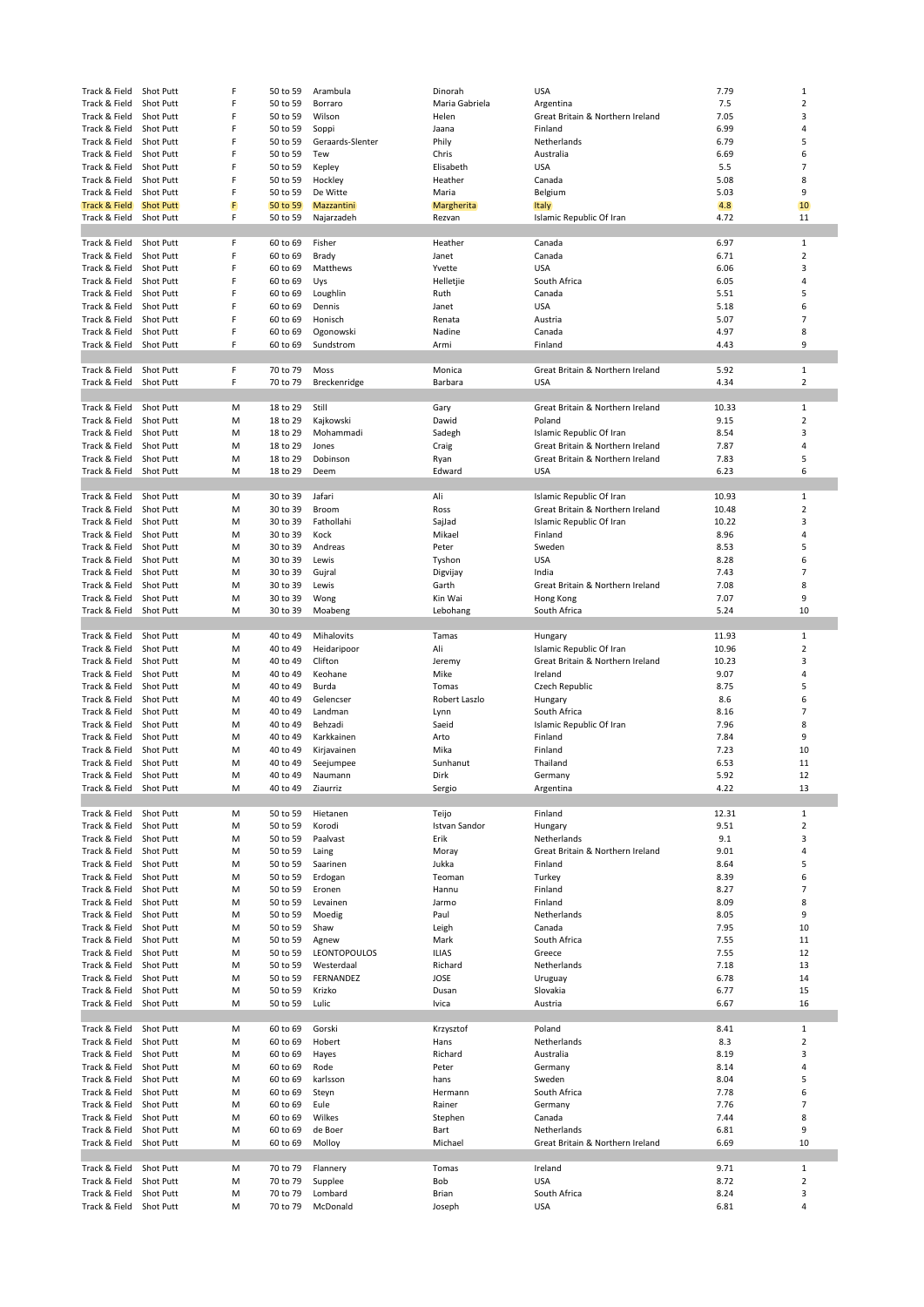| Track & Field            | Shot Putt          | M | 70 to 79 | McKinnon                 | Bob                | Canada                           | 6.25  | 5              |
|--------------------------|--------------------|---|----------|--------------------------|--------------------|----------------------------------|-------|----------------|
| Track & Field            | Shot Putt          | M | 70 to 79 | Cortes                   | Juan Pascual       | Argentina                        | 6.03  | 6              |
|                          |                    |   |          |                          |                    |                                  |       |                |
|                          |                    |   |          |                          |                    |                                  |       |                |
| Track & Field            | Shot Putt          | M | $80+$    | Roos                     | Johannes           | South Africa                     | 8.33  | $\mathbf{1}$   |
|                          |                    |   |          |                          |                    |                                  |       |                |
| Track & Field            | Track 100m         | F | 12 to 14 | Danher                   | Maisie             | Great Britain & Northern Ireland | 15.52 | $\mathbf{1}$   |
| Track & Field            | Track 100m         | F | 12 to 14 | Tkacheva                 | Ekaterina          | Russia                           | 17.42 | $\overline{2}$ |
|                          |                    |   |          |                          |                    |                                  |       |                |
| Track & Field            | Track 100m         | F | 15 to 17 | Wooden                   | Wendy              | <b>USA</b>                       | 13.82 | 1              |
| Track & Field            | Track 100m         | F | 15 to 17 | Henry                    | Kristen            | South Africa                     | 15.38 | $\mathbf 2$    |
|                          |                    | F |          |                          |                    |                                  |       | 3              |
| Track & Field            | Track 100m         |   | 15 to 17 | Nagy                     | Reka               | Hungary                          | 15.65 |                |
| Track & Field            | Track 100m         | F | 15 to 17 | French                   | Elspeth            | Great Britain & Northern Ireland | 16.18 | 4              |
| Track & Field            | Track 100m         | F | 15 to 17 | Nyholm                   | Alina              | Finland                          | 16.75 | 5              |
| Track & Field            | Track 100m         | F | 15 to 17 | <b>JUAREZ RANITI</b>     | MILAGROS SOLEDAD   | Argentina                        | 17.61 | 6              |
| Track & Field            | Track 100m         | F | 15 to 17 | So                       | Tsz Ling           | Hong Kong                        | 17.88 | $\overline{7}$ |
| Track & Field            | Track 100m         | F | 15 to 17 | Buergisser               | Carina             | Switzerland                      | 22.58 | 8              |
|                          |                    |   |          |                          |                    |                                  |       |                |
| Track & Field            |                    | F | 18 to 29 | Chadwick                 |                    |                                  | 13.26 | 1              |
|                          | Track 100m         |   |          |                          | Kelly              | Great Britain & Northern Ireland |       |                |
| Track & Field            | Track 100m         | F | 18 to 29 | Funk                     | Alexandra          | Germany                          | 14.11 | $\overline{2}$ |
| Track & Field            | Track 100m         | F | 18 to 29 | Reuvers                  | Claudia            | Netherlands                      | 14.4  | 3              |
| Track & Field            | Track 100m         | F | 18 to 29 | de los Angeles Crededi   | Juliana            | Argentina                        | 15.28 | 4              |
| Track & Field            | Track 100m         | F | 18 to 29 | <b>Stobie Platts</b>     | Millie             | Great Britain & Northern Ireland | 16.12 | 5              |
| Track & Field            | Track 100m         | F | 18 to 29 | Romero                   | Gisela             | Mexico                           | 16.29 | 6              |
|                          |                    |   |          |                          |                    |                                  |       |                |
| Track & Field            | Track 100m         | F | 18 to 29 | Molina                   | Brenda             | Argentina                        | 17.09 | $\overline{7}$ |
| Track & Field            | Track 100m         | F | 18 to 29 | Fischer                  | Bigna Ladina       | Switzerland                      | 18.89 | 8              |
|                          |                    |   |          |                          |                    |                                  |       |                |
| Track & Field            | Track 100m - Donor | F | $18+$    | Keery                    | Jenny              | Great Britain & Northern Ireland | 16.9  | $\mathbf{1}$   |
| Track & Field            | Track 100m - Donor | F | $18+$    | Shrivastava              | Ankita             | India                            | 17.21 | $\overline{2}$ |
|                          |                    |   |          |                          |                    |                                  |       |                |
| Track & Field            | Track 100m - Donor | F | $18+$    | Hermann                  | Martina            | Germany                          | 17.25 | 3              |
| Track & Field            | Track 100m - Donor | F | $18+$    | Childs                   | Gill               | Great Britain & Northern Ireland | 17.8  | 4              |
| Track & Field            | Track 100m - Donor | F | $18+$    | Wonneberger              | Ulrike             | Germany                          | 19.33 | 5              |
| <b>Track &amp; Field</b> | Track 100m - Donor | F | $18+$    | <b>GROSSO</b>            | <b>KATIA</b>       | <b>Italy</b>                     | 20.31 | 6              |
| Track & Field            | Track 100m - Donor | F | $18+$    | <b>MACHADO RODRIGUES</b> | RENATA CRISTINA    | Brazil                           | 23.18 | $\overline{7}$ |
|                          |                    |   |          |                          |                    |                                  |       |                |
| Track & Field            | Track 100m - Donor | F | $18+$    | ARORA                    | <b>ROOPA</b>       | India                            | 23.98 | 8              |
|                          |                    |   |          |                          |                    |                                  |       |                |
| Track & Field            | Track 100m         | F | 30 to 39 | Wiltshire                | Emma               | Great Britain & Northern Ireland | 13.35 | $\mathbf{1}$   |
| Track & Field            | Track 100m         | F | 30 to 39 | Ekstrom                  | Pinja              | Finland                          | 14.47 | $\overline{2}$ |
| Track & Field            | Track 100m         | F | 30 to 39 | Rezaei                   | Masoumeh           | Islamic Republic Of Iran         | 15.07 | 3              |
|                          |                    |   |          |                          |                    |                                  |       |                |
| Track & Field            | Track 100m         | F | 30 to 39 | Pomerleau                | Rebecca            | <b>USA</b>                       | 15.69 | 4              |
| Track & Field            | Track 100m         | F | 30 to 39 | Dilek                    | Selma              | Turkey                           | 16.28 | 5              |
| Track & Field            | Track 100m         | F | 30 to 39 | Price                    | Phelicia           | <b>USA</b>                       | 16.58 | 6              |
| Track & Field            | Track 100m         | F | 30 to 39 | Duran                    | Ashleigh           | <b>USA</b>                       | 16.61 | $\overline{7}$ |
| Track & Field            | Track 100m         | F | 30 to 39 | Strebel                  | Sandra             | Switzerland                      | 21.98 | 8              |
|                          |                    |   |          |                          |                    |                                  |       |                |
|                          |                    |   |          |                          |                    |                                  |       |                |
| Track & Field            | Track 100m         | F | 40 to 49 | Kankaanpaa               | Johanna            | Finland                          | 15.12 | 1              |
| Track & Field            | Track 100m         | F | 40 to 49 | Kaczynski                | Jackie             | <b>USA</b>                       | 16.89 | $\overline{2}$ |
| Track & Field            | Track 100m         | F | 40 to 49 | <b>GAUTERIO</b>          | LIEGE              | Brazil                           | 17.42 | 3              |
| Track & Field            | Track 100m         | F | 40 to 49 | Koeslag                  | Anne-Marie         | Canada                           | 17.6  | 4              |
|                          |                    | F | 40 to 49 |                          |                    |                                  | 18.06 | 5              |
| <b>Track &amp; Field</b> | Track 100m         |   |          | Cardin                   | <b>Monia</b>       | <b>Italy</b>                     |       |                |
| Track & Field            | Track 100m         | F | 40 to 49 | O'Sullivan               | Emma               | Ireland                          | 18.72 | 6              |
| Track & Field            | Track 100m         | F | 40 to 49 | Lai                      | Fai Yin            | Hong Kong                        | 22.11 | $\overline{7}$ |
|                          |                    |   |          |                          |                    |                                  |       |                |
| Track & Field            | Track 100m         | F | 50 to 59 | Helander                 | Tuija              | Finland                          | 15.05 | $\mathbf{1}$   |
| Track & Field            | Track 100m         | F | 50 to 59 | le Roux                  | Emmerentia         | South Africa                     | 16.32 | $\overline{2}$ |
|                          |                    | F |          |                          |                    |                                  |       |                |
| Track & Field            | Track 100m         |   | 50 to 59 | Borraro                  | Maria Gabriela     | Argentina                        | 17.76 | 3              |
| Track & Field            | Track 100m         | F | 50 to 59 | O'Connor                 | Marie              | Ireland                          | 22.5  | 4              |
| Track & Field            | Track 100m         | F | 50 to 59 | Erlandsson Ibn Zahir     | Kajsa              | Sweden                           | 27.6  | 5              |
| Track & Field            | Track 100m         | F | 60 to 69 | Anthamatten              | Genevieve          | Switzerland                      | 21.32 | $\mathbf{1}$   |
| Track & Field            | Track 100m         | F | 60 to 69 | <b>FABREGAT CLARET</b>   | EVA INMACULADA     | Spain                            | 23.56 | $\overline{2}$ |
|                          |                    | F |          |                          |                    | Finland                          | 26.36 | 3              |
| Track & Field            | Track 100m         |   | 60 to 69 | Sundstrom                | Armi               |                                  |       |                |
| Track & Field            | Track 100m         | F | 60 to 69 | Theerachetmongkol        | Ausama             | Thailand                         | 40.98 | 4              |
|                          |                    |   |          |                          |                    |                                  |       |                |
| Track & Field            | Track 100m         | M | 12 to 14 | Shah-Ackroyd             | Kian               | <b>USA</b>                       | 14.6  | 1              |
| Track & Field            | Track 100m         | M | 12 to 14 | Snell                    | Rian Geoffrey      | Great Britain & Northern Ireland | 14.68 | $\overline{2}$ |
| Track & Field            | Track 100m         | M | 12 to 14 | Biagetti                 | Luca               | Great Britain & Northern Ireland | 15.13 | 3              |
| Track & Field            | Track 100m         | M | 12 to 14 | Stiemer                  | Sieb               | Netherlands                      | 15.75 | 4              |
|                          |                    |   |          |                          |                    |                                  |       |                |
| Track & Field            | Track 100m         | M | 12 to 14 | Chessell                 | <b>Brock</b>       | Canada                           | 15.98 | 5              |
|                          |                    |   |          |                          |                    |                                  |       |                |
| Track & Field            | Track 100m         | M | 15 to 17 | Johnson                  | Bramble            | Great Britain & Northern Ireland | 12.48 | $\mathbf{1}$   |
| Track & Field            | Track 100m         | M | 15 to 17 | Bartlett                 | James              | Great Britain & Northern Ireland | 12.53 | $\overline{2}$ |
| Track & Field            | Track 100m         | M | 15 to 17 | Lium                     | Kurt Jin Teng Lium | Singapore                        | 13.87 | 3              |
|                          |                    |   |          |                          |                    |                                  |       |                |
| Track & Field            | Track 100m         | M | 15 to 17 | <b>SERI</b>              | Kieran             | France                           | 13.88 | 4              |
| Track & Field            | Track 100m         | M | 15 to 17 | Smazak                   | Tomas              | Czech Republic                   | 17.98 | 5              |
|                          |                    |   |          |                          |                    |                                  |       |                |
| Track & Field            | Track 100m         | M | 18 to 29 | Evans                    | Lewis              | Great Britain & Northern Ireland | 11.37 | 1              |
| Track & Field            | Track 100m         | M | 18 to 29 | Phoshoane                | Lebogang           | South Africa                     | 12.03 | $\mathbf 2$    |
| Track & Field            | Track 100m         | M | 18 to 29 | Pooley                   | Samuel             | Great Britain & Northern Ireland | 12.21 | 3              |
|                          |                    |   |          |                          |                    |                                  |       |                |
| Track & Field            | Track 100m         | M | 18 to 29 | Cristiano Philippsen     | Alan               | Brazil                           | 12.37 | 4              |
| Track & Field            | Track 100m         | M | 18 to 29 | Hermann                  | Max                | Germany                          | 12.41 | 5              |
| Track & Field            | Track 100m         | M | 18 to 29 | Harasimowicz             | Konrad             | Poland                           | 12.56 | 6              |
| Track & Field            | Track 100m         | M | 18 to 29 | OVEJERO                  | <b>MATHIAS</b>     | Argentina                        | 12.86 | $\overline{7}$ |
|                          |                    |   |          |                          |                    |                                  |       |                |
|                          |                    |   |          |                          |                    |                                  |       | $\mathbf{1}$   |
| Track & Field            | Track 100m - Donor | M | $18+$    | Halevi                   | Gal                | Israel                           | 13.44 |                |
| <b>Track &amp; Field</b> | Track 100m - Donor | M | $18+$    | Rao                      | Riccardo           | <b>Italy</b>                     | 13.62 | $\overline{2}$ |
| Track & Field            | Track 100m - Donor | м | $18+$    | Rooney                   | Frank              | Great Britain & Northern Ireland | 13.99 | 3              |
| Track & Field            | Track 100m - Donor | м | $18+$    | Abercrombie              | Tim                | Great Britain & Northern Ireland | 15.19 | 4              |
| Track & Field            | Track 100m - Donor | м | $18+$    | Maceachen                | Simon              | Great Britain & Northern Ireland | 15.71 | 5              |
| Track & Field            | Track 100m - Donor | м | $18+$    | Winder                   | Philip             | Great Britain & Northern Ireland | 15.91 | 6              |
|                          |                    |   |          |                          |                    |                                  |       |                |
| Track & Field            | Track 100m - Donor | M | $18+$    | Gay                      | Phillip            | Great Britain & Northern Ireland | 16.05 | 7              |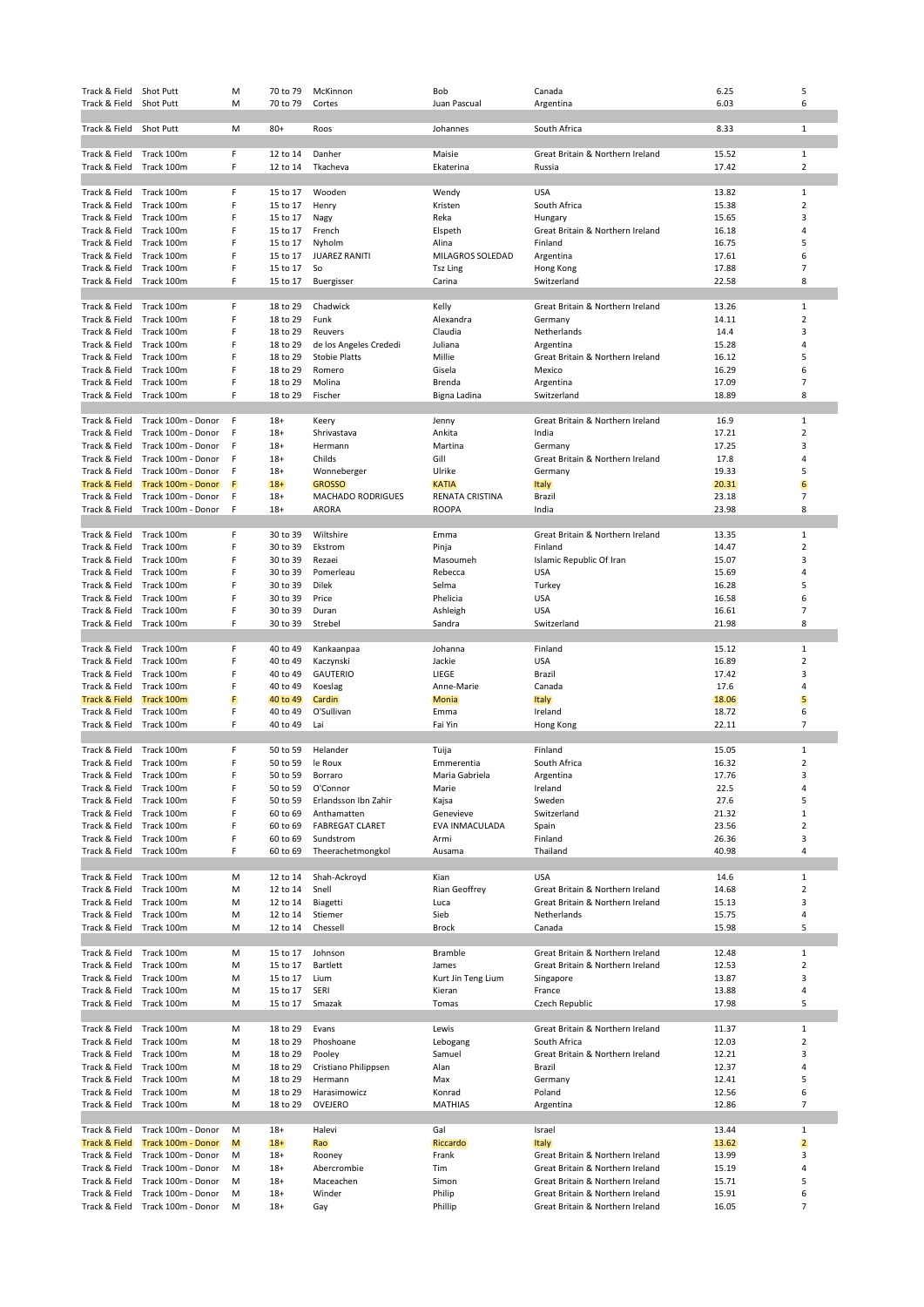| Track & Field                  | Track 100m - Donor         | M      | $18+$                | Srivatsa                | Anil                         | India                            | 16.44              | 8                   |
|--------------------------------|----------------------------|--------|----------------------|-------------------------|------------------------------|----------------------------------|--------------------|---------------------|
| Track & Field                  | Track 100m - Donor         | м      | $18+$                | Barrett                 | Roger                        | Great Britain & Northern Ireland | 19.29              | 9                   |
| Track & Field                  | Track 100m - Donor         | M      | $18+$                | Hobden                  | Leroy                        | Great Britain & Northern Ireland | 20.7               | 10                  |
| Track & Field                  | Track 100m - Donor         | м      | $18+$                | Lisboa                  | Antonio Carlos               | Brazil                           | 23.68              | 11                  |
| Track & Field                  | Track 100m - Donor         | M      | $18+$                | Ng                      | Hong                         | Canada                           | 41.48              | 12                  |
|                                |                            |        |                      |                         |                              |                                  |                    |                     |
| Track & Field                  | Track 100m                 | м      | 30 to 39             | Andreas                 | Peter                        | Sweden                           | 11.95              | 1                   |
| Track & Field                  | Track 100m                 | M      | 30 to 39             | Yamoah                  | Edwin                        | Great Britain & Northern Ireland | 11.96              | $\overline{2}$      |
| Track & Field                  | Track 100m                 | M      | 30 to 39             | Montazer Parchi         | Saeid                        | Islamic Republic Of Iran         | 12.15              | 3                   |
| Track & Field                  | Track 100m                 | M      | 30 to 39             | Janka                   | Sandor                       | Hungary                          | 12.93              | 4                   |
| Track & Field                  | Track 100m                 | M      | 30 to 39             | Gujral                  | Digvijay                     | India                            | 13.84              | 5                   |
| Track & Field                  | Track 100m                 | M      | 30 to 39             | Neguzel                 | Ibrahim                      | Turkey                           | 14.5               | 6                   |
| Track & Field                  | Track 100m                 | M      | 30 to 39             | Suryawanshi             | Kishor                       | India                            | 16.67              | $\overline{7}$      |
|                                |                            |        |                      |                         |                              |                                  |                    |                     |
| Track & Field                  | Track 100m                 | M      | 40 to 49             | Jarvis                  |                              | Great Britain & Northern Ireland | 12.14              | 1                   |
|                                |                            |        |                      | Rahbar                  | stephen                      |                                  |                    | $\overline{2}$      |
| Track & Field                  | Track 100m                 | M      | 40 to 49             |                         | Anaam                        | Islamic Republic Of Iran         | 12.84              |                     |
| Track & Field                  | Track 100m                 | M      | 40 to 49             | Gelencser               | Robert Laszlo                | Hungary                          | 13.07              | 3                   |
| Track & Field                  | Track 100m                 | м      | 40 to 49             | Zilaj                   | Csaba                        | Hungary                          | 13.44              | 4                   |
| Track & Field                  | Track 100m                 | M      | 40 to 49             | Dunda                   | Roman                        | Czech Republic                   | 13.86              | 5                   |
| Track & Field                  | Track 100m                 | M      | 40 to 49             | Suetsuna                | Hiroki                       | Japan                            | 13.97              | 6                   |
| Track & Field                  | Track 100m                 | M      | 40 to 49             | Dube                    | Velile                       | South Africa                     | 14.83              | $\overline{7}$      |
| Track & Field                  | Track 100m                 | M      | 40 to 49             | Suwansin                | Anan                         | Thailand                         | 14.85              | 8                   |
|                                |                            |        |                      |                         |                              |                                  |                    |                     |
| Track & Field                  | Track 100m                 | M      | 50 to 59             | Haj                     | Andrzej                      | Poland                           | 13.13              | 1                   |
| Track & Field                  | Track 100m                 | M      | 50 to 59             | Taylor                  | Vincent                      | Great Britain & Northern Ireland | 13.53              | $\overline{2}$      |
| Track & Field                  | Track 100m                 | M      | 50 to 59             | Lazard                  | Pierre                       | Canada                           | 13.54              | 3                   |
| Track & Field                  | Track 100m                 | M      | 50 to 59             | Weller                  | Andrew                       | Great Britain & Northern Ireland | 13.84              | 4                   |
| Track & Field                  | Track 100m                 | M      | 50 to 59             | Calleros                | Hector                       | Mexico                           | 14                 | 5                   |
|                                |                            |        |                      |                         |                              |                                  |                    |                     |
| Track & Field                  | Track 100m                 | м      | 50 to 59             | totsuka                 | hitoshi                      | Japan                            | 14.32              | 6                   |
| Track & Field                  | Track 100m                 | M      | 50 to 59             | Prasongsansuk           | Terdsak                      | Thailand                         | 16.15              | $\overline{7}$      |
|                                |                            |        |                      |                         |                              |                                  |                    |                     |
| Track & Field                  | Track 100m                 | м      | 60 to 69             | Lassooij                | Andre                        | Netherlands                      | 14.99              | 1                   |
| Track & Field                  | Track 100m                 | M      | 60 to 69             | Henkeman                | Stanley                      | South Africa                     | 15.4               | 2                   |
| Track & Field                  | Track 100m                 | M      | 60 to 69             | Grainger                | Ron                          | Ireland                          | 15.52              | 3                   |
| Track & Field                  | Track 100m                 | M      | 60 to 69             | Bamrung                 | Suwan                        | Thailand                         | 16.36              | 4                   |
| Track & Field                  | Track 100m                 | M      | 60 to 69             | Ladsuwan                | Pramote                      | Thailand                         | 16.36              | 5                   |
| Track & Field                  | Track 100m                 | M      | 60 to 69             | Murphy                  | Andre                        | South Africa                     | 18                 | 6                   |
| Track & Field                  | Track 100m                 | M      | 60 to 69             | Wigmore                 | Brian                        | New Zealand                      | 19.54              | $\overline{7}$      |
| Track & Field                  | Track 100m                 | M      | 60 to 69             | Hayes                   | Richard                      | Australia                        | 21.93              | 8                   |
|                                |                            |        |                      |                         |                              |                                  |                    |                     |
| Track & Field                  | Track 100m                 | M      | 70 to 79             | Tong                    |                              |                                  | 16.85              | $\mathbf{1}$        |
|                                |                            |        |                      |                         | <b>King Sing</b>             | Hong Kong                        |                    |                     |
| Track & Field                  | Track 100m                 | M      | 70 to 79             | Panchabuse              | Thongchai                    | Thailand                         | 18.04              | $\overline{2}$      |
| Track & Field                  | Track 100m                 | м      | 70 to 79             | Glaso                   | Per                          | Norway                           | 18.63              | 3                   |
| Track & Field                  | Track 100m                 | M      | 70 to 79             | Leung                   | Kin Ping                     | Hong Kong                        | 18.83              | 4                   |
| Track & Field                  | Track 100m                 | M      | 70 to 79             | Cortes                  | Juan Pascual                 |                                  | 20.49              | 5                   |
|                                |                            |        |                      |                         |                              | Argentina                        |                    |                     |
|                                |                            |        |                      |                         |                              |                                  |                    |                     |
| Track & Field                  | Track 100m                 | M      | $80+$                | Johnson                 | Derek                        | Great Britain & Northern Ireland | 21.64              | 1                   |
|                                |                            |        |                      |                         |                              |                                  |                    |                     |
| Track & Field                  | Track 1500m                | F      | 18 to 29             | Romero                  | Gisela                       | Mexico                           | 06:29.7            | 1                   |
| Track & Field                  | Track 1500m                | F      | 18 to 29             | Morais                  | Rosane                       | Brazil                           | 07:49.9            | $\overline{2}$      |
|                                |                            |        |                      |                         |                              |                                  |                    |                     |
| Track & Field                  | Track 1500m                | F      | 30 to 39             | Lacey                   | Ellie                        | Great Britain & Northern Ireland | 05:24.4            | $\mathbf 1$         |
| Track & Field                  | Track 1500m                | F      | 30 to 39             | Stock                   | Nadia                        | Great Britain & Northern Ireland | 05:48.9            | $\overline{2}$      |
|                                |                            |        |                      |                         |                              |                                  |                    |                     |
| Track & Field                  | Track 1500m                | F      | 30 to 39             | Narvaez Orozco          | Tatiana                      | Colombia                         | 06:07.1            | 3<br>4              |
| Track & Field                  | Track 1500m                | F      | 30 to 39             | Henry                   | Lise                         | Switzerland                      | 07:24.8            |                     |
| Track & Field Track 1500m      |                            | F      | 30 to 39             | Simpson                 | Sonja                        | Australia                        | 12:34.1            | 5                   |
|                                |                            |        |                      |                         |                              |                                  |                    |                     |
| Track & Field                  | Track 1500m                | F      | 40 to 49             | Fehr                    | Melissa                      | Great Britain & Northern Ireland | 05:58.8            | $\mathbf{1}$        |
| Track & Field                  | Track 1500m                | F      | 40 to 49             | keery                   | Karen                        | Great Britain & Northern Ireland | 06:13.8            | $\overline{2}$      |
| Track & Field                  | Track 1500m                | F      | 40 to 49             | <b>Butcher</b>          | Henrietta                    | Great Britain & Northern Ireland | 06:20.2            | 3                   |
| Track & Field                  | Track 1500m                | F      | 40 to 49             | Kaczynski               | Jackie                       | <b>USA</b>                       | 06:31.8            | 4                   |
| Track & Field                  | Track 1500m                | F      | 40 to 49             | Mcgowan                 | Sinead                       | Ireland                          | 06:34.5            | 5                   |
| Track & Field                  | Track 1500m                | F      | 40 to 49             | Zheng                   | Lan                          | China                            | 07:08.9            | 6                   |
| Track & Field                  | Track 1500m                | F      | 40 to 49             | Moix                    | Carine                       | Switzerland                      | 07:15.8            | $\overline{7}$      |
| Track & Field                  | Track 1500m                | F      | 40 to 49             | de Lima                 | Luciane                      | Brazil                           | 07:39.2            | 8                   |
|                                |                            |        |                      |                         |                              |                                  |                    |                     |
| Track & Field                  | Track 1500m                | F      | 50 to 59             | Wright                  | Frances                      | Great Britain & Northern Ireland | 6.05.69            | 1                   |
|                                |                            |        |                      |                         |                              | Canada                           |                    |                     |
| Track & Field                  | Track 1500m                | F<br>F | 50 to 59             | McAndrew                | Katrina<br>Monika            |                                  | 7.06.04            | $\overline{2}$<br>3 |
| Track & Field                  | Track 1500m                |        | 50 to 59             | Pilger                  |                              | Germany                          | 8.38.67            |                     |
|                                |                            | F      |                      |                         |                              | Great Britain & Northern Ireland |                    |                     |
| Track & Field                  | Track 1500m                |        | 60 to 69             | Cross                   | Kathy                        |                                  | 8.44.92            | $\mathbf{1}$        |
| Track & Field                  | Track 1500m                | F      | 60 to 69             | Honisch                 | Renata                       | Austria                          | 9.22.61            | $\overline{2}$      |
| Track & Field                  | Track 1500m                | F      | 60 to 69             | Rudolph                 | Susan                        | <b>USA</b>                       | 9.37.57            | 3                   |
|                                |                            |        |                      |                         |                              |                                  |                    |                     |
| Track & Field                  | Track 1500m                | F      | 70 to 79             | Bell                    | Joan                         | Great Britain & Northern Ireland | 9.29.39            | 1                   |
|                                |                            |        |                      |                         |                              |                                  |                    |                     |
| Track & Field                  | Track 1500m                | M      | 18 to 29             | Hermann                 | Max                          | Germany                          | 4.54.26            | $\mathbf{1}$        |
| Track & Field                  | Track 1500m                | M      | 18 to 29             | Bennett                 | Declan                       | Great Britain & Northern Ireland | 4.55.23            | $\overline{2}$      |
| Track & Field                  | Track 1500m                | M      | 18 to 29             | Fanaei                  | Morteza                      | Islamic Republic Of Iran         | 5.00.17            | 3                   |
| Track & Field                  | Track 1500m                | M      | 18 to 29             | Hemati                  | Meysam                       | Islamic Republic Of Iran         | 5.04.96            | 4                   |
| Track & Field                  | Track 1500m                | M      | 18 to 29             | Colman                  | David                        | Australia                        | 5.08.12            | 5                   |
| Track & Field                  | Track 1500m                | M      | 18 to 29             | Michna                  | Marcel                       | Germany                          | 5.11.75            | 6                   |
| Track & Field                  | Track 1500m                | M      | 18 to 29             | Humeau                  | Alexandre                    | France                           | 5.30.36            | $\overline{7}$      |
|                                |                            | M      |                      |                         |                              |                                  |                    | 8                   |
| Track & Field                  | Track 1500m                |        | 18 to 29             | Arconada Perez          | Jesus Angel                  | Spain                            | 5.36.19            |                     |
|                                |                            |        |                      |                         |                              |                                  |                    |                     |
| Track & Field                  | Track 1500m                | M      | 30 to 39             | <b>Brett</b>            | Ryan                         | Great Britain & Northern Ireland | 04:37.2            | $\mathbf{1}$        |
| Track & Field                  | Track 1500m                | M      | 30 to 39             | Belzunce                | Martin                       | Great Britain & Northern Ireland | 04:48.1            | $\overline{2}$      |
| Track & Field<br>Track & Field | Track 1500m<br>Track 1500m | M<br>M | 30 to 39<br>30 to 39 | Mezei<br>Penilla Garces | Gergo Laszlo<br>German Dario | Hungary<br>Colombia              | 04:55.8<br>04:59.2 | 3<br>4              |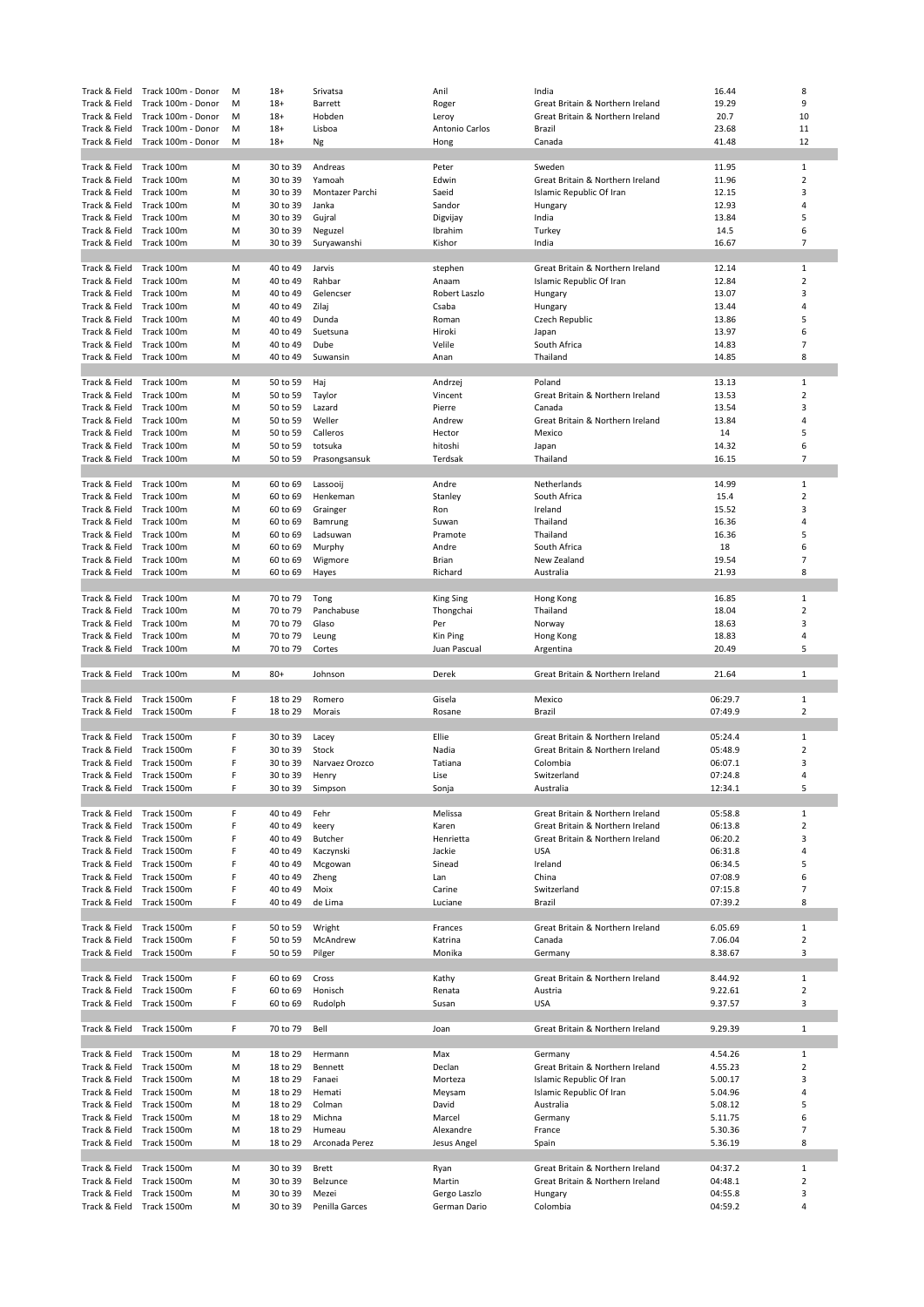| Track & Field                  | Track 1500m | м | 30 to 39             | Sarria                 | Cristhian              | Colombia                                    | 05:57.6        | 5              |
|--------------------------------|-------------|---|----------------------|------------------------|------------------------|---------------------------------------------|----------------|----------------|
|                                |             |   |                      |                        |                        |                                             |                |                |
| Track & Field                  | Track 1500m | M | 40 to 49             | Grunewald              | Pablo                  | Argentina                                   | 4.52.90        | $\mathbf{1}$   |
| Track & Field                  | Track 1500m | M | 40 to 49             | Moore                  | John                   | Great Britain & Northern Ireland            | 4.57.01        | $\overline{2}$ |
| Track & Field                  | Track 1500m | м | 40 to 49             | Davies                 | Huw                    | Great Britain & Northern Ireland            | 5.04.93        | 3              |
| Track & Field                  | Track 1500m | M | 40 to 49             | Ramirez Bolanos        | Nelson Emiro           | Colombia                                    | 5.11.32        | 4              |
| Track & Field                  | Track 1500m | M | 40 to 49             | Brown                  | Richard                | Great Britain & Northern Ireland            | 5.18.71        | 5              |
| Track & Field                  | Track 1500m | м | 40 to 49             | Carvalho Barros        | Aderson                | Brazil                                      | 5.21.17        | 6              |
| Track & Field                  | Track 1500m | M | 40 to 49             | Tang                   | Jianhui                | China                                       | 5.21.85        | $\overline{7}$ |
| Track & Field                  | Track 1500m | M | 40 to 49             | Howard                 | David                  | Australia                                   | 5.25.50        | 8              |
| Track & Field                  | Track 1500m | M | 40 to 49             | Murray                 | Kieran                 | Ireland                                     | 5.28.28        | 9              |
| Track & Field                  | Track 1500m | M | 40 to 49             | Ramiro Carmona         | Fernando               | Mexico                                      | 5.38.72        | 10             |
| Track & Field                  | Track 1500m | M | 40 to 49             | Venyercsan             | Laszlo                 | Hungary                                     | 5.42.61        | 11             |
| Track & Field                  | Track 1500m | M | 40 to 49             | Zilaj                  | Csaba                  | Hungary                                     | 5.43.33        | 12             |
| <b>Track &amp; Field</b>       | Track 1500m | M | 40 to 49             | <b>Selva</b>           | <b>Stefano</b>         | <b>Italy</b>                                | 6.52.27        | 13             |
| Track & Field                  | Track 1500m | M | 40 to 49             | Nath                   | Amar                   | India                                       | 11.19.54       | 14             |
|                                |             |   |                      |                        |                        |                                             |                |                |
| Track & Field                  | Track 1500m | M | 50 to 59             | <b>JUAREZ</b>          | <b>JUAN PABLO</b>      | Argentina                                   | 04:55.8        | $\mathbf{1}$   |
| Track & Field                  | Track 1500m | M | 50 to 59             | Burda                  | Vaclav                 | Czech Republic                              | 05:04.7        | $\overline{2}$ |
| Track & Field                  | Track 1500m | M | 50 to 59             | Lynch                  | Trevor                 | Ireland                                     | 05:22.9        | 3              |
| Track & Field                  | Track 1500m | M | 50 to 59             | <b>ESCUDERO</b>        | <b>GUSTAVO ENRIQUE</b> | Argentina                                   | 05:23.3        | 4              |
| Track & Field                  | Track 1500m | M | 50 to 59             | Perkin                 | Simon                  | Great Britain & Northern Ireland            | 05:29.7        | 5              |
| Track & Field                  | Track 1500m | M | 50 to 59             | Lefevere               | Mario                  | Netherlands                                 | 06:01.5        | 6              |
| Track & Field                  | Track 1500m | M | 50 to 59             | <b>RIZOULIS</b>        | <b>DIMITRIOS</b>       | Greece                                      | 06:31.3        | $\overline{7}$ |
| <b>Track &amp; Field</b>       | Track 1500m | M | 50 to 59             | <b>Dorizzi</b>         | <b>Daniele</b>         | <b>Italy</b>                                | 06:43.9        | 8              |
| Track & Field                  | Track 1500m | M | 50 to 59             | <b>PANIO</b>           | <b>ANGELO</b>          | <b>Italy</b>                                | 06:55.9        | $\overline{9}$ |
| Track & Field                  | Track 1500m | M | 50 to 59             | POLYDOROU              | <b>CHRISTOFOROS</b>    | Greece                                      | 07:14.6        | 10             |
| Track & Field                  | Track 1500m | M | 50 to 59             | Rezende                | Carlos Alberto         | Brazil                                      | 07:14.6        | 11             |
| Track & Field                  | Track 1500m | M | 50 to 59             | Nagaraj                | Raghavendra            | India                                       | 09:42.2        | 12             |
|                                |             |   |                      |                        |                        |                                             |                |                |
| Track & Field                  | Track 1500m | M | 60 to 69             | Lewis                  | Andrew                 | Great Britain & Northern Ireland            | 5.34.59        | $\mathbf{1}$   |
| Track & Field                  | Track 1500m | M | 60 to 69             | Moran                  | John                   | Ireland                                     | 5.52.95        | 2              |
| Track & Field                  | Track 1500m | M | 60 to 69             | Roberts                | Shaun                  | Great Britain & Northern Ireland            | 5.55.28        | 3              |
| Track & Field                  | Track 1500m | M | 60 to 69             | brown                  | gerald                 | Great Britain & Northern Ireland            | 6.19.32        | 4              |
| Track & Field                  | Track 1500m | M | 60 to 69             | Hoeckx                 | Arno                   | Netherlands                                 | 7.39.80        | 5              |
| Track & Field                  | Track 1500m | M | 60 to 69             | Jung Jr.               | Howard                 | <b>USA</b>                                  | 7.53.93        | 6              |
| Track & Field                  | Track 1500m | M | 60 to 69             | granados-cabezas       | vicente                | Spain                                       | 8.56.17        | $\overline{7}$ |
|                                |             |   |                      |                        |                        |                                             |                |                |
| Track & Field                  | Track 1500m | M | 70 to 79             | Stokes                 | Thomas                 | <b>USA</b>                                  | 7.01.06        | $\mathbf{1}$   |
| Track & Field                  | Track 1500m | M | 70 to 79             | Scott                  | Tony                   | Great Britain & Northern Ireland            | 8.34.44        | $\overline{2}$ |
| Track & Field                  | Track 1500m | м | 70 to 79             | Jenkin                 | Thomas                 | <b>USA</b>                                  | 9.38.99        | 3              |
| Track & Field                  | Track 1500m | M | 70 to 79             | Duin                   | Johan                  | Netherlands                                 | 11.08.03       | 4              |
| Track & Field                  | Track 1500m | M | 70 to 79             | <b>Brien</b>           | Jim                    | <b>USA</b>                                  | 11.52.95       | 5              |
|                                |             |   |                      |                        |                        |                                             |                |                |
|                                |             |   |                      |                        |                        |                                             |                |                |
| Track & Field                  | Track 1500m | M | $80+$                | Gibbons                | Michael                | Great Britain & Northern Ireland            | 11.51.35       | $\mathbf{1}$   |
|                                |             |   |                      |                        |                        |                                             |                |                |
| Track & Field                  | Track 200m  | F | 12 to 14             | Danher                 | Maisie                 | Great Britain & Northern Ireland            | 34.15          | 1              |
| Track & Field                  | Track 200m  | F | 12 to 14             | Tkacheva               | Ekaterina              | Russia                                      | 41.83          | 2              |
|                                |             |   |                      |                        |                        |                                             |                |                |
| Track & Field                  | Track 200m  | F | 15 to 17             | Wooden                 | Wendy                  | <b>USA</b>                                  | 29.42          | $\mathbf{1}$   |
| Track & Field                  | Track 200m  | F | 15 to 17             | Nagy                   | Reka                   | Hungary                                     | 33.86          | $\overline{2}$ |
| Track & Field                  | Track 200m  | F | 15 to 17             | French                 | Elspeth                | Great Britain & Northern Ireland            | 33.89          | 3              |
| Track & Field                  | Track 200m  | F | 15 to 17             | <b>JUAREZ RANITI</b>   | MILAGROS SOLEDAD       | Argentina                                   | 38.1           | 4              |
|                                |             |   |                      |                        |                        |                                             |                |                |
| Track & Field                  | Track 200m  | F | 18 to 29             | Chadwick               | Kelly                  | Great Britain & Northern Ireland            | 28.18          | $\mathbf{1}$   |
| Track & Field Track 200m       |             | F | 18 to 29             | Reuvers                | Claudia                | Netherlands                                 | 30.53          | 2              |
| Track & Field                  | Track 200m  | F | 18 to 29             | de los Angeles Crededi | Juliana                | Argentina                                   | 31.8           | 3<br>4         |
| Track & Field                  | Track 200m  | F | 18 to 29             | Romero                 | Gisela                 | Mexico                                      | 34.36          |                |
| Track & Field                  | Track 200m  | F | 18 to 29             | <b>Stobie Platts</b>   | Millie                 | Great Britain & Northern Ireland            | 34.54          | 5              |
| Track & Field                  | Track 200m  | F | 18 to 29             | Morais                 | Rosane                 | Brazil                                      | 40.31          | 6              |
|                                | Track 200m  | F |                      | Wiltshire              |                        |                                             |                | $\mathbf{1}$   |
| Track & Field<br>Track & Field | Track 200m  | F | 30 to 39<br>30 to 39 | Ekstrom                | Emma                   | Great Britain & Northern Ireland<br>Finland | 28.47          | $\overline{2}$ |
| Track & Field                  | Track 200m  | F | 30 to 39             | Rezaei                 | Pinja<br>Masoumeh      | Islamic Republic Of Iran                    | 30.29<br>31.36 | 3              |
| Track & Field                  | Track 200m  | F | 30 to 39             | Dai                    | Yuen Ting TOTO         | Hong Kong                                   | 43.75          | 4              |
|                                |             |   |                      |                        |                        |                                             |                |                |
| Track & Field                  | Track 200m  | F | 40 to 49             | Kankaanpaa             | Johanna                | Finland                                     | 32.01          | $\mathbf{1}$   |
| Track & Field                  | Track 200m  | F | 40 to 49             | Fehr                   | Melissa                | Great Britain & Northern Ireland            | 32.53          | $\overline{2}$ |
| Track & Field                  | Track 200m  | F | 40 to 49             | Kaczynski              | Jackie                 | <b>USA</b>                                  | 33.36          | 3              |
| Track & Field Track 200m       |             | F | 40 to 49             | Koeslag                | Anne-Marie             | Canada                                      | 36.09          | 4              |
|                                |             |   |                      |                        |                        |                                             |                |                |
| Track & Field                  | Track 200m  | F | 50 to 59             | Helander               | Tuija                  | Finland                                     | 31.63          | $\mathbf{1}$   |
| Track & Field                  | Track 200m  | F | 50 to 59             | Lagree                 | Sandrine               | France                                      | 41.81          | $\overline{2}$ |
| Track & Field                  | Track 200m  | F | 50 to 59             | Erlandsson Ibn Zahir   | Kajsa                  | Sweden                                      | 1.06.70        | 3              |
|                                |             |   |                      |                        |                        |                                             |                |                |
| Track & Field                  | Track 200m  | F | 60 to 69             | Anthamatten            | Genevieve              | Switzerland                                 | 47.33          | $\mathbf{1}$   |
| Track & Field                  | Track 200m  | F | 60 to 69             | LUDWIG                 | Jutta                  | Austria                                     | 58.21          | $\overline{2}$ |
|                                |             |   |                      |                        |                        |                                             |                |                |
| Track & Field                  | Track 200m  | M | 12 to 14             | Shah-Ackroyd           | Kian                   | <b>USA</b>                                  | 29.62          | 1              |
| Track & Field                  | Track 200m  | M | 12 to 14             | Snell                  | Rian Geoffrey          | Great Britain & Northern Ireland            | 30.12          | $\overline{2}$ |
| Track & Field                  | Track 200m  | M | 12 to 14             | Biagetti               | Luca                   | Great Britain & Northern Ireland            | 30.83          | 3              |
| Track & Field                  | Track 200m  | M | 12 to 14             | Stiemer                | Sieb                   | Netherlands                                 | 31.45          | 4              |
|                                |             |   |                      |                        |                        |                                             |                |                |
| Track & Field                  | Track 200m  | M | 15 to 17             | Johnson                | Bramble                | Great Britain & Northern Ireland            | 25.15          | $\mathbf{1}$   |
| Track & Field                  | Track 200m  | M | 15 to 17             | Bartlett               | James                  | Great Britain & Northern Ireland            | 25.6           | $\overline{2}$ |
| Track & Field                  | Track 200m  | M | 15 to 17             | O'Brien                | Jack                   | Ireland                                     | 26.53          | 3              |
| Track & Field                  | Track 200m  | M | 15 to 17             | Lium                   | Kurt Jin Teng Lium     | Singapore                                   | 29.1           | 4              |
| Track & Field                  | Track 200m  | M | 15 to 17             | Sukmongkol             | Parin                  | Thailand                                    | 36.93          | 5              |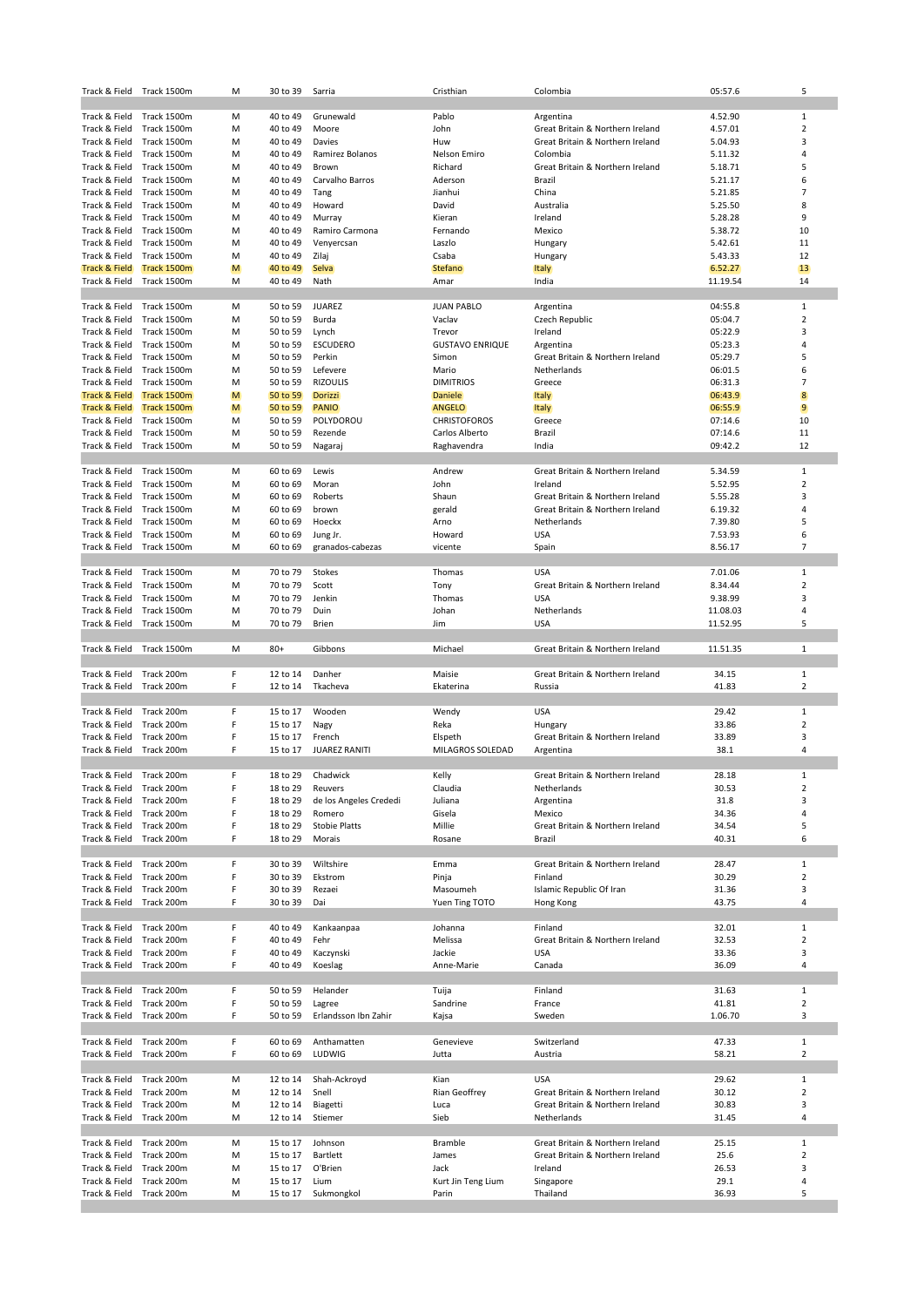| Track & Field                  | Track 200m | M | 18 to 29             | Evans                | Lewis                  | Great Britain & Northern Ireland | 23.91   | 1                       |
|--------------------------------|------------|---|----------------------|----------------------|------------------------|----------------------------------|---------|-------------------------|
| Track & Field                  | Track 200m | M | 18 to 29             | Salkeld              | Matthew                | Great Britain & Northern Ireland | 24.7    | 2                       |
| Track & Field                  | Track 200m | M | 18 to 29             | Harasimowicz         | Konrad                 | Poland                           | 26      | $\overline{7}$          |
| Track & Field                  | Track 200m | M | 18 to 29             | Nkadimeng            | Titrek                 | South Africa                     | 26.1    | 8                       |
| Track & Field                  | Track 200m | M | 18 to 29             | Pooley               | Samuel                 | Great Britain & Northern Ireland | 25.2    | $3=$                    |
| Track & Field                  | Track 200m | M | 18 to 29             | Phoshoane            | Lebogang               | South Africa                     | 25.2    | $3=$                    |
| Track & Field                  | Track 200m | м | 18 to 29             | Hermann              | Max                    | Germany                          | 25.9    | $5=$                    |
| Track & Field                  | Track 200m | M | 18 to 29             | Cristiano Philippsen | Alan                   | Brazil                           | 25.9    | $5=$                    |
|                                |            |   |                      |                      |                        |                                  |         |                         |
| Track & Field                  | Track 200m | M | 30 to 39             | Yamoah               | Edwin                  | Great Britain & Northern Ireland | 24.1    | 1                       |
| Track & Field                  | Track 200m | M | 30 to 39             | Cave                 | Matt                   | Great Britain & Northern Ireland | 24.6    | $\overline{2}$          |
| Track & Field                  | Track 200m | M | 30 to 39             | Montazer Parchi      | Saeid                  | Islamic Republic Of Iran         | 24.7    | 3                       |
| Track & Field                  | Track 200m | M | 30 to 39             | Andreas              | Peter                  | Sweden                           | 24.8    | 4                       |
|                                |            |   |                      |                      |                        |                                  |         |                         |
| Track & Field                  | Track 200m | M | 40 to 49             | Jarvis               | stephen                | Great Britain & Northern Ireland | 24.9    | 1                       |
|                                | Track 200m | M |                      | Rahbar               |                        | Islamic Republic Of Iran         | 26.4    | $\overline{2}$          |
| Track & Field<br>Track & Field | Track 200m | M | 40 to 49<br>40 to 49 | Gelencser            | Anaam<br>Robert Laszlo |                                  | 27.1    | 3                       |
|                                |            |   |                      |                      |                        | Hungary                          |         | 4                       |
| Track & Field                  | Track 200m | м | 40 to 49             | Carvalho Barros      | Aderson                | Brazil                           | 27.6    |                         |
| Track & Field                  | Track 200m | M | 40 to 49             | Ouisua               | Nirandr                | Thailand                         | 28.6    | 5                       |
| Track & Field                  | Track 200m | M | 40 to 49             | Nortje               | Mark                   | South Africa                     | 31.8    | 6                       |
| Track & Field                  | Track 200m | M | 40 to 49             | Lorenzana            | Florian                | Switzerland                      | 34.8    | 7                       |
|                                |            |   |                      |                      |                        |                                  |         |                         |
| Track & Field                  | Track 200m | M | 50 to 59             | Haj                  | Andrzej                | Poland                           | 27.9    | 1                       |
| Track & Field                  | Track 200m | M | 50 to 59             | Lazard               | Pierre                 | Canada                           | 28.1    | $\overline{2}$          |
| Track & Field                  | Track 200m | M | 50 to 59             | Calleros             | Hector                 | Mexico                           | 28.7    | 3                       |
| Track & Field                  | Track 200m | M | 50 to 59             | Weller               | Andrew                 | Great Britain & Northern Ireland | 28.8    | 4                       |
| Track & Field                  | Track 200m | M | 50 to 59             | Taylor               | Vincent                | Great Britain & Northern Ireland | 29.1    | 5                       |
| Track & Field                  | Track 200m | M | 50 to 59             | Wright               | Donovan                | South Africa                     | 29.5    | 6                       |
| Track & Field                  | Track 200m | M | 50 to 59             | totsuka              | hitoshi                | Japan                            | 32.9    | $\overline{7}$          |
|                                |            |   |                      |                      |                        |                                  |         |                         |
| Track & Field                  | Track 200m | M | 60 to 69             | Henkeman             | Stanley                | South Africa                     | 31.7    | 1                       |
| Track & Field                  | Track 200m | м | 60 to 69             | Moran                | John                   | Ireland                          | 32.3    | $\overline{2}$          |
| Track & Field                  | Track 200m | M | 60 to 69             | Lassooij             | Andre                  | Netherlands                      | 32.3    | 3                       |
| Track & Field                  | Track 200m | M | 60 to 69             | Grainger             | Ron                    | Ireland                          | 34.5    | 4                       |
| Track & Field                  | Track 200m | M | 60 to 69             | Bamrung              | Suwan                  | Thailand                         | 36.1    | 5                       |
| Track & Field                  | Track 200m | M | 60 to 69             | Lewis                | Andrew                 | Great Britain & Northern Ireland | 36.3    | 6                       |
| Track & Field                  | Track 200m | M | 60 to 69             | Murphy               | Andre                  | South Africa                     | 36.7    | $\overline{7}$          |
| Track & Field                  | Track 200m | M | 60 to 69             | Ladsuwan             | Pramote                | Thailand                         | 39.5    | 8                       |
|                                |            |   |                      |                      |                        |                                  |         |                         |
| Track & Field                  | Track 200m | M | 70 to 79             | Tong                 | <b>King Sing</b>       | Hong Kong                        | 35.93   | 1                       |
| Track & Field                  | Track 200m | M | 70 to 79             | Panchabuse           | Thongchai              | Thailand                         | 38.06   | $\mathbf 2$             |
| Track & Field                  | Track 200m | M | 70 to 79             | Leung                | Kin Ping               | Hong Kong                        | 41.86   | 3                       |
| Track & Field                  | Track 200m | M | 70 to 79             | Dominguez            | Alberto                | Argentina                        | 35.93   | 4                       |
|                                |            |   |                      |                      |                        |                                  |         |                         |
|                                |            |   |                      |                      |                        |                                  |         |                         |
|                                |            |   |                      |                      |                        |                                  |         |                         |
| Track & Field                  | Track 200m | M | $80+$                | Johnson              | Derek                  | Great Britain & Northern Ireland | 50.2    | 1                       |
|                                |            |   |                      |                      |                        |                                  |         |                         |
| Track & Field                  | Track 400m | F | 18 to 29             | Paniceres            | María Teresa del Valle | Argentina                        | 1.11.69 | $\mathbf{1}$            |
| Track & Field                  | Track 400m | F | 18 to 29             | Tabarteh Farahani    | Fataneh                | Islamic Republic Of Iran         | 1.32.17 | $\overline{2}$          |
|                                |            |   |                      |                      |                        |                                  |         |                         |
| Track & Field                  | Track 400m | F | 30 to 39             | Wiltshire            | Emma                   | Great Britain & Northern Ireland | 1.07.08 | 1                       |
| Track & Field                  | Track 400m | F | 30 to 39             | Ekstrom              | Pinja                  | Finland                          | 1.08.77 | $\mathbf 2$             |
| Track & Field                  | Track 400m | F | 30 to 39             | Rezaei               | Masoumeh               | Islamic Republic Of Iran         | 1.14.32 | 3                       |
|                                |            |   |                      |                      |                        |                                  |         |                         |
| Track & Field                  | Track 400m | F | 40 to 49             | Smyth                | Orla                   | Great Britain & Northern Ireland | 1.11.32 | $\mathbf{1}$            |
| Track & Field                  | Track 400m | F | 40 to 49             | Fehr                 | Melissa                | Great Britain & Northern Ireland | 1.12.93 | $\overline{2}$          |
| Track & Field                  | Track 400m | F | 40 to 49             | Bennett              | Susan                  | Great Britain & Northern Ireland | 1.13.55 | 3                       |
| Track & Field                  | Track 400m | F | 40 to 49             | Butcher              | Henrietta              | Great Britain & Northern Ireland | 1.15.06 | 4                       |
| Track & Field                  | Track 400m | F | 40 to 49             | Kaczynski            | Jackie                 | <b>USA</b>                       | 1.16.84 | 5                       |
| Track & Field                  | Track 400m | F | 40 to 49             | Mcgowan              | Sinead                 | Ireland                          | 1.24.31 | 6                       |
| Track & Field                  | Track 400m | F | 40 to 49             | Bjork                | Jenny                  | Sweden                           | 1.25.23 | 7                       |
| Track & Field                  | Track 400m | F | 40 to 49             | de Lima              | Luciane                | Brazil                           | 1.26.38 | 8                       |
|                                |            |   |                      |                      |                        |                                  |         |                         |
| Track & Field                  | Track 400m | F | 50 to 59             | Daley                | Michelle               | Australia                        | 1.12.29 | $\mathbf{1}$            |
|                                |            |   |                      |                      |                        |                                  |         |                         |
| <b>Track &amp; Field</b>       | Track 400m | F | 60 to 69             | Castellani           | Liliana                | Italy                            | 1.59.53 | $\mathbf{1}$            |
| Track & Field                  | Track 400m | F | 60 to 69             | LUDWIG               | Jutta                  | Austria                          | 2.09.70 | $\overline{2}$          |
|                                |            | F | 60 to 69             |                      |                        |                                  |         |                         |
| <b>Track &amp; Field</b>       | Track 400m |   |                      | Panico               | Carolina               | <b>Italy</b>                     | 2.24.36 | $\overline{\mathbf{3}}$ |
| Track & Field                  | Track 400m | F | 70 to 79             | Bell                 | Joan                   | Great Britain & Northern Ireland | 2.04.67 | $\mathbf{1}$            |
|                                |            |   |                      |                      |                        |                                  |         |                         |
|                                | Track 400m | M |                      | Salkeld              | Matthew                |                                  |         |                         |
| Track & Field                  |            |   | 18 to 29             |                      |                        | Great Britain & Northern Ireland | 52.53   | $\mathbf{1}$            |
| Track & Field                  | Track 400m | M | 18 to 29             | Harasimowicz         | Konrad                 | Poland                           | 53.99   | $\overline{2}$          |
| Track & Field                  | Track 400m | M | 18 to 29             | Mousavi Noor         | Seyed Ali              | Islamic Republic Of Iran         | 58.01   | 3                       |
| Track & Field                  | Track 400m | M | 18 to 29             | Burgman              | <b>DAMON</b>           | Netherlands                      | 1.01.13 | 4                       |
| Track & Field                  | Track 400m | M | 18 to 29             | Arnolds              | Dean                   | South Africa                     | 1.02.90 | 5                       |
| Track & Field                  | Track 400m | M | 18 to 29             | Michna               | Marcel                 | Germany                          | 1.03.03 | 6                       |
| Track & Field                  | Track 400m | M | 18 to 29             | So                   | Tsz Hin                | Hong Kong                        | 1.19.09 | $\overline{7}$          |
|                                |            |   |                      |                      |                        |                                  |         |                         |
| Track & Field                  | Track 400m | M | 30 to 39             | Cave                 | Matt                   | Great Britain & Northern Ireland | 55.19   | $\mathbf{1}$            |
| Track & Field                  | Track 400m | M | 30 to 39             | Koudelka             | Vojtech                | Czech Republic                   | 59.75   | $\overline{2}$          |
| Track & Field                  | Track 400m | M | 30 to 39             | Khalifeh             | Mousa                  | Islamic Republic Of Iran         | 1.03.10 | 3                       |
| Track & Field                  | Track 400m | M | 30 to 39             | Damane               | Mpumelezo              | South Africa                     | 1.03.31 | 4                       |
| Track & Field                  | Track 400m | M | 30 to 39             | Neguzel              | Ibrahim                | Turkey                           | 1.11.08 | 5                       |
| Track & Field                  | Track 400m | M | 30 to 39             | Sirichet             | Panya                  | Thailand                         | 1.20.36 | 6                       |
|                                |            |   |                      |                      |                        |                                  |         |                         |
| Track & Field                  | Track 400m | M | 40 to 49             | Jarvis               | stephen                | Great Britain & Northern Ireland | 55.24   | $\mathbf{1}$            |
| Track & Field                  | Track 400m | M | 40 to 49             | Rahbar               | Anaam                  | Islamic Republic Of Iran         | 58.48   | $\overline{2}$          |
| Track & Field                  | Track 400m | M | 40 to 49             | Grunewald            | Pablo                  | Argentina                        | 59.58   | 3                       |
| Track & Field                  | Track 400m | M | 40 to 49             | Carvalho Barros      | Aderson                | Brazil                           | 1.00.66 | 4                       |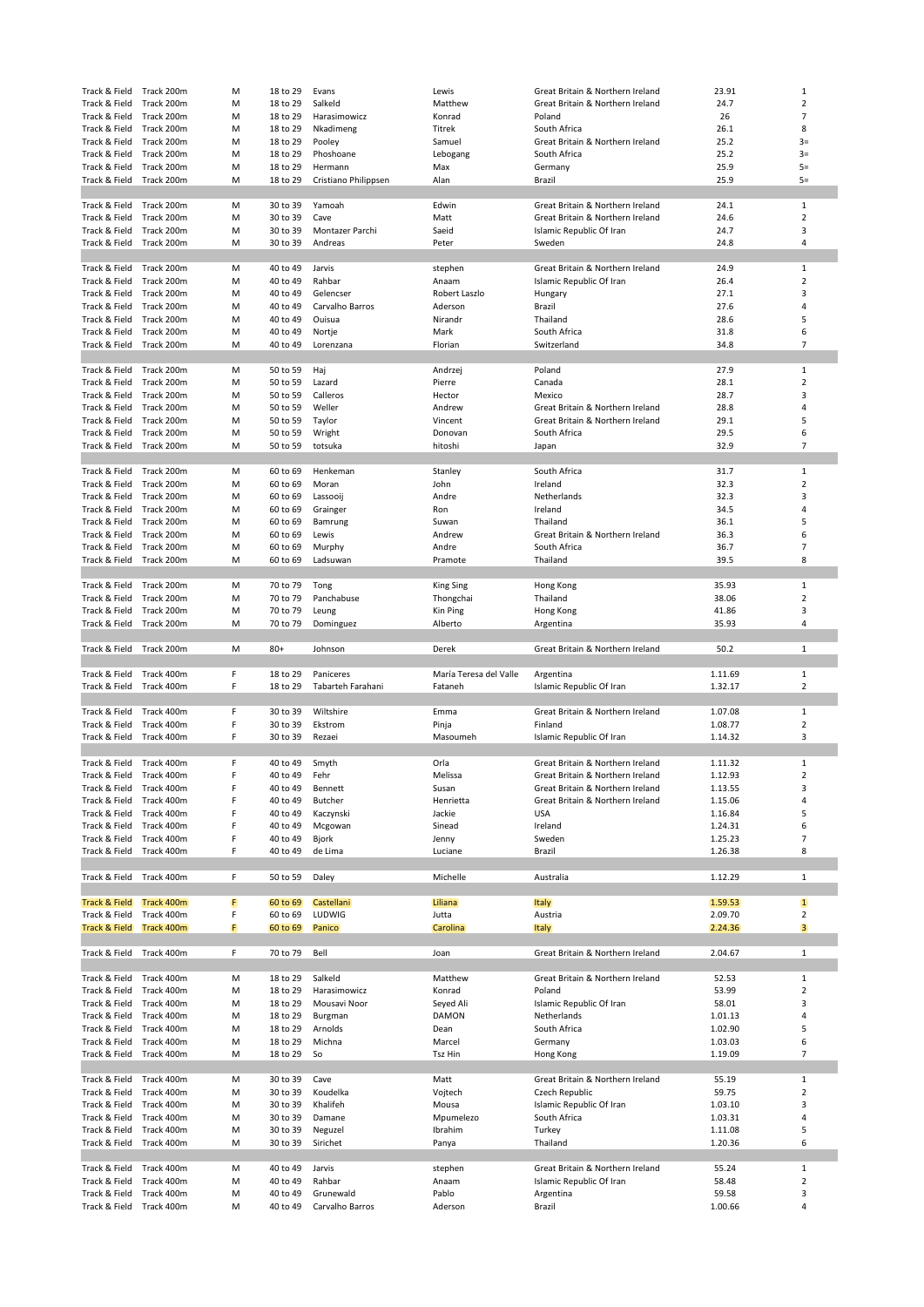| Track & Field                  | Track 400m               | M      | 40 to 49             | Ouisua             | Nirandr                | Thailand                                                             | 1.04.70            | 5                              |
|--------------------------------|--------------------------|--------|----------------------|--------------------|------------------------|----------------------------------------------------------------------|--------------------|--------------------------------|
| Track & Field                  | Track 400m               | M      | 40 to 49             | MAURICE            | Lionel                 | France                                                               | 1.24.81            | 6                              |
| Track & Field                  | Track 400m               | M      | 40 to 49             | Maklang            | Pakawat                | Thailand                                                             | 1.40.24            | $\overline{7}$                 |
|                                |                          |        |                      |                    |                        |                                                                      |                    | $\mathbf{1}$                   |
| Track & Field<br>Track & Field | Track 400m<br>Track 400m | M<br>M | 50 to 59<br>50 to 59 | Calleros<br>Nurlu  | Hector<br>Nehar        | Mexico<br>Germany                                                    | 1.04.51<br>1.06.41 | $\overline{2}$                 |
| Track & Field                  | Track 400m               | M      | 50 to 59             | <b>ESCUDERO</b>    | <b>GUSTAVO ENRIQUE</b> | Argentina                                                            | 1.07.80            | 3                              |
| Track & Field                  | Track 400m               | M      | 50 to 59             | Wright             | Donovan                | South Africa                                                         | 1.10.82            | 4                              |
| Track & Field                  | Track 400m               | M      | 50 to 59             | Herbert            | David                  | Great Britain & Northern Ireland                                     | 1.10.82            | 5                              |
| Track & Field                  | Track 400m               | M      | 50 to 59             | Nolan              | James                  | Ireland                                                              | 1.11.77            | 6                              |
| Track & Field                  | Track 400m               | M      | 50 to 59             | Rezende            | Carlos Alberto         | Brazil                                                               | 1.16.33            | $\overline{7}$                 |
| Track & Field                  | Track 400m               | M      | 50 to 59             | POLYDOROU          | <b>CHRISTOFOROS</b>    | Greece                                                               | 1.23.70            | 8                              |
| Track & Field                  | Track 400m               | M      | 50 to 59             | Lulic              | Ivica                  | Austria                                                              | 1.35.31            | 9                              |
|                                |                          |        |                      |                    |                        |                                                                      |                    |                                |
| Track & Field                  | Track 400m               | M      | 60 to 69             | Lewis              | Andrew                 | Great Britain & Northern Ireland                                     | 1.15.82            | $\mathbf{1}$                   |
| Track & Field<br>Track & Field | Track 400m<br>Track 400m | M<br>M | 60 to 69<br>60 to 69 | Roberts<br>Murphy  | Shaun<br>Andre         | Great Britain & Northern Ireland<br>South Africa                     | 1.23.10<br>1.23.18 | $\overline{2}$<br>3            |
| Track & Field                  | Track 400m               | M      | 60 to 69             | Tolboom            | Henny                  | Netherlands                                                          | 1.24.90            | 4                              |
| Track & Field Track 400m       |                          | M      | 60 to 69             | Fadda              | Giovanni               | Italy                                                                | 1.30.76            | 5                              |
|                                |                          |        |                      |                    |                        |                                                                      |                    |                                |
| Track & Field                  | Track 400m               | M      | 70 to 79             | Stokes             | Thomas                 | <b>USA</b>                                                           | 1.25.52            | 1                              |
| Track & Field                  | Track 400m               | M      | 70 to 79             | Panchabuse         | Thongchai              | Thailand                                                             | 1.29.85            | $\overline{2}$                 |
| Track & Field                  | Track 400m               | M      | 70 to 79             | Tong               | <b>King Sing</b>       | Hong Kong                                                            | 1.33.14            | 3                              |
| Track & Field                  | Track 400m               | M      | 70 to 79             | Leung              | Kin Ping               | Hong Kong                                                            | 1.49.66            | 4                              |
| Track & Field                  | Track 400m               | M      | 70 to 79             | Scott              | Tony                   | Great Britain & Northern Ireland                                     | 1.52.42            | 5                              |
| Track & Field                  | Track 400m               | M      | 70 to 79             | Dominguez          | Alberto                | Argentina                                                            | 1.59.19            | 6                              |
|                                | Track 400m               | M      | $80+$                | Gibbons            | Michael                | Great Britain & Northern Ireland                                     | 2.11.40            | 1                              |
| Track & Field                  |                          |        |                      |                    |                        |                                                                      |                    |                                |
| Track & Field                  | Track 50m                | F      | 6 to 8               | Mcarthur           | Addison                | Canada                                                               | 10.01              | 1                              |
| Track & Field                  | Track 50m                | F      | 6 to 8               | Wonneberger        | Sina                   | Germany                                                              | 10.24              | $\overline{2}$                 |
| Track & Field                  | Track 50m                | F      | 6 to 8               | CAMACHO MEREGAGLIA | MANUELA                | Argentina                                                            | 11.88              | 3                              |
| Track & Field                  | Track 50m                | F      | 6 to 8               | Baker              | Eloise                 | Switzerland                                                          | 11.99              | 4                              |
| Track & Field                  | Track 50m                | F      | 6 to 8               | Muggli             | Clementine             | Switzerland                                                          | 13.18              | 5                              |
| Track & Field                  | Track 50m                | F      | 6 to 8               | Fernandez          | Maitena Kiara          | Argentina                                                            | 13.87              | 6                              |
|                                |                          |        |                      |                    |                        |                                                                      |                    |                                |
| Track & Field                  | Track 50m                | F      | 9 to 11              | Andrassy-Escritt   | Polly                  | Great Britain & Northern Ireland                                     | 8.78               | 1                              |
| Track & Field<br>Track & Field | Track 50m<br>Track 50m   | F<br>F | 9 to 11<br>9 to 11   | Green<br>WILSON    | Amelia<br><b>ISLA</b>  | Great Britain & Northern Ireland<br>Great Britain & Northern Ireland | 8.88<br>9.03       | $\overline{2}$<br>3            |
| Track & Field                  | Track 50m                | F      | 9 to 11              | Ford               | Rosie                  | Great Britain & Northern Ireland                                     | 9.2                | 4                              |
| Track & Field                  | Track 50m                | F      | 9 to 11              | Straker-Sharpe     | Makena                 | Great Britain & Northern Ireland                                     | 10.37              | 5                              |
| Track & Field                  | Track 50m                | F      | 9 to 11              | Kikuchi            | Saho                   | Japan                                                                | 13.66              | 6                              |
|                                |                          |        |                      |                    |                        |                                                                      |                    |                                |
| Track & Field                  | Track 50m                | M      | 9 to 11              | Sinkins            | Aaron                  | Great Britain & Northern Ireland                                     | 8.25               | 1                              |
| Track & Field                  | Track 50m                | M      | 9 to 11              | Harcourt           | James                  | Great Britain & Northern Ireland                                     | 8.49               | $\overline{2}$                 |
|                                |                          |        |                      |                    |                        |                                                                      |                    |                                |
| Track & Field                  | Track 50m                | M      | 9 to 11              | Mott               | Harry                  | Great Britain & Northern Ireland                                     | 8.57               | 3                              |
| Track & Field                  | Track 50m                | M      | 9 to 11              | McKay              | Sam                    | Great Britain & Northern Ireland                                     | 9.26               | 4                              |
| Track & Field                  | Track 50m                | M      | 9 to 11              | CARTRON            | Alek                   | France                                                               | 9.92               | 5                              |
|                                |                          |        |                      |                    |                        |                                                                      |                    |                                |
| Track & Field                  | Track 800m               | F      | 18 to 29             | Paniceres          | María Teresa del Valle | Argentina                                                            | 2.52.39            | 1                              |
| Track & Field                  | Track 800m               | F      | 18 to 29             | Romero<br>Morais   | Gisela                 | Mexico                                                               | 3.05.61            | $\mathbf 2$                    |
| Track & Field<br>Track & Field | Track 800m<br>Track 800m | F<br>F | 18 to 29<br>18 to 29 | Tabarteh Farahani  | Rosane<br>Fataneh      | Brazil<br>Islamic Republic Of Iran                                   | 3.27.06<br>3.32.12 | 3<br>4                         |
| Track & Field                  | Track 800m               | F      | 18 to 29             | ZEWDU              | <b>MIRAF</b>           | Ethiopia                                                             | 3.33.50            | 5                              |
|                                |                          |        |                      |                    |                        |                                                                      |                    |                                |
| Track & Field                  | Track 800m               | F      | 30 to 39             | Lacey              | Ellie                  | Great Britain & Northern Ireland                                     | 02:36.5            | $\mathbf{1}$                   |
| Track & Field                  | Track 800m               | F      | 30 to 39             | Mahdavipour        | Sahar                  | Islamic Republic Of Iran                                             | 03:28.2            | $\overline{2}$                 |
| Track & Field                  | Track 800m               | F      | 30 to 39             | Pomerleau          | Rebecca                | <b>USA</b>                                                           | 04:05.7            | 3                              |
|                                |                          |        |                      |                    |                        |                                                                      |                    |                                |
| Track & Field                  | Track 800m               | F      | 40 to 49             | Smyth              | Orla                   | Great Britain & Northern Ireland                                     | 2.47.32            | 1                              |
| Track & Field                  | Track 800m               | F<br>F | 40 to 49             | Fehr               | Melissa                | Great Britain & Northern Ireland                                     | 2.50.96            | $\overline{2}$                 |
| Track & Field<br>Track & Field | Track 800m<br>Track 800m | F      | 40 to 49<br>40 to 49 | Butcher<br>Bennett | Henrietta<br>Susan     | Great Britain & Northern Ireland<br>Great Britain & Northern Ireland | 2.55.73<br>2.57.56 | 3<br>4                         |
| Track & Field                  | Track 800m               | F      | 40 to 49             | Bjork              | Jenny                  | Sweden                                                               | 3.39.45            | 5                              |
| Track & Field                  | Track 800m               | F      | 40 to 49             | Moix               | Carine                 | Switzerland                                                          | 3.41.71            | 6                              |
|                                |                          |        |                      |                    |                        |                                                                      |                    |                                |
| Track & Field                  | Track 800m               | F      | 50 to 59             | Daley              | Michelle               | Australia                                                            | 2.59.07            | $\mathbf{1}$                   |
| Track & Field                  | Track 800m               | F      | 50 to 59             | Wright             | Frances                | Great Britain & Northern Ireland                                     | 3.00.95            | $\overline{2}$                 |
| Track & Field                  | Track 800m               | F      | 50 to 59             | McAndrew           | Katrina                | Canada                                                               | 3.17.34            | 3                              |
| Track & Field                  | Track 800m               | F      | 50 to 59             | Weidt              | Monika                 | Germany                                                              | 3.43.03            | $\overline{4}$                 |
|                                |                          |        |                      |                    |                        |                                                                      |                    |                                |
| Track & Field                  | Track 800m               | F      | 60 to 69             | Detko              | Nicki                  | Great Britain & Northern Ireland                                     | 03:53.6            | $\mathbf{1}$                   |
| Track & Field<br>Track & Field | Track 800m<br>Track 800m | F<br>F | 60 to 69<br>60 to 69 | Cross<br>Honisch   | Kathy<br>Renata        | Great Britain & Northern Ireland<br>Austria                          | 04:26.9<br>04:36.2 | $\overline{2}$<br>3            |
|                                |                          |        |                      |                    |                        |                                                                      |                    |                                |
| Track & Field                  | Track 800m               | F      | 70 to 79             | Bell               | Joan                   | Great Britain & Northern Ireland                                     | 04:47.6            | $\mathbf{1}$                   |
| Track & Field                  | Track 800m               | F      | 70 to 79             | Ceppi              | Gisele                 | Switzerland                                                          | 05:23.5            | $\overline{2}$                 |
|                                |                          |        |                      |                    |                        |                                                                      |                    |                                |
| Track & Field                  | Track 800m               | M      | 18 to 29             | Salkeld            | Matthew                | Great Britain & Northern Ireland                                     | 2.11.66            | $\mathbf{1}$                   |
| Track & Field                  | Track 800m               | M      | 18 to 29             | Hemati             | Meysam                 | Islamic Republic Of Iran                                             | 2.24.13            | $\mathbf 2$                    |
| Track & Field                  | Track 800m               | M      | 18 to 29             | Fanaei             | Morteza                | Islamic Republic Of Iran                                             | 2.24.60            | 3                              |
| Track & Field                  | Track 800m               | M      | 18 to 29             | Humeau             | Alexandre              | France                                                               | 2.39.98            | 4                              |
| Track & Field                  | Track 800m               | M      | 18 to 29             | So                 | Tsz Hin                | Hong Kong                                                            | 3.16.22            | 5                              |
|                                |                          | M      |                      | <b>Brett</b>       |                        |                                                                      |                    |                                |
| Track & Field<br>Track & Field | Track 800m<br>Track 800m | M      | 30 to 39<br>30 to 39 | Palovaara          | Ryan<br>Tomi           | Great Britain & Northern Ireland<br>Finland                          | 2.13.55<br>2.19.76 | $\mathbf{1}$<br>$\overline{2}$ |
| Track & Field                  | Track 800m               | M      | 30 to 39             | Belzunce           | Martin                 | Great Britain & Northern Ireland                                     | 2.21.84            | 3                              |
| Track & Field                  | Track 800m               | M      | 30 to 39             | Mezei              | Gergo Laszlo           | Hungary                                                              | 2.23.57            | 4                              |
| Track & Field                  | Track 800m               | M      | 30 to 39             | Penilla Garces     | German Dario           | Colombia                                                             | 2.27.58            | 5                              |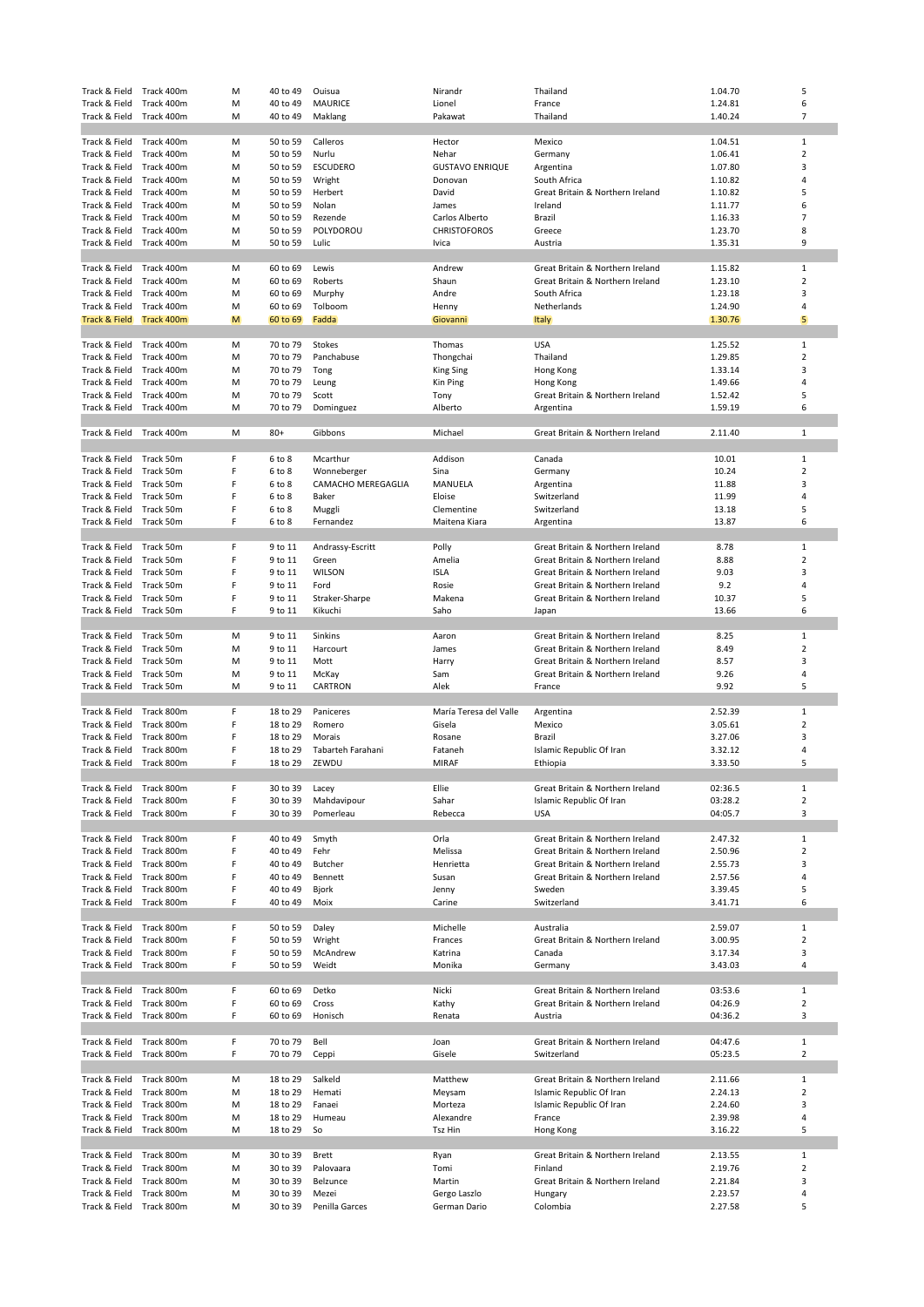| Track & Field Track 800m       |                                                        | M      | 30 to 39       | Sarria                 | Cristhian              | Colombia                         | 3.07.99            | 6              |
|--------------------------------|--------------------------------------------------------|--------|----------------|------------------------|------------------------|----------------------------------|--------------------|----------------|
| Track & Field                  | Track 800m                                             | M      | 30 to 39       | Yates                  | Joshua                 | Australia                        | 3.12.81            | $\overline{7}$ |
|                                |                                                        |        |                |                        |                        |                                  |                    |                |
| Track & Field                  | Track 800m                                             | M      | 40 to 49       | Grunewald              | Pablo                  | Argentina                        | 02:18.9            | $\mathbf{1}$   |
| Track & Field                  | Track 800m                                             | M      | 40 to 49       | Moore                  | John                   | Great Britain & Northern Ireland | 02:19.8            | $\overline{2}$ |
| Track & Field                  | Track 800m                                             | M      | 40 to 49       | Carvalho Barros        | Aderson                | Brazil                           | 02:25.4            | 3              |
| Track & Field                  | Track 800m                                             | M      | 40 to 49       | Brown                  | Richard                | Great Britain & Northern Ireland | 02:28.1            | 4              |
| Track & Field                  | Track 800m                                             | M      | 40 to 49       | Murray                 | Kieran                 | Ireland                          | 02:36.1            | 5              |
| Track & Field                  | Track 800m                                             | M      | 40 to 49       | Howard                 | David                  | Australia                        | 02:43.7            | 6              |
| Track & Field                  | Track 800m                                             | M      | 40 to 49       | Ouisua                 | Nirandr                | Thailand                         | 02:45.3            | $\overline{7}$ |
| Track & Field                  | Track 800m                                             | M      | 40 to 49       | Ramiro Carmona         | Fernando               | Mexico                           | 02:48.1            | 8              |
| Track & Field                  | Track 800m                                             | M      | 40 to 49       | <b>MAURICE</b>         | Lionel                 | France                           | 03:14.9            | 9              |
|                                |                                                        |        |                |                        |                        |                                  |                    |                |
| Track & Field                  | Track 800m                                             | M      | 50 to 59       | Burda                  | Vaclav                 | Czech Republic                   | 02:27.6            | 1              |
| Track & Field                  | Track 800m                                             | M      | 50 to 59       | Calleros               | Hector                 | Mexico                           | 02:37.0            | $\overline{2}$ |
| Track & Field                  | Track 800m                                             | M      | 50 to 59       | Lynch                  | Trevor                 | Ireland<br>Ireland               | 02:37.2            | 3              |
| Track & Field                  | Track 800m                                             | M      | 50 to 59       | Nolan                  | James                  | Great Britain & Northern Ireland | 02:37.8            | 4<br>5         |
| Track & Field                  | Track 800m                                             | м      | 50 to 59       | Perkin                 | Simon                  |                                  | 02:39.3            | 6              |
| Track & Field                  | Track 800m                                             | M      | 50 to 59       | Santesson              | Lars                   | Sweden                           | 02:48.9            | $\overline{7}$ |
| Track & Field                  | Track 800m                                             | M      | 50 to 59       | Lefevere               | Mario                  | Netherlands                      | 02:49.2            |                |
| Track & Field                  | Track 800m                                             | M      | 60 to 69       | Moran                  | John                   | Ireland                          | 02:44.4            | $\mathbf{1}$   |
| Track & Field                  | Track 800m                                             | M      | 60 to 69       | Lewis                  | Andrew                 | Great Britain & Northern Ireland | 02:45.4            | $\overline{2}$ |
| Track & Field                  | Track 800m                                             | M      | 60 to 69       | brown                  | gerald                 | Great Britain & Northern Ireland | 02:55.5            | 3              |
| Track & Field                  | Track 800m                                             | M      | 60 to 69       | Roberts                | Shaun                  | Great Britain & Northern Ireland | 02:57.7            | 4              |
| <b>Track &amp; Field</b>       | Track 800m                                             | M      | 60 to 69       | Fadda                  | Giovanni               | <b>Italy</b>                     | 03:30.3            | 5              |
| Track & Field                  | Track 800m                                             | M      | 60 to 69       | Jung Jr.               | Howard                 | <b>USA</b>                       | 03:32.5            | 6              |
|                                |                                                        |        |                |                        |                        |                                  |                    |                |
| Track & Field                  | Track 800m                                             | м      | 70 to 79       | Tong                   | <b>King Sing</b>       | Hong Kong                        | 4.05.83            | $\mathbf{1}$   |
| Track & Field                  | Track 800m                                             | M      | 70 to 79       | Scott                  | Tony                   | Great Britain & Northern Ireland | 4.09.76            | $\overline{2}$ |
| Track & Field                  | Track 800m                                             | M      | 70 to 79       | Leung                  | Kin Ping               | Hong Kong                        | 4.45.98            | 3              |
| Track & Field                  | Track 800m                                             | M      | 70 to 79       | Dominguez              | Alberto                | Argentina                        | 4.51.86            | 4              |
|                                |                                                        |        |                |                        |                        |                                  |                    |                |
| Track & Field                  | Track 800m                                             | M      | $80+$          | Gibbons                | Michael                | Great Britain & Northern Ireland | 5.43.51            | $\mathbf{1}$   |
|                                |                                                        |        |                |                        |                        |                                  |                    |                |
| Track & Field                  | Track Relay 4x100m                                     | F      | $18+$          | Wiltshire              | Emma                   | Great Britain & Northern Ireland | 56.19              | $\mathbf{1}$   |
| Track & Field                  | Track Relay 4x100m                                     | F      | $18+$          | <b>Stobie Platts</b>   | Millie                 | Great Britain & Northern Ireland | 56.19              | $\mathbf 1$    |
| Track & Field                  | Track Relay 4x100m                                     | F      | $18+$          | Smyth                  | Orla                   | Great Britain & Northern Ireland | 56.19              | $\mathbf 1$    |
| Track & Field                  | Track Relay 4x100m                                     | F      | $18+$          | Chadwick               | Kelly                  | Great Britain & Northern Ireland | 56.19              | $\mathbf 1$    |
| Track & Field                  | Track Relay 4x100m                                     | F      | $18+$          | Ekstrom                | Pinja                  | Finland                          | 57.67              | $\overline{2}$ |
| Track & Field                  | Track Relay 4x100m                                     | F      | $18+$          | Kankaanpaa             | Johanna                | Finland                          | 57.67              | $\overline{2}$ |
| Track & Field                  | Track Relay 4x100m                                     | F      | $18+$          | Helander               | Tuija                  | Finland                          | 57.67              | 2              |
| Track & Field                  | Track Relay 4x100m                                     | F      | $18+$          | Nyholm                 | Alina                  | Finland                          | 57.67              | $\overline{2}$ |
| Track & Field                  | Track Relay 4x100m                                     | F      | $18+$          | Pomerleau              | Rebecca                | <b>USA</b>                       | 1.02.29            | 3              |
| Track & Field                  | Track Relay 4x100m                                     | F      | $18+$          | Duran                  | Ashleigh               | <b>USA</b>                       | 1.02.29            | 3              |
| Track & Field                  | Track Relay 4x100m                                     | F      | $18+$          | Murphy                 | Kerry                  | <b>USA</b>                       | 1.02.29            | 3              |
| Track & Field                  | Track Relay 4x100m                                     | F      | $18+$          | French                 | Elspeth                | Great Britain & Northern Ireland | 1.03.19            | 4              |
| Track & Field                  | Track Relay 4x100m                                     | F      | $18+$          | Hilton                 | Emma                   | Great Britain & Northern Ireland | 1.03.19            | 4              |
| Track & Field                  | Track Relay 4x100m                                     | F      | $18+$          | Mitchell               | Michelle               | Great Britain & Northern Ireland | 1.03.19            | 4              |
| Track & Field                  | Track Relay 4x100m                                     | F      | $18+$          | Butcher                | Henrietta              | Great Britain & Northern Ireland | 1.03.19            | 4              |
| Track & Field                  | Track Relay 4x100m                                     | F      | $18+$          | Paniceres              | María Teresa del Valle | Argentina                        | 1.05.31            | 5              |
| Track & Field                  | Track Relay 4x100m                                     | F      | $18+$          | Molina                 | Brenda                 | Argentina                        | 1.05.31            | 5              |
| Track & Field                  | Track Relay 4x100m                                     | F      | $18+$          | de los Angeles Crededi | Juliana                | Argentina                        | 1.05.31            | 5              |
|                                | Track & Field Track Relay 4x100m<br>Track Relay 4x100m | F<br>F | $18+$          | VILELLA                | MARIA JOSE             | Argentina                        | 1.05.31            | 5<br>6         |
| Track & Field                  |                                                        |        | $18+$          | van Niekerk            | Elizabeth              | South Africa                     | 1.09.75            |                |
| Track & Field                  | Track Relay 4x100m<br>Track Relay 4x100m               | F<br>F | $18+$          | Burri                  | Susanna                | South Africa                     | 1.09.75            | 6<br>6         |
| Track & Field<br>Track & Field | Track Relay 4x100m                                     | F      | $18+$<br>$18+$ | Henry<br>le Roux       | Kristen<br>Emmerentia  | South Africa<br>South Africa     | 1.09.75<br>1.09.75 | 6              |
| Track & Field                  | Track Relay 4x100m                                     | F      | $18+$          | Hoagwood               | Hilary                 | <b>USA</b>                       | 1.10.88            | $\overline{7}$ |
| Track & Field                  | Track Relay 4x100m                                     | F      | $18+$          | Pettis                 | Amber                  | <b>USA</b>                       | 1.10.88            | 7              |
| Track & Field                  | Track Relay 4x100m                                     | F      | $18+$          | Price                  | Phelicia               | <b>USA</b>                       | 1.10.88            | $\overline{7}$ |
| Track & Field                  | Track Relay 4x100m                                     | F      | $18+$          | Arambula               | Dinorah                | <b>USA</b>                       | 1.10.88            | $\overline{7}$ |
|                                |                                                        |        |                |                        |                        |                                  |                    |                |
| Track & Field                  | Track Relay 4x100m                                     | M      | $18+$          | Yamoah                 | Edwin                  | Great Britain & Northern Ireland | 45.72              | 1              |
| Track & Field                  | Track Relay 4x100m                                     | M      | $18+$          | Salkeld                | Matthew                | Great Britain & Northern Ireland | 45.72              | $1\,$          |
| Track & Field                  | Track Relay 4x100m                                     | M      | $18+$          | Cave                   | Matt                   | Great Britain & Northern Ireland | 45.72              | $\mathbf 1$    |
| Track & Field                  | Track Relay 4x100m                                     | M      | $18+$          | Evans                  | Lewis                  | Great Britain & Northern Ireland | 45.72              | $\mathbf 1$    |
| Track & Field                  | Track Relay 4x100m                                     | м      | $18+$          | Jarvis                 | stephen                | Great Britain & Northern Ireland | 47.59              | $\overline{2}$ |
| Track & Field                  | Track Relay 4x100m                                     | M      | $18+$          | Pooley                 | Samuel                 | Great Britain & Northern Ireland | 47.59              | $\overline{2}$ |
| Track & Field                  | Track Relay 4x100m                                     | м      | $18+$          | Bartlett               | James                  | Great Britain & Northern Ireland | 47.59              | $\overline{2}$ |
| Track & Field                  | Track Relay 4x100m                                     | м      | $18+$          | Johnson                | Bramble                | Great Britain & Northern Ireland | 47.59              | $\overline{2}$ |
| Track & Field                  | Track Relay 4x100m                                     | M      | $18+$          | Janka                  | Sandor                 | Hungary                          | 50.65              | 3              |
| Track & Field                  | Track Relay 4x100m                                     | м      | $18+$          | Zilaj                  | Csaba                  | Hungary                          | 50.65              | 3              |
| Track & Field                  | Track Relay 4x100m                                     | м      | $18+$          | Gelencser              | Robert Laszlo          | Hungary                          | 50.65              | 3              |
| Track & Field                  | Track Relay 4x100m                                     | M      | $18+$          | Mezei                  | Gergo Laszlo           | Hungary                          | 50.65              | 3              |
| Track & Field                  | Track Relay 4x100m                                     | м      | $18+$          | Nkadimeng              | Titrek                 | South Africa                     | 51.73              | 4              |
| Track & Field                  | Track Relay 4x100m                                     | м      | $18+$          | Boshoff                | Jacobus                | South Africa                     | 51.73              | 4              |
| Track & Field                  | Track Relay 4x100m                                     | M      | $18+$          | Dube                   | Velile                 | South Africa                     | 51.73              | 4              |
| Track & Field                  | Track Relay 4x100m                                     | м      | $18+$          | Phoshoane              | Lebogang               | South Africa                     | 51.73              | 4              |
| Track & Field                  | Track Relay 4x100m                                     | M      | $18+$          | Zychowicz              | Artur                  | Poland                           | 51.83              | 5              |
| Track & Field                  | Track Relay 4x100m                                     | м      | $18+$          | Harasimowicz           | Konrad                 | Poland                           | 51.83              | 5              |
| Track & Field                  | Track Relay 4x100m                                     | м      | $18+$          | Kajkowski              | Dawid                  | Poland                           | 51.83              | 5              |
| Track & Field                  | Track Relay 4x100m                                     | м      | $18+$          | Cameron                | James                  | Poland                           | 51.83              | 5              |
| Track & Field                  | Track Relay 4x100m                                     | м      | $18+$          | Moran                  | John                   | Ireland                          | 55.44              | 6              |
| Track & Field                  | Track Relay 4x100m                                     | м      | $18+$          | O'Sullivan             | Pat                    | Ireland                          | 55.44              | 6              |
| Track & Field                  | Track Relay 4x100m                                     | м      | $18+$          | Grainger               | Ron                    | Ireland                          | 55.44              | 6              |
| Track & Field                  | Track Relay 4x100m                                     | м      | $18+$          | O'Brien                | Jack                   | Ireland                          | 55.44              | 6              |
| Track & Field                  | Track Relay 4x100m                                     | м      | $18+$          | Stiemer                | Sieb                   | Netherlands                      | 56.72              | 7              |
| Track & Field                  | Track Relay 4x100m                                     | M      | $18+$          | Lassooij               | Andre                  | Netherlands                      | 56.72              | $\overline{7}$ |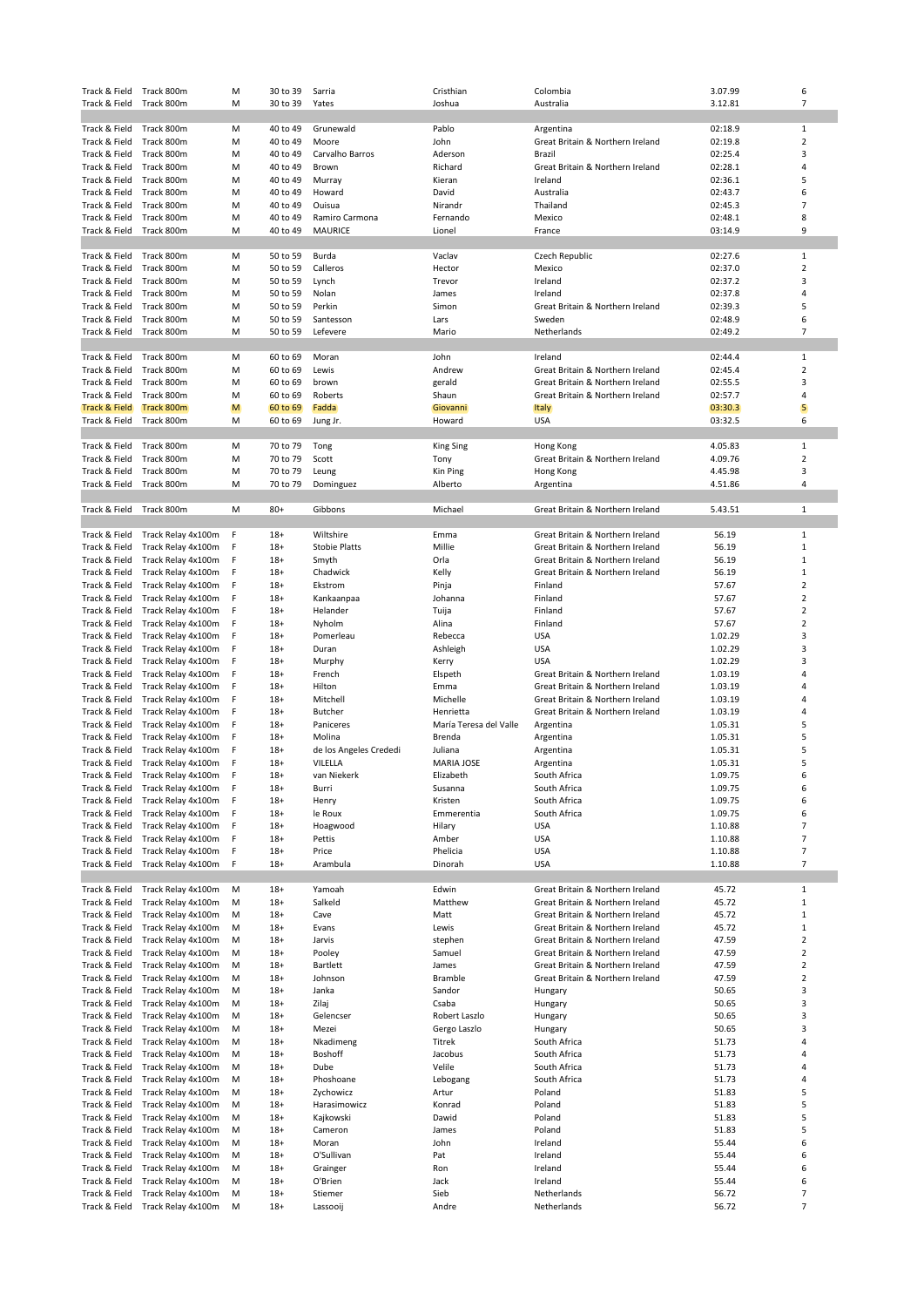| Track & Field                  | Track Relay 4x100m                       | M      | $18+$          | Hartman                | Tim                    | Netherlands                                  | 56.72            | $\overline{7}$      |
|--------------------------------|------------------------------------------|--------|----------------|------------------------|------------------------|----------------------------------------------|------------------|---------------------|
| Track & Field                  | Track Relay 4x100m                       | M      | $18+$          | Burgman                | DAMON                  | Netherlands                                  | 56.72            | $\overline{7}$      |
| Track & Field                  | Track Relay 4x100m                       | M      | $18+$          | Hoepner                | Daniel                 | Australia                                    | 56.9             | 8                   |
| Track & Field                  | Track Relay 4x100m                       | М      | $18+$          | Howard                 | David                  | Australia                                    | 56.9             | 8                   |
| Track & Field                  | Track Relay 4x100m                       | M      | $18+$          | Colman                 | David                  | Australia                                    | 56.9             | 8                   |
| Track & Field                  | Track Relay 4x100m                       | M      | $18+$          | Stanley                | <b>Bradley</b>         | Australia                                    | 56.9             | 8                   |
| Track & Field                  | Track Relay 4x100m                       | M      | $18+$          | Suetsuna               | Hiroki                 | Japan                                        | 58.63            | 9                   |
| Track & Field                  | Track Relay 4x100m                       | M      | $18+$          | totsuka                | hitoshi                | Japan                                        | 58.63            | 9                   |
| Track & Field                  | Track Relay 4x100m                       | M      | $18+$          | Kimura                 | Yudai                  | Japan                                        | 58.63            | 9                   |
|                                |                                          |        |                |                        |                        |                                              |                  | 9                   |
| Track & Field                  | Track Relay 4x100m                       | M      | $18+$          | Kurata                 | Yusuke                 | Japan                                        | 58.63            |                     |
| Track & Field                  | Track Relay 4x100m                       | M      | $18+$          | Seejumpee              | Sunhanut               | Thailand                                     | 1.00.10          | 10                  |
| Track & Field                  | Track Relay 4x100m                       | M      | $18+$          | Thanomphan             | Pisit                  | Thailand                                     | 1.00.10          | 10                  |
| Track & Field                  | Track Relay 4x100m                       | M      | $18+$          | Maneesuwan             | Sumate                 | Thailand                                     | 1.00.10          | 10                  |
| Track & Field                  | Track Relay 4x100m                       | M      | $18+$          | Chomphuttha            | Thawee                 | Thailand                                     | 1.00.10          | 10                  |
| Track & Field                  | Track Relay 4x100m                       | M      | $18+$          | Desormeaux             | Laurent                | France                                       | 1.01.68          | 11                  |
| Track & Field                  | Track Relay 4x100m                       | M      | $18+$          | CARTRON                | Alek                   | France                                       | 1.01.68          | 11                  |
| Track & Field                  | Track Relay 4x100m                       | M      | $18+$          | <b>SERI</b>            | Kieran                 | France                                       | 1.01.68          | 11                  |
| Track & Field                  | Track Relay 4x100m                       | M      | $18+$          | MOHAMED                | Ylan                   | France                                       | 1.01.68          | 11                  |
| Track & Field                  | Track Relay 4x100m                       | M      | $18+$          | So                     | Tsz Hin                | Hong Kong                                    | 1.03.14          | 12                  |
| Track & Field                  | Track Relay 4x100m                       | M      | $18+$          | Chan                   | Ping Hei               | Hong Kong                                    | 1.03.14          | 12                  |
| Track & Field                  | Track Relay 4x100m                       | M      | $18+$          | Wong                   | Kin Wai                |                                              | 1.03.14          | 12                  |
|                                |                                          |        |                |                        |                        | Hong Kong                                    |                  |                     |
| Track & Field                  | Track Relay 4x100m                       | M      | $18+$          | Yee                    | Kong Wah               | Hong Kong                                    | 1.03.14          | 12                  |
| Track & Field                  | Track Relay 4x100m                       | M      | $18+$          | Petpong                | Danuchakon             | Thailand                                     | 1.04.88          | 13                  |
| Track & Field                  | Track Relay 4x100m                       | M      | $18+$          | Maklang                | Pakawat                | Thailand                                     | 1.04.88          | 13                  |
| Track & Field                  | Track Relay 4x100m                       | M      | $18+$          | Suwansin               | Anan                   | Thailand                                     | 1.04.88          | 13                  |
| Track & Field                  | Track Relay 4x100m                       | M      | $18+$          | Ladsuwan               | Pramote                | Thailand                                     | 1.04.88          | 13                  |
| Track & Field                  | Track Relay 4x100m                       | M      | $18+$          | <b>MAURICE</b>         | Lionel                 | France                                       | 1.10.50          | 14                  |
| Track & Field                  | Track Relay 4x100m                       | M      | $18+$          | Coquel                 | Philippe               | France                                       | 1.10.50          | 14                  |
| Track & Field                  | Track Relay 4x100m                       | M      | $18+$          | Henri                  | Rodrigue               | France                                       | 1.10.50          | 14                  |
| Track & Field                  | Track Relay 4x100m                       | M      | $18+$          | Humeau                 | Alexandre              | France                                       | 1.10.50          | 14                  |
|                                |                                          |        |                |                        |                        |                                              |                  | 15                  |
| Track & Field                  | Track Relay 4x100m                       | M      | $18+$          | Nath                   | Amar                   | India                                        | 1.19.59          |                     |
| Track & Field                  | Track Relay 4x100m                       | M      | $18+$          | Gujral                 | Digvijay               | India                                        | 1.19.59          | 15                  |
| Track & Field                  | Track Relay 4x100m                       | M      | $18+$          | Suryawanshi            | Kishor                 | India                                        | 1.19.59          | 15                  |
| Track & Field                  | Track Relay 4x100m                       | M      | $18+$          | Nagaraj                | Raghavendra            | India                                        | 1.19.59          | 15                  |
| Track & Field                  | Track Relay 4x100m                       | M      | $18+$          | Tong                   | <b>King Sing</b>       | Hong Kong                                    | 1.22.46          | 16                  |
| Track & Field                  | Track Relay 4x100m                       | M      | $18+$          | Ho                     | Kui Wah, Donny         | Hong Kong                                    | 1.22.46          | 16                  |
| Track & Field                  | Track Relay 4x100m                       | M      | $18+$          | Leung                  | Kin Ping               | Hong Kong                                    | 1.22.46          | 16                  |
| Track & Field                  | Track Relay 4x100m                       | M      | $18+$          | Wai                    | Shiu Yung              | Hong Kong                                    | 1.22.46          | 16                  |
|                                |                                          |        |                |                        |                        |                                              |                  |                     |
| Track & Field                  | Track Relay 4x400m                       | F      | $18+$          | Bennett                | Susan                  | Great Britain & Northern Ireland             | 5.05.7           | 1                   |
| Track & Field                  | Track Relay 4x400m                       | F      | $18+$          | Fehr                   | Melissa                | Great Britain & Northern Ireland             | 5.05.7           | $\mathbf 1$         |
|                                |                                          | F      |                |                        | Ellie                  |                                              |                  | $\mathbf 1$         |
| Track & Field                  | Track Relay 4x400m                       |        | $18+$          | Lacey                  |                        | Great Britain & Northern Ireland             | 5.05.7           |                     |
| Track & Field                  | Track Relay 4x400m                       | F      | $18+$          | Smyth                  | Orla                   | Great Britain & Northern Ireland             | 5.05.7           | $\mathbf{1}$        |
| Track & Field                  | Track Relay 4x400m                       | F      | $18+$          | Paniceres              | María Teresa del Valle | Argentina                                    | 5.33.9           | $\overline{2}$      |
| Track & Field                  | Track Relay 4x400m                       | F      | $18+$          | Molina                 | Brenda                 | Argentina                                    | 5.33.9           | $\overline{2}$      |
| Track & Field                  | Track Relay 4x400m                       | F      | $18+$          | de los Angeles Crededi | Juliana                | Argentina                                    | 5.33.9           | $\overline{2}$      |
| Track & Field                  | Track Relay 4x400m                       | F      | $18+$          | Borraro                | Maria Gabriela         | Argentina                                    | 5.33.9           | $\overline{2}$      |
| Track & Field                  | Track Relay 4x400m                       | F      | $18+$          | Wright                 | Frances                | Great Britain & Northern Ireland             | 5.36.7           | 3                   |
| Track & Field                  | Track Relay 4x400m                       | F      | $18+$          | Chadwick               | Kelly                  | Great Britain & Northern Ireland             | 5.36.7           | 3                   |
|                                |                                          |        |                |                        |                        |                                              |                  |                     |
|                                |                                          |        |                |                        |                        |                                              |                  |                     |
| Track & Field                  | Track Relay 4x400m                       | F      | $18+$          | <b>Butcher</b>         | Henrietta              | Great Britain & Northern Ireland             | 5.36.7           | 3                   |
| Track & Field                  | Track Relay 4x400m                       | F      | $18+$          | Stock                  | Nadia                  | Great Britain & Northern Ireland             | 5.36.7           | 3                   |
| Track & Field                  | Track Relay 4x400m                       | F      | $18+$          | Pomerleau              | Rebecca                | <b>USA</b>                                   | 6.03.0           | 4                   |
| Track & Field                  | Track Relay 4x400m                       | F      | $18+$          | Duran                  | Ashleigh               | <b>USA</b>                                   | 6.03.0           | 4                   |
| Track & Field                  | Track Relay 4x400m                       | F      | $18+$          | Klouse                 | Jen                    | <b>USA</b>                                   | 6.03.0           | 4                   |
| Track & Field                  | Track Relay 4x400m                       | F      | $18+$          | Pettis                 | Amber                  | <b>USA</b>                                   | 6.03.0           | $\Delta$            |
| Track & Field                  | Track Relay 4x400m                       | F      | $18+$          | Pilger                 | Monika                 | Germany                                      | 6.39.6           | 5                   |
| Track & Field                  | Track Relay 4x400m                       | F      | $18+$          | Funk                   | Alexandra              | Germany                                      | 6.39.6           | 5                   |
| Track & Field                  | Track Relay 4x400m                       | F      | $18+$          | Weidt                  | Monika                 | Germany                                      | 6.39.6           | 5                   |
| Track & Field                  | Track Relay 4x400m                       | F      | $18+$          | Hombach                | Claudia                | Germany                                      | 6.39.6           | 5                   |
| Track & Field                  | Track Relay 4x400m                       | F      | $18+$          |                        |                        |                                              |                  | 6                   |
|                                |                                          |        |                | Ceppi                  | Gisele                 | Switzerland                                  | 7.21.3           |                     |
| Track & Field                  | Track Relay 4x400m                       | F      | $18+$          | Fischer                | Bigna Ladina           | Switzerland                                  | 7.21.3           | 6                   |
| Track & Field                  | Track Relay 4x400m                       | F      | $18+$          | Henry                  | Lise                   | Switzerland                                  | 7.21.3           | 6                   |
| Track & Field                  | Track Relay 4x400m                       | F      | $18+$          | Moix                   | Carine                 | Switzerland                                  | 7.21.3           | 6                   |
|                                |                                          |        |                |                        |                        |                                              |                  |                     |
| Track & Field                  | Track Relay 4x400m                       | М      | $18+$          | Jarvis                 | stephen                | Great Britain & Northern Ireland             | 3.42.4           | 1                   |
| Track & Field                  | Track Relay 4x400m                       | M      | $18+$          | Evans                  | Lewis                  | Great Britain & Northern Ireland             | 3.42.4           | $\,1\,$             |
| Track & Field                  | Track Relay 4x400m                       | M      | $18+$          | Cave                   | Matt                   | Great Britain & Northern Ireland             | 3.42.4           | $\mathbf 1$         |
| Track & Field                  | Track Relay 4x400m                       | M      | $18+$          | Salkeld                | Matthew                | Great Britain & Northern Ireland             | 3.42.4           | $\mathbf 1$         |
| Track & Field                  | Track Relay 4x400m                       | М      | $18+$          | Hemati                 | Meysam                 | Islamic Republic Of Iran                     | 4.00.9           | $\mathbf 2$         |
| Track & Field                  | Track Relay 4x400m                       | M      | $18+$          | Montazer Parchi        | Saeid                  | Islamic Republic Of Iran                     | 4.00.9           | $\mathbf 2$         |
| Track & Field                  | Track Relay 4x400m                       | M      | $18+$          | Mousavi Noor           | Seyed Ali              | Islamic Republic Of Iran                     | 4.00.9           | $\mathbf 2$         |
| Track & Field                  | Track Relay 4x400m                       | M      | $18+$          | Rahbar                 | Anaam                  | Islamic Republic Of Iran                     | 4.00.9           | $\overline{2}$      |
|                                |                                          | M      |                |                        |                        |                                              |                  |                     |
| Track & Field                  | Track Relay 4x400m                       |        | $18+$          | Arnolds                | Dean                   | South Africa                                 | 4.08.2           | 3                   |
| Track & Field                  | Track Relay 4x400m                       | М      | $18+$          | Wright                 | Donovan                | South Africa                                 | 4.08.2           | 3                   |
| Track & Field                  | Track Relay 4x400m                       | M      | $18+$          | Damane                 | Mpumelezo              | South Africa                                 | 4.08.2           | 3                   |
| Track & Field                  | Track Relay 4x400m                       | M      | $18+$          | Phoshoane              | Lebogang               | South Africa                                 | 4.08.2           | 3                   |
| Track & Field                  | Track Relay 4x400m                       | M      | $18+$          | Michna                 | Marcel                 | Germany                                      | 4.13.8           | 4                   |
| Track & Field                  | Track Relay 4x400m                       | M      | $18+$          | Storch                 | Julian                 | Germany                                      | 4.13.8           | 4                   |
| Track & Field                  | Track Relay 4x400m                       | M      | $18+$          | Hermann                | Max                    | Germany                                      | 4.13.8           | 4                   |
| Track & Field                  | Track Relay 4x400m                       | M      | $18+$          | Nurlu                  | Nehar                  | Germany                                      | 4.13.8           | 4                   |
| Track & Field                  | Track Relay 4x400m                       | M      | $18+$          | Mezei                  | Gergo Laszlo           | Hungary                                      | 4.16.1           | 5                   |
| Track & Field                  | Track Relay 4x400m                       | M      | $18+$          | Janka                  | Sandor                 | Hungary                                      | 4.16.1           | 5                   |
|                                |                                          | М      | $18+$          |                        | Csaba                  |                                              |                  | 5                   |
| Track & Field                  | Track Relay 4x400m                       |        |                | Zilaj                  |                        | Hungary                                      | 4.16.1           |                     |
| Track & Field                  | Track Relay 4x400m                       | M      | $18+$          | Gelencser              | Robert Laszlo          | Hungary                                      | 4.16.1           | 5                   |
| Track & Field                  | Track Relay 4x400m                       | M      | $18+$          | Bennett                | Declan                 | Great Britain & Northern Ireland             | 4.18.5           | 6                   |
| Track & Field                  | Track Relay 4x400m                       | M      | $18+$          | Pooley                 | Samuel                 | Great Britain & Northern Ireland             | 4.18.5           | 6                   |
| Track & Field                  | Track Relay 4x400m                       | М      | $18+$          | Yamoah                 | Edwin                  | Great Britain & Northern Ireland             | 4.18.5           | 6                   |
| Track & Field<br>Track & Field | Track Relay 4x400m<br>Track Relay 4x400m | M<br>M | $18+$<br>$18+$ | Moore<br>Sarria        | John<br>Cristhian      | Great Britain & Northern Ireland<br>Colombia | 4.18.5<br>4.24.6 | 6<br>$\overline{7}$ |